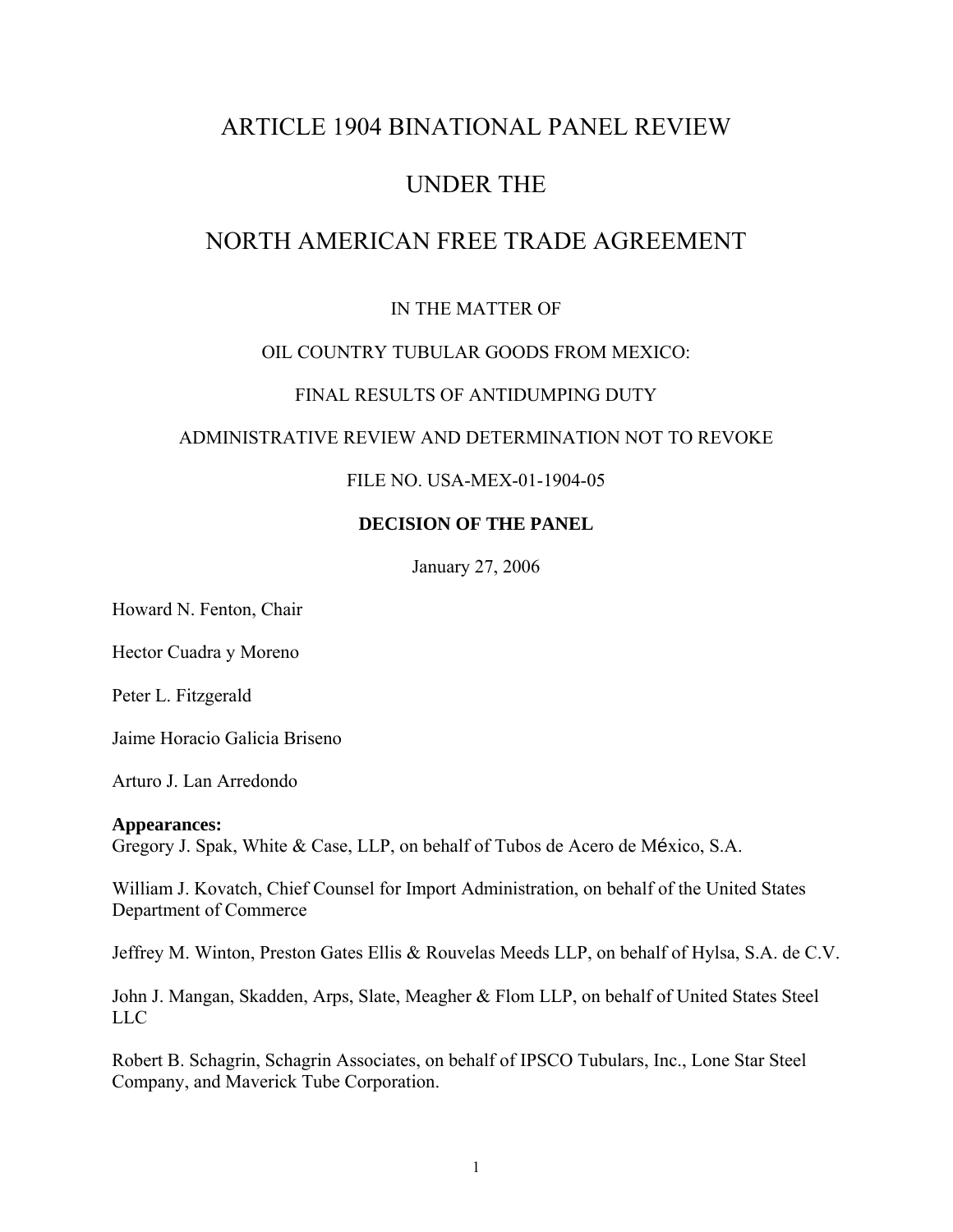#### **I. INTRODUCTION**

#### **History**

This case has come before the current panel based on the request of two Mexican parties, Tubos de Acero de México, S.A. "TAMSA" and Hylsa S.A. de C.V. "Hylsa", who have had antidumping duties imposed upon them by the United States Department of Commerce "the Department" or "Commerce". The case initially began on June 30, 1994 when North Star Steel Company, an American company that produces Oil Country Tubular Goods "OCTG" filed a complaint with the Department of Commerce requesting the imposition of anti-dumping duties pursuant to Sections 73[1](#page-1-0) and 732(b) of the Tariff Act of 1930 against TAMSA.<sup>1</sup> On July 20, 1994 the Department, after concluding that the Petition met all formal requirements, initiated its investigation.<sup>[2](#page-1-1)</sup> The Period of Investigation "POI" was from January 1, 1994 to June [3](#page-1-2)0, 1994.<sup>3</sup> After discovery, the Department issued its preliminary determination on February 2, 1995, finding a dumping margin of zero based on a third country market comparison.<sup>[4](#page-1-3)</sup> After cost verification and a hearing, the Department published its Final Determination on June 28, 199[5](#page-1-4).<sup>5</sup> In the Final Determination, the Department compared the U.S. sales prices to a constructed value for the Period of Investigation and concluded that TAMSA had a dumping margin of 23.79%.<sup>[6](#page-1-5)</sup> Pursuant to established Commerce Department practice, this rate was used to establish the cash deposit rate for "all other" Mexican exporters of OCTG, including Hylsa.<sup>[7](#page-1-6)</sup> TAMSA challenged the Final Determination under NAFTA, which resulted in a Panel Decision issued on July 31, 1996, remanding the matter to the Department to recalculate the margin. $\delta$  The dumping margin was subsequently reduced to  $21.7\%$ <sup>[9](#page-1-8)</sup> following the review.<sup>[10](#page-1-9)</sup>

During the first year following the anti-dumping order, TAMSA did not ship OCTG to the U.S. and did not request a review.<sup>[11](#page-1-10)</sup> Hylsa did have some small sales and requested a review, but the Department determined that the goods did not enter the United States until August 1996,

<sup>1</sup> See USA-MEX-95-1904-04, 7 (July 31, 1996).

<span id="page-1-1"></span><span id="page-1-0"></span> $\frac{2}{3}$  *Id.* at 7-8.  $\frac{3}{3}$  *Id.* at 6.

<span id="page-1-2"></span>

<span id="page-1-3"></span><sup>&</sup>lt;sup>4</sup> *Id.* at 14-15, see also 60 Fed. Reg. 6510 (Feb. 2, 1995).<br><sup>5</sup> *Id.* at 15-17, see also 60 Fed. Reg. 33567 (June 28, 1995).

<span id="page-1-4"></span>

<span id="page-1-5"></span><sup>&</sup>lt;sup>6</sup> *Id.* at 18, see also 60 Fed. Reg. 33567, 33575 (June 28, 1995).

<span id="page-1-6"></span> $1/7$  60 Fed. Reg. 33567 (June 28, 1995).

<span id="page-1-7"></span><sup>8</sup> USA-MEX-95-1904-04 (July 31, 1996).

<span id="page-1-8"></span><sup>9</sup> 62 Fed. Reg. 5612 (Feb. 6, 1997).

<span id="page-1-10"></span><span id="page-1-9"></span>

<sup>&</sup>lt;sup>10</sup> USA-MEX-95-1904-04 (July 31, 1996).<br><sup>11</sup> USA-MEX-2001-1904-03, 3 (February 11, 2005).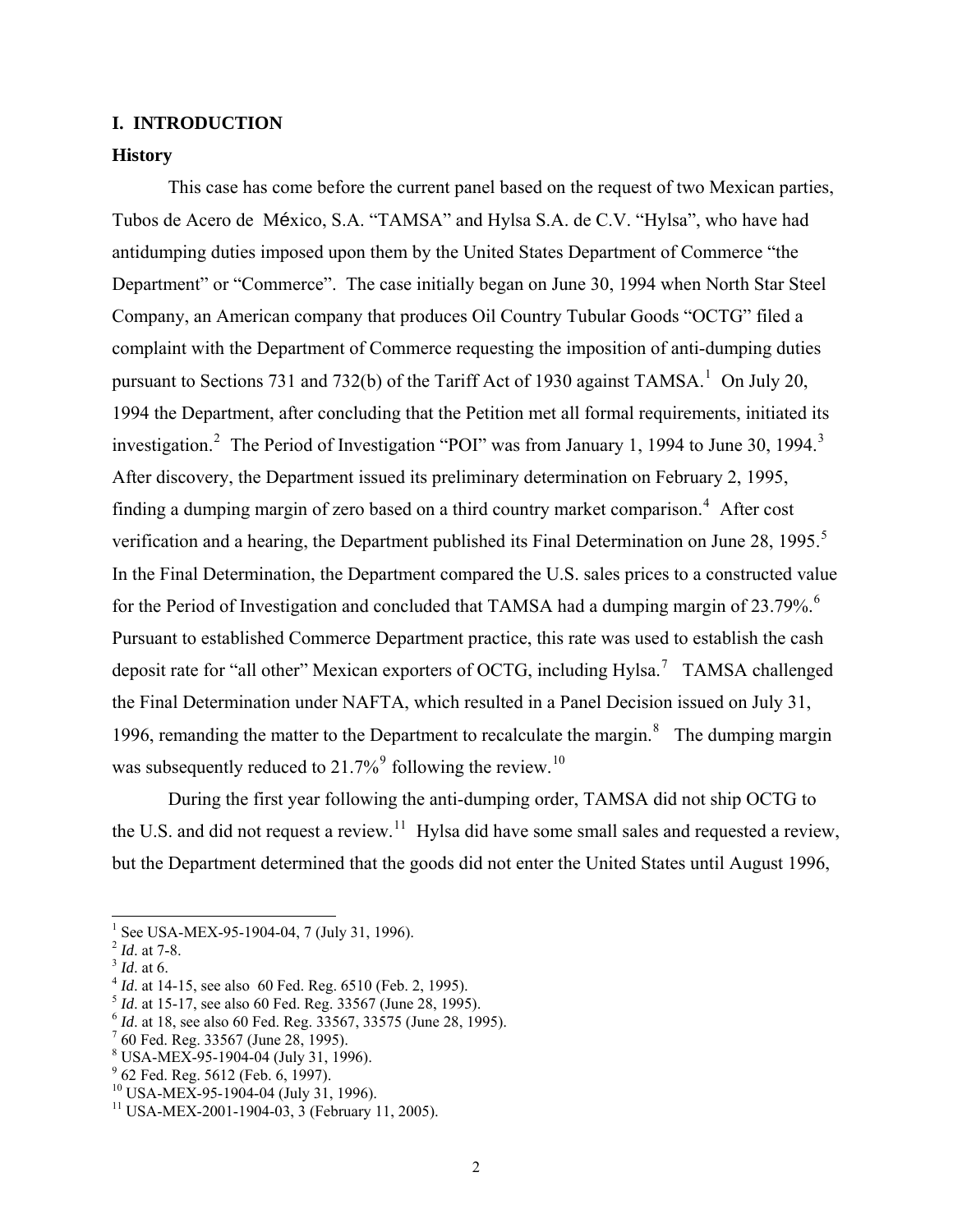after the close of the review period.<sup>[12](#page-2-0)</sup> During the second administrative review requested by both TAMSA and Hylsa, August 1, 1996 to July 31, 1997, both were found to have a zero dumping margin.<sup>[13](#page-2-1)</sup> Notice to request an administrative review of the August 1, 1997 to July 31, 1998 period was published on August 11, 1998.<sup>[14](#page-2-2)</sup> Pursuant to TAMSA's request, the Department published a notice of initiation of review on September 29, 1998.<sup>[15](#page-2-3)</sup> Final Results of the third Administrative Review were published on January 11, 2000.<sup>[16](#page-2-4)</sup> TAMSA was found to have a zero dumping margin while Hylsa was not reviewed.<sup>[17](#page-2-5)</sup>

In August of 1999 the Department published notice of an opportunity to request an administrative review for the period of August 1, 1998 to July 31, 1999.<sup>[18](#page-2-6)</sup> Both TAMSA and Hylsa requested reviews and revocation of the antidumping orders. On September 12, 2000 the Department published preliminary results of this fourth administrative review.<sup>[19](#page-2-7)</sup> The Department published the Final Results of the Antidumping Duty Administrative Review and Determination Not to Revoke on March 21, [20](#page-2-8)01.<sup>20</sup> In the Final Determination the Department found a dumping margin of zero for TAMSA, and a margin of  $0.79\%$  for Hylsa.<sup>[21](#page-2-9)</sup> The Department determined not to revoke the anti-dumping order with respect to TAMSA because the company did not ship in commercial quantities for the three (3) years prior to the revocation request.[22](#page-2-10) Because the Department found dumping by Hylsa, it did not address Hylsa's request for revocation as Hylsa did not have an absence of dumping for 3 consecutive years.<sup>[23](#page-2-11)</sup> This Panel was instituted based on the requests of both TAMSA and Hylsa for review of the Department's determinations in the fourth administrative review and its decision not to revoke the antidumping orders. $24$ 

<span id="page-2-3"></span>15 63 Fed. Reg. 51893 (September 29, 1998).

 $\overline{a}$ 

<span id="page-2-7"></span>19 65 Fed. Reg. 54998 (September 12, 2000).

<span id="page-2-0"></span><sup>12</sup> *See Oil Country Tubular Goods from Mexico: Notice of Termination of Antidumping Duty Administrative Review*, 62 Fed. Reg. 19309 (Apr. 21, 1997).<br><sup>13</sup> 64 Fed. Reg. 13962 (March 23, 1999).

<span id="page-2-1"></span>

<span id="page-2-2"></span><sup>14 63</sup> Fed. Reg. 42821 (August 11, 1998).

<span id="page-2-4"></span> $^{16}$  65 Fed. Reg. 1593 (January 11, 2000).<br><sup>17</sup> Id.

<span id="page-2-6"></span><span id="page-2-5"></span><sup>&</sup>lt;sup>18</sup> 64 Fed. Reg. 43649 (August 11, 1999).

<span id="page-2-8"></span> $^{20}$  66 Fed. Reg. 15832 (March 21, 2001).<br><sup>21</sup> *Id.* at 15834.

<span id="page-2-11"></span><span id="page-2-10"></span><span id="page-2-9"></span><sup>&</sup>lt;sup>22</sup> *Id.* <sup>23</sup> *Id.* <sup>23</sup> 66 Fed. Reg. 15832 (March 21, 2001).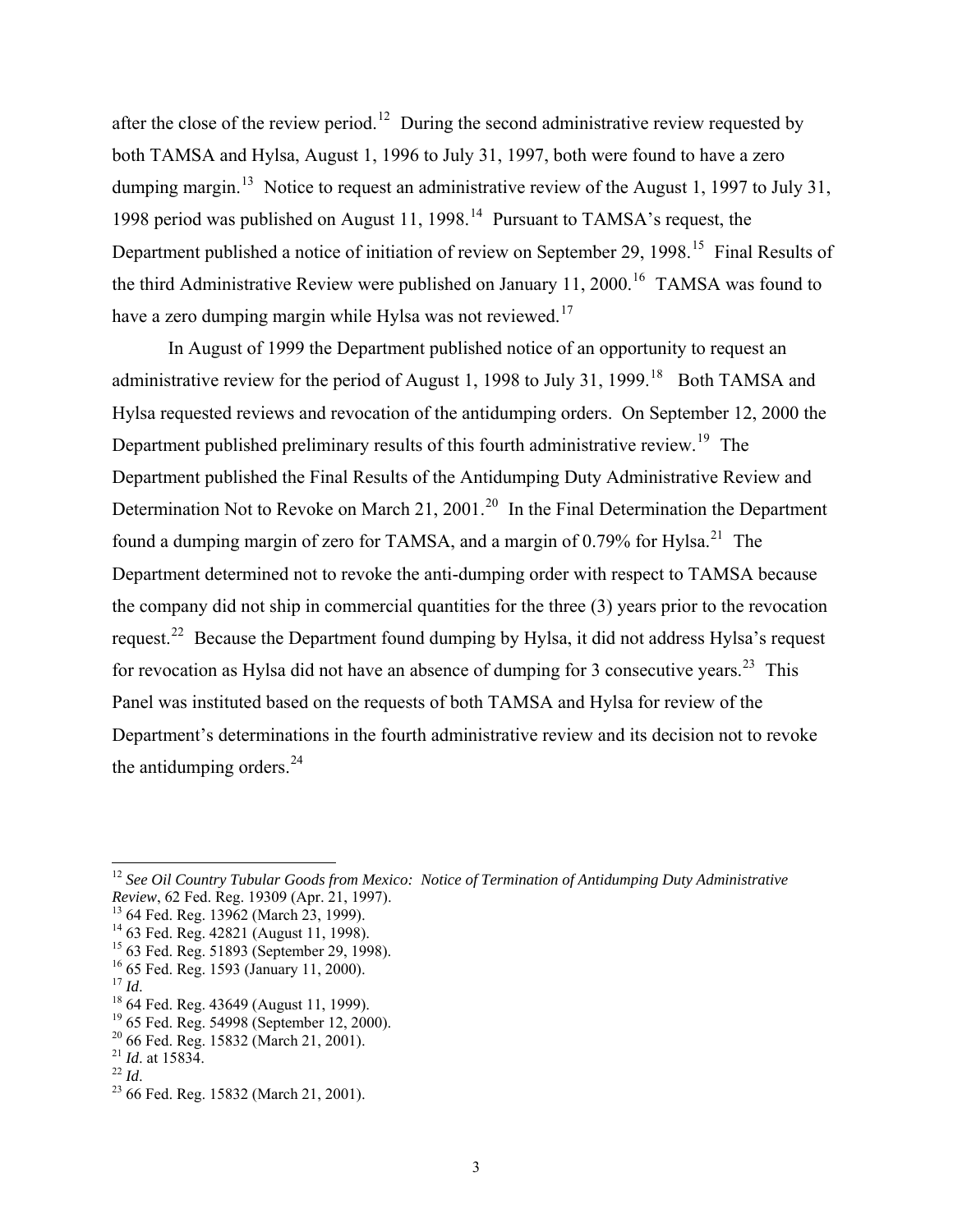#### **TAMSA Arguments**

TAMSA has requested this panel to review the Department's application of the commercial quantities requirement in determining whether or not to issue a revocation of the antidumping duty. TAMSA alleges that the Department has applied the commercial quantities requirement retroactively in this case and that the requirement was intended to be applied to cases in which there was an un-reviewed intervening year, not, as in this case where there were three consecutive review periods.<sup>[25](#page-3-0)</sup> In the alternative, TAMSA argues that it shipped to the United States in commercial quantities.<sup>[26](#page-3-1)</sup> TAMSA states that the market for OCTG was depressed and that the high cash deposit rates explained why its sales were less than during the POI.<sup>[27](#page-3-2)</sup> TAMSA asserts that the commercial quantities requirement should be assessed to individual sales and not in the aggregate. $28$ 

The Department, U.S. Steel, and IPSCO Tubulars, argue that TAMSA has failed to satisfy the requirements for revocation because it has failed to ship in commercial quantities for three consecutive years. They argue that the commercial quantities requirement is applicable during all three years that are the basis of revocation, not just during the intervening unreviewed years.<sup>[29](#page-3-4)</sup> They also argue that the threshold requirement has not been retroactively applied to TAMSA, and is not "unfair."<sup>[30](#page-3-5)</sup> The Department also argues that the commercial quantities requirement refers to the aggregate sales volume during the review period and not to individual sales as TAMSA contends.<sup>[31](#page-3-6)</sup>

#### **Hylsa Arguments**

Hylsa argues that the export credit insurance that it purchased was incorrectly classified by the Department as a direct selling expense.<sup>[32](#page-3-7)</sup> Hylsa contends that the insurance was purchased not based on the volume of sales, but rather was set at a fixed amount for each year.<sup>[33](#page-3-8)</sup> Hylsa does not contest that the premiums were increased when it added additional customers to

<span id="page-3-3"></span>

<sup>&</sup>lt;sup>24</sup> 66 Fed. Reg. 22215 (May 3, 2001).<br><sup>25</sup> See 66 Fed. Reg. 15832, 15834 (March 21, 2001).

<span id="page-3-5"></span><span id="page-3-4"></span>

<span id="page-3-2"></span><span id="page-3-1"></span><span id="page-3-0"></span><sup>&</sup>lt;sup>26</sup> See Id.<br>
<sup>27</sup> See Id.<br>
<sup>28</sup> See Id.<br>
<sup>29</sup> See Id.<br>
<sup>30</sup> See 66 Fed. Reg. 15832, 15834 (March 21, 2001).<br>
<sup>31</sup> See Id.<br>
<sup>32</sup> See Id.<br>
<sup>33</sup> See Id.

<span id="page-3-7"></span><span id="page-3-6"></span>

<span id="page-3-8"></span>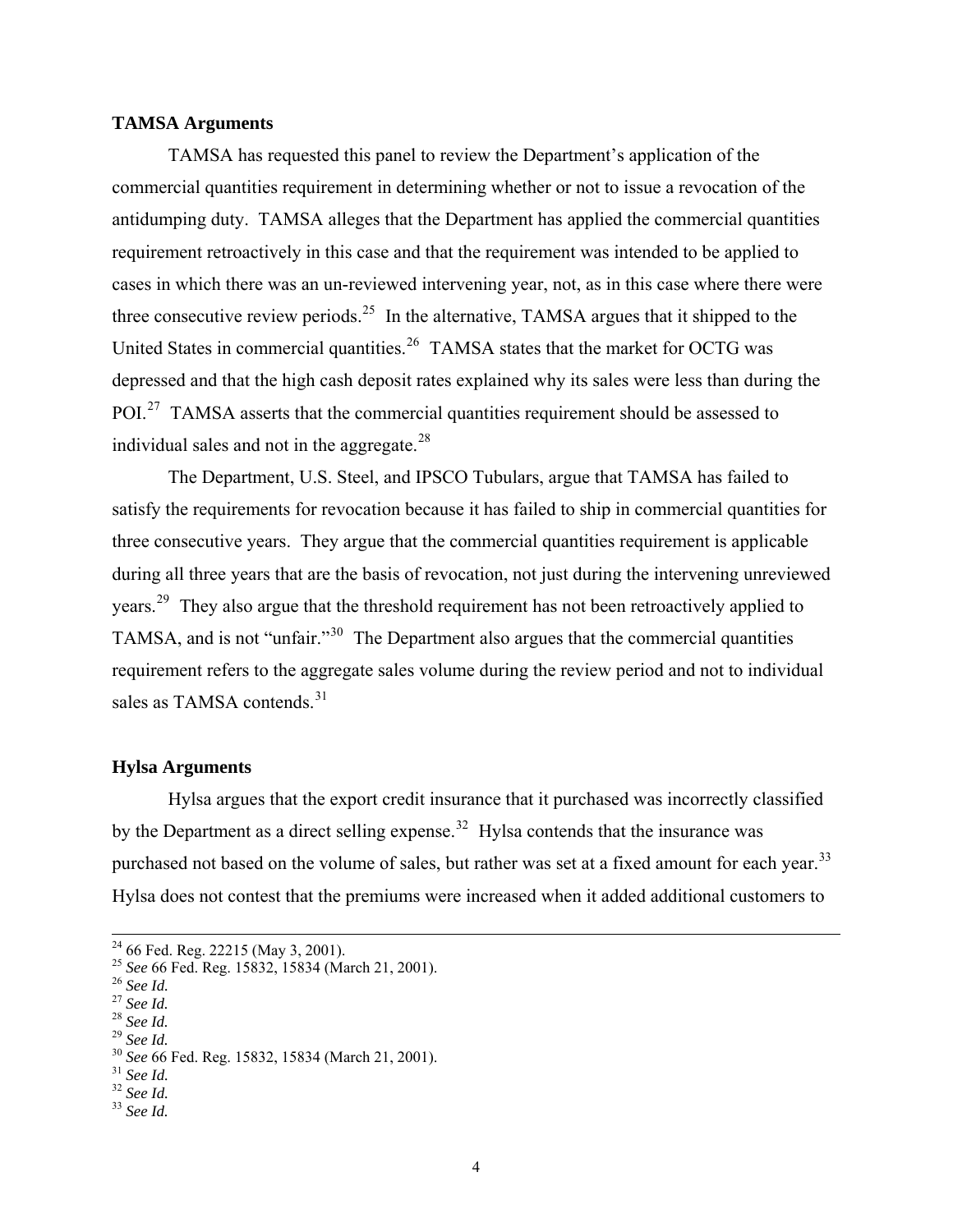the policy, but not when it made additional sales to the customers already existing on the policy; Hylsa further stresses that no OCTG customers were added to the policy.<sup>[34](#page-4-0)</sup>

The Department contends that the export insurance was properly characterized as a direct selling expense because it is a direct and unavoidable expense of the sale.<sup>[35](#page-4-1)</sup> The Department contends that although the insurance policy varies based on the number of customers, the number of customers is a rough indicator to the insurance company of the expected sales quantities.<sup>[36](#page-4-2)</sup>

Hylsa also argues that the Department double counted its packing costs. Hylsa contends that the packing costs were reported as both a packing cost and as part of the constructed value.<sup>[37](#page-4-3)</sup> Hylsa contends that although the Department made adjustments to the double counting of the packing costs in its final determination, that nevertheless the packing costs were still overstated.<sup>[38](#page-4-4)</sup> Hylsa also argues that the packing costs should only be based on the two months in which OCTG was actually produced, not during the twelve month period of review "POR."<sup>[39](#page-4-5)</sup>

The Department asserts that the double counting of the packing costs was corrected, and that only a small portion of the packing costs overlapped and that it properly made the adjustments.<sup>[40](#page-4-6)</sup> The Department argues that the average packing costs of all products produced during the year properly accounted for the restructuring and renovation of the packing line.<sup>[41](#page-4-7)</sup>

Hylsa's third argument is that the Department unreasonably applied different prices for the two sizes of OCTG produced during the POR.<sup>[42](#page-4-8)</sup> Hylsa contends that the Department should have applied an average of both products that it sold during the POR.<sup>[43](#page-4-9)</sup> Hylsa's accounting system does not allow the Department to distinguish production costs of different size products, and the two products were produced in the same mill, through the same process and sold in a single order for the same price.<sup>[44](#page-4-10)</sup> Hylsa contends that the higher production costs during one month which dramatically affected the costs were due to a partial mill shutdown.<sup>[45](#page-4-11)</sup> Hylsa argues

<span id="page-4-0"></span> $^{34}$  See Id.

<span id="page-4-2"></span>

<span id="page-4-4"></span><span id="page-4-3"></span>

<span id="page-4-1"></span><sup>&</sup>lt;sup>35</sup> *See* 66 Fed. Reg. 15832, 15834 (March 21, 2001).<br><sup>36</sup> *See Id.* <sup>37</sup> *See Id.* <sup>37</sup> *See Id.* <sup>38</sup> Hylsa's Supplementary Materials at 6 (Non-Prop. Version, May 13, 2005).<br><sup>39</sup> *Id* 

<span id="page-4-7"></span><span id="page-4-6"></span><span id="page-4-5"></span><sup>&</sup>lt;sup>40</sup> Rule 57(2) Response Brief of the Investigation Authority at 47 (Pub. Version, November 5, 2001).<br><sup>41</sup> *Id.* at 44.<br><sup>42</sup> Rule 57(3)Reply Brief of Complainant Hylsa at 13 (Non-Prop. Version, November 30, 2001).<br><sup>43</sup> *S* 

<span id="page-4-9"></span><span id="page-4-8"></span>

<span id="page-4-11"></span><span id="page-4-10"></span>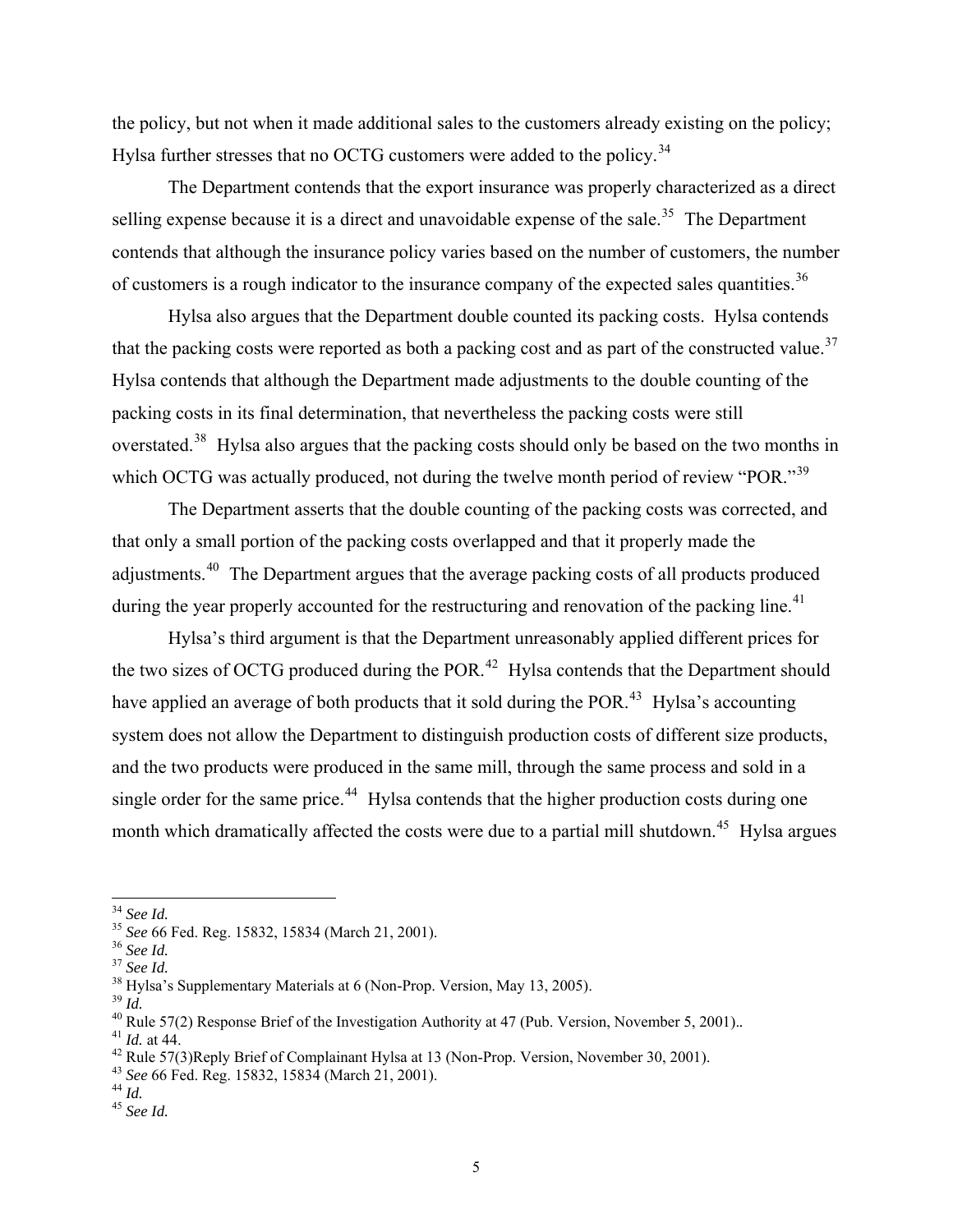that it is unreasonable to assign different costs to the two sizes that are otherwise identical and that undergo the exact same production process.<sup>[46](#page-5-0)</sup>

The Department argues that it has a consistent practice of calculating cost of manufacturing "COM" on a product specific basis.<sup>[47](#page-5-1)</sup> The Department contends that "[a]lthough the two products are run through the same production process, a thinner product requires more processing to produce than a thicker one, and thus normally involves higher product related costs."[48](#page-5-2) The Department said that it was not "reasonable to average the costs incurred for all products in order to eliminate an unquantified, unrecorded cost difference."[49](#page-5-3)

In its final argument Hylsa asserts, and Commerce acknowledges, that the Department calculated its dumping margins using the practice of "zeroing", that is, treating a negative dumping margin as zero.<sup>[50](#page-5-4)</sup> The result of this calculation was the margin found by the Department. Hylsa asserts that this practice is not mandated by the U.S. antidumping statute.<sup>[51](#page-5-5)</sup> and has been determined to be contrary to the obligations of the United States under the General Agreement on Tariffs and Trade by the WTO Dispute Settlement Body.[52](#page-5-6) Under the *Charming Betsy*[53](#page-5-7) doctrine, Hylsa argues that the Department is obligated to act consistently with international law, especially when there exists no mandated conflict with U.S. municipal law.[54](#page-5-8)

The Department argues that "zeroing" is stipulated by the statutory language of the antidumping law, which "directs the Department to alleviate dumping by looking only to those sales where the price in the U.S. market falls below the price in the comparison market".<sup>[55](#page-5-9)</sup> Further, Commerce relies on Article 1904 (2) of NAFTA which states that a NAFTA panel sits in the place of a U.S. court, and must apply U.S. law when such panel reviews a determination by the Commerce Department.<sup>[56](#page-5-10)</sup> Since U.S. courts have upheld the discretion of the Department to utilize zeroing in its dumping margin determinations, the Panel must similarly defer to the Department.<sup>[57](#page-5-11)</sup> The Petitioners and the Department also argue that U.S. courts have specifically

<span id="page-5-11"></span><sup>57</sup> *Id.* at 15.

<span id="page-5-0"></span> $^{46}$  See Id.

<span id="page-5-2"></span>

<span id="page-5-4"></span><span id="page-5-3"></span>

<span id="page-5-1"></span><sup>&</sup>lt;sup>47</sup> *Id.*<br><sup>48</sup> *Id.*<br><sup>49</sup> *Id.*<br><sup>50</sup> Rule 57(3)Reply Brief of Complainant Hylsa at 2 (Non-Prop. Version, November 30, 2001).<br><sup>51</sup> *Id.* at 2-3.<br><sup>52</sup> *Id.* at 5.<br><sup>53</sup> Murray v. Schooner Charming Betsy, 6 Cranch 64, 2 L. E

<span id="page-5-6"></span><span id="page-5-5"></span>

<span id="page-5-7"></span>

<span id="page-5-9"></span><span id="page-5-8"></span><sup>&</sup>lt;sup>55</sup> Rule 57(2) Response Brief of the Investigation Authority at  $35$  (Pub. Version, November 5, 2001).

<span id="page-5-10"></span><sup>56</sup> Supplemental Brief of the Investigating Authority at 17 (Pub. Version, Junes 13, 2005).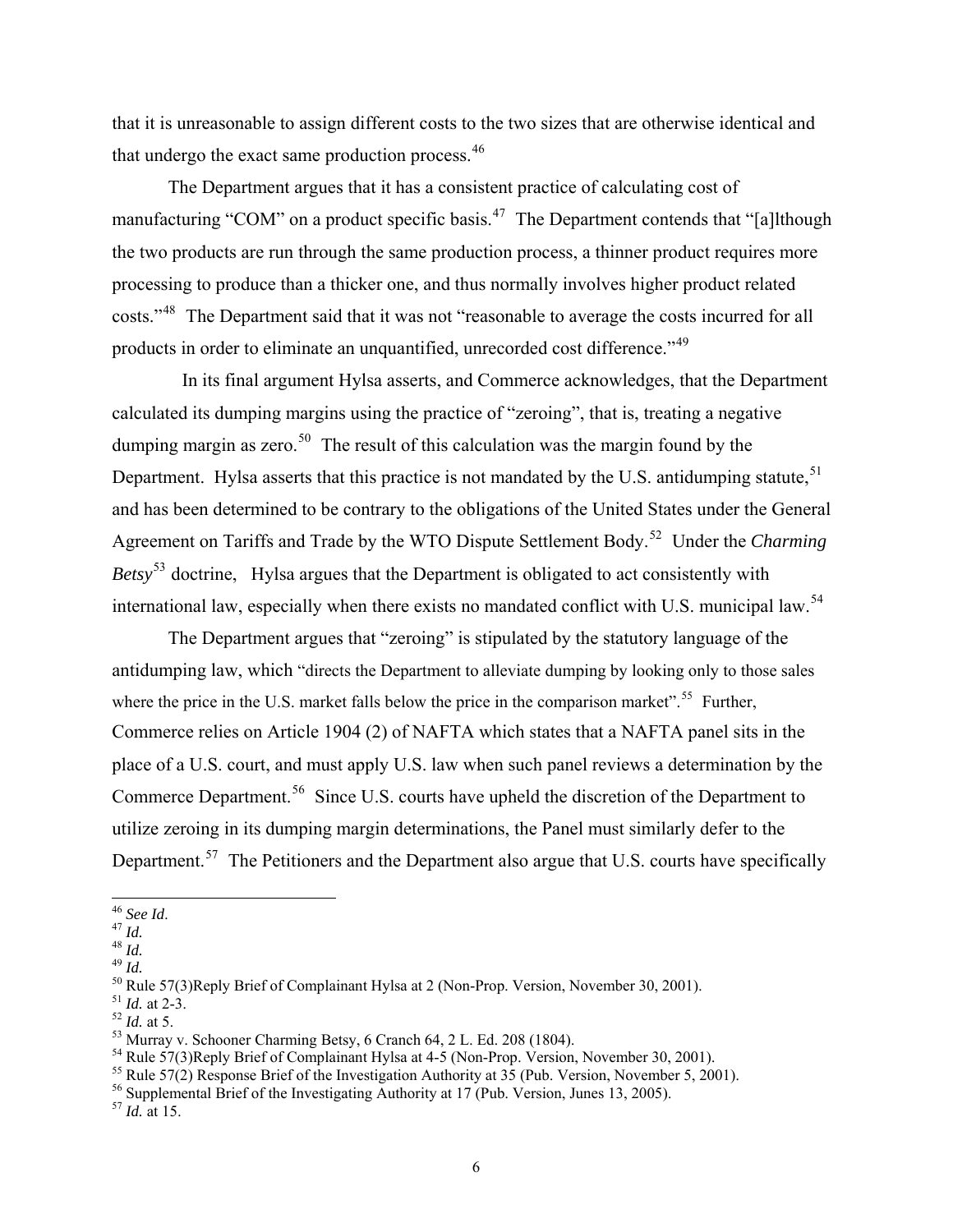addressed the impact of WTO decisions on the validity of the zeroing practice, and have determined that the U.S. is under no present obligation to alter its practice.<sup>[58](#page-6-0)</sup>

### **Panel Proceedings**

This Panel was finally constituted in December, 2004. It issued its first Order on April 13, 2005 granting the pending motion of the Department from December 2001 to file a Sur-Reply Brief, and incorporating the brief and reply from Hylsa into the record. The Order also gave TAMSA and Hylsa until May 13, 2005 to provide the Panel with supplementary materials to be considered. The Department and all other interested parties were given until June 13, 2005 to respond to the supplementary materials provided by TAMSA and Hylsa. On May 5, 2005, the Panel issued an Order stating that hearings would be held on July 20, 2005. The Panel issued an Order on July 13, 2005 requesting the parties to be prepared to discuss recent decisions by the WTO and a NAFTA panel during the July  $20<sup>th</sup>$  hearings. The parties presented oral arguments before the Panel on July 20, 2005. The Panel subsequently issued an Order requesting additional information from the parties on July 28, 2005. The Department filed a Motion to Extend the Deadline for Filing a Response to the Panel's July 28, 2005 Order, which was granted by the Panel on August 16, 2005. On September 23, 2005, the Department filed two motions: a Motion for Leave to File a Reply to TAMSA's September 7, 2005 Response, and a Motion to Strike Portions of Hylsa's September 7, 2005 Response. On October 3, 2005, the Panel granted the Motion for Leave to File a Reply to TAMSA's September 7, 2005 Response, and denied the Motion to Strike Portions of Hylsa's September 7, 2005 response. On October 3, 2005 the Panel issued an Order revising the schedule by setting the date for the Panel to issue its decision as November 18, 2005. On November 18, 2005, the Panel issued an additional Order extending the time for its decision until January 18, 2006.

<span id="page-6-0"></span><sup>58</sup> *Id.* at 16-17.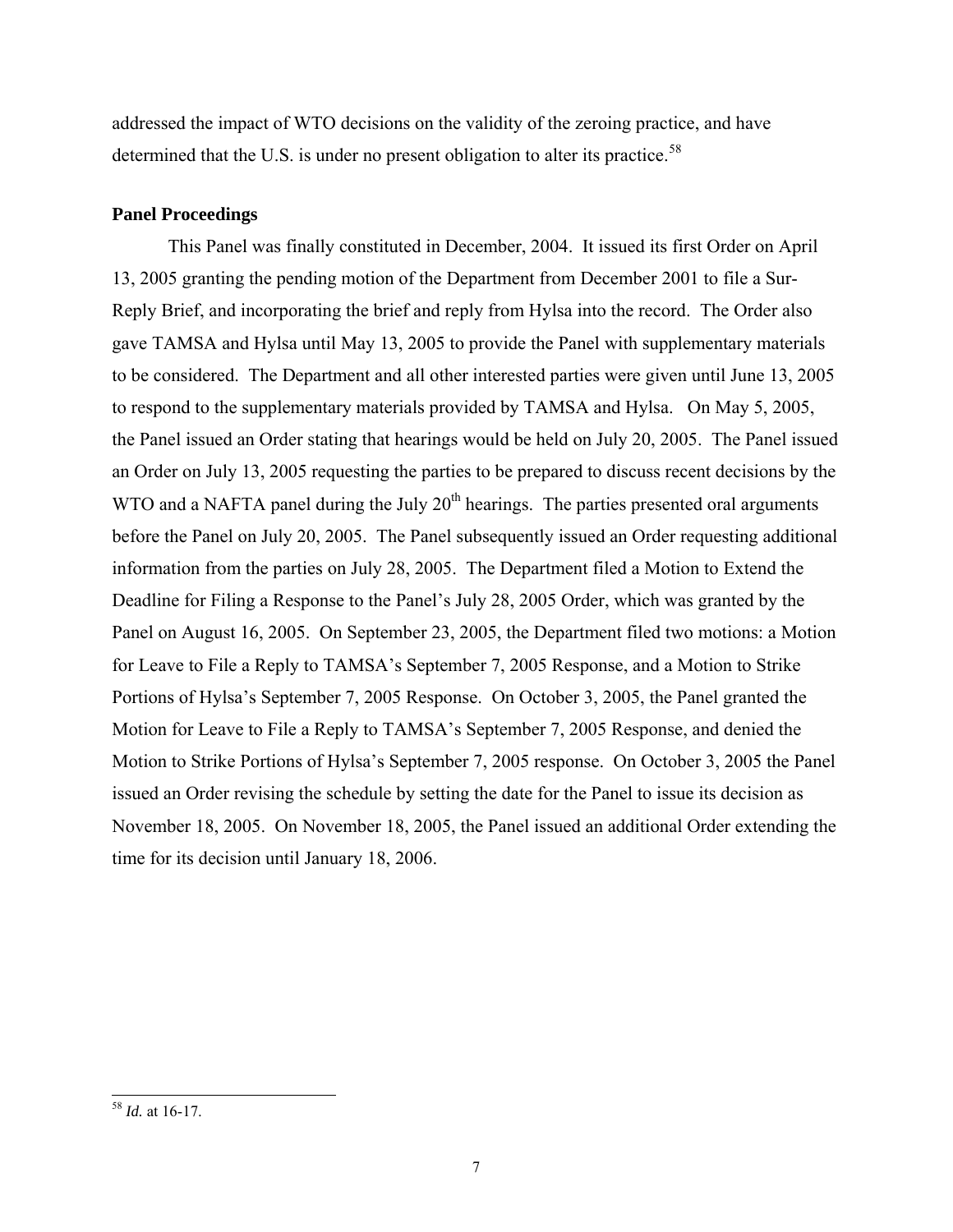### **II. PANEL'S JURISDICTION AND STANDARD OF REVIEW**

This Panel has jurisdiction based on:

Chapter 19 of the North American Free-Trade Agreement [which] establishes a mechanism to replace domestic judicial review of final determinations in antidumping and countervailing duty cases involving imports from a NAFTA country with review by independent binational panels. When a Request for Panel Review is filed, a panel is established to act in place of national courts to review expeditiously the final determination to determine whether it conforms with the antidumping or countervailing duty law of the country that made the determination.<sup>[59](#page-7-0)</sup>

Article 1904 of the NAFTA provides that "[t]he panel shall apply the standard of review set out in Annex 1911 and the general legal principles that a court of the importing Party otherwise would apply to a review of a determination of the competent investigating authority."<sup>[60](#page-7-1)</sup> Annex 1911 provides the standard of review that must be applied in the case of the United States, as the standard in "the relevant provisions of Title VII of the Tariff Act of 1930, as amended, and any successor statutes."<sup>[61](#page-7-2)</sup> The Tariff Act of 1930 states that a reviewing court "shall hold unlawful any determination, finding, or conclusion found . . . to be unsupported by substantial evidence on the record, or otherwise not in accordance with law." $62$  Accordingly this panel will restrict its review to the administrative record and the legal arguments presented by the parties.

In determining the proper interpretation of a statute, the Panel must follow the standard that the Supreme Court of the United States set forth in *Chevron v. Natural Resources Defense Council.*[63](#page-7-4)

If the intent of Congress is clear, that is the end of the matter; for the court, as well as the agency, must give effect to the unambiguously expressed intent of Congress. . . . Rather, if the statute is silent or ambiguous with respect to the specific issue, the question for the court is whether the agency's answer is based on a permissible construction of the statute.<sup>[64](#page-7-5)</sup>

<span id="page-7-0"></span><sup>59 66</sup> Fed. Reg. 22215 (May 3, 2001).

<span id="page-7-1"></span><sup>60</sup> North American Free Trade Agreement, Sep. 13, 1993, Part 7, Administrative and Institutional Provisions, Chapter 19, Review and Dispute Settlement in Antidumping and Countervailing Duty Matters, Article 1904(2).<br><sup>61</sup> *Id.* at Annex 1911. 62 19 U.S.C. § 1516(a)(b)(1)(B).

<span id="page-7-3"></span><span id="page-7-2"></span>

<span id="page-7-4"></span> $63$  467 US 837 (1984).

<span id="page-7-5"></span><sup>64</sup> *Id.* at 842-43.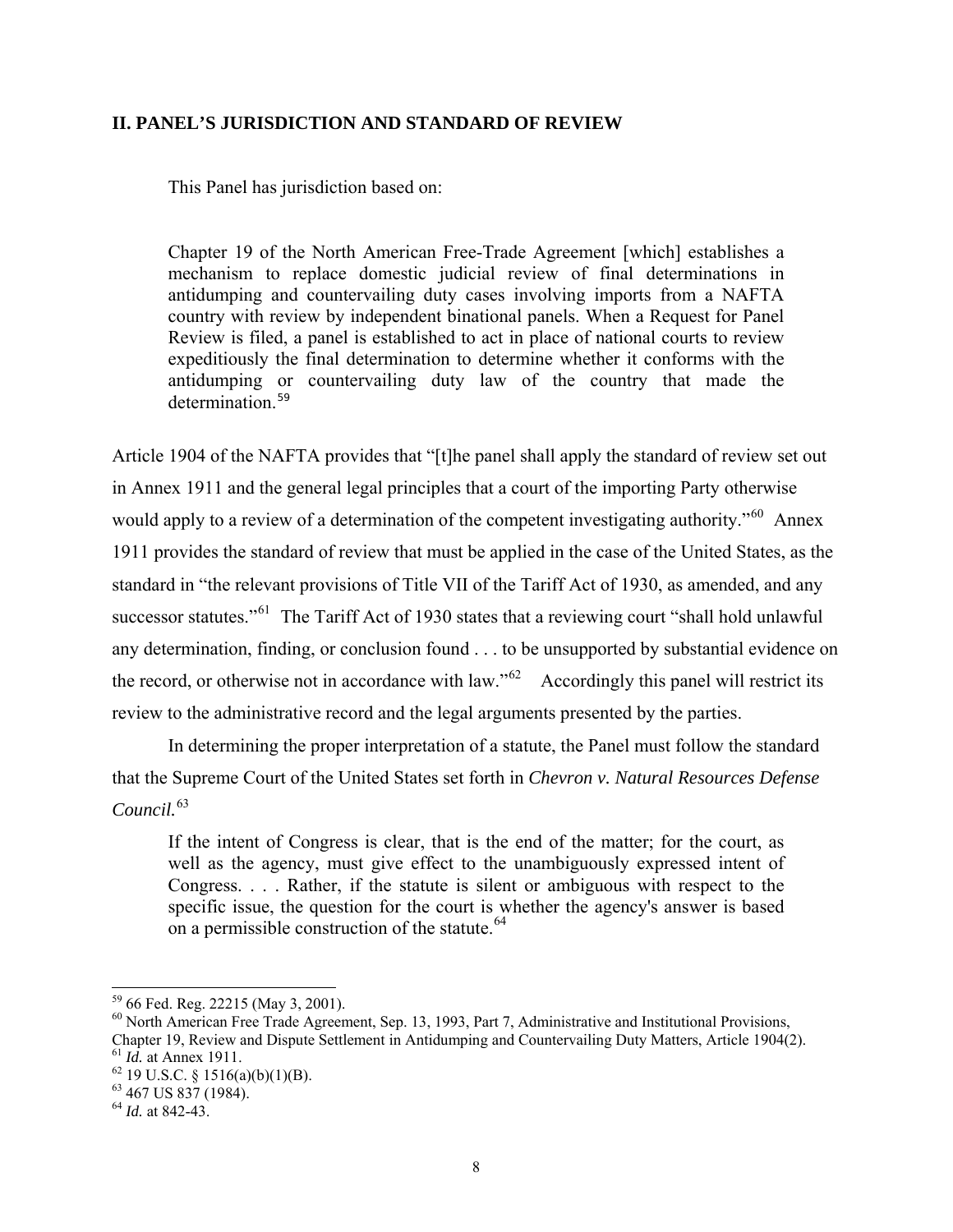Based on the court's analysis, the Panel may only overturn the agency's interpretation of the statute if it determines that the interpretation is unreasonable.<sup>[65](#page-8-0)</sup> For the court to uphold the agency's decision it need not be the only reasonable interpretation, or indeed, even the most reasonable view. The fact that the court may have preferred a different approach is immaterial.<sup>[66](#page-8-1)</sup>

Judicial deference to agency interpretations of its own regulations is equally great.<sup>[67](#page-8-2)</sup> For instance, the Federal Circuit has stated that:

When the construction of an administrative regulation rather than a statute is in issue, deference is even more clearly in order… The administrative interpretation…becomes…controlling…unless it is plainly erroneous or inconsistent with the regulation. $68$ 

Both Congress and the courts have recognized that with regard to the antidumping laws, Commerce has wide discretion in implementing this complex statute. In the Senate Report accompanying the 1979 GATT reforms, the drafters noted that with regard to the antidumping laws Congress has "entrusted the decision making authority in a specialized, complex, economic situation to administrative agencies" (i.e. Commerce and the  $ITC$ )<sup>[69](#page-8-4)</sup> With regard to the Commerce Department's interpretations of the antidumping laws, courts have found that judicial deference to the agency is at its peak.<sup>[70](#page-8-5)</sup> As the Federal Circuit has observed, "the enforcement of the antidumping law [is] a difficult and supremely delicate endeavor. The Secretary of Commerce...has broad discretion in executing the law."<sup>[71](#page-8-6)</sup>

Articulations of this standard by the Court of International Trade have been equally deferential. The court (and thus the Panel) should defer to the Department's view "if it reflects a plausible construction of the plain language of the statute and does not otherwise conflict with Congress' express intent."<sup>[72](#page-8-7)</sup> Nor should the court "... reject the agency interpretation unless there are compelling reasons why it should not be followed."<sup>[73](#page-8-8)</sup> Thus there is a strong bias in favor of the interpretations and applications of the antidumping law by the Department of Commerce.

<span id="page-8-8"></span><span id="page-8-1"></span><span id="page-8-0"></span><sup>&</sup>lt;sup>65</sup> *Id.* at 843. <sup>66</sup> *See Zenith Radio Corp. v. United States, 437 U.S. 443, 450 (1978).* <sup>67</sup> Oy v. United States, 61 F. 3d 866, 873 (Fed. Cir. 1995).

<span id="page-8-3"></span><span id="page-8-2"></span><sup>&</sup>lt;sup>68</sup> Asociacion Colombiana de Exportadores de Flores v. United States, 903 F.2d 1555, 1559-60 (Fed. Cir. 1990).<br><sup>69</sup> S. Rep. No. 249, 96<sup>th</sup> Cong., Ist Sess. 252 (1979).

<span id="page-8-5"></span><span id="page-8-4"></span><sup>69</sup> S. Rep. No. 249, 96th Cong., Ist Sess. 252 (1979). 70 Daewoo Elecs. Co. v. United States, 6 F.3d 1511, 1516 (Fed. Cir. 1993). *See also* Koyo Seiko Co., LTD. v. United States (Fed. Cir. 1994).

<sup>&</sup>lt;sup>71</sup> Smith-Corona Group v. United States, 713 F.2d 1568, 1571 (Fed. Cir. 1983).

<span id="page-8-7"></span><span id="page-8-6"></span><sup>72</sup> SKW Stickstoffwerke Piesteritz GmbH v. United States, 989 F. Supp. 253, 256 (Ct. Int'l Trade 1997).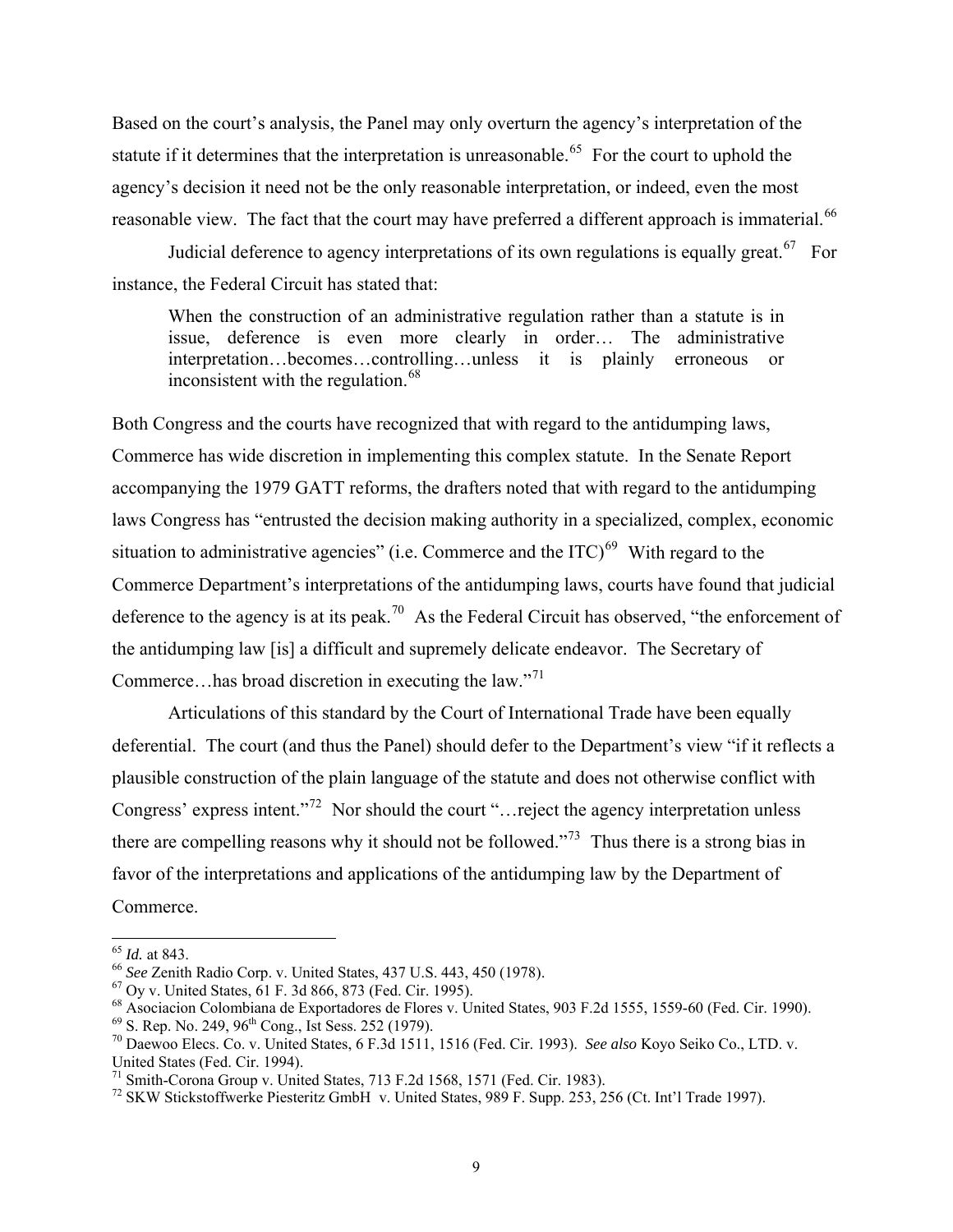Although the Panel must uphold the agency interpretation if it is reasonable, this does not mean that an agency decision is upheld under all circumstances. "This deference, however, should in no way be construed as a rubber stamp for the government's interpretation of statutory provisions."[74](#page-9-0) "At this stage, although we defer to agency statutory interpretations, 'our judicial function is neither rote nor meaningless' and we will reject an interpretation that 'diverges from any realistic meaning of the statute.<sup> $m75$  $m75$ </sup> The Panel has a duty to ensure that the agency has made "findings that support its decision, and those findings must be supported by substantial evidence."<sup>[76](#page-9-2)</sup> The agency also must "articulate [a] rational connection between the facts found and the choice made."<sup>[77](#page-9-3)</sup> "Normally, an agency rule would be arbitrary and capricious if an agency has relied on factors that Congress has not intended it to consider, entirely failed to consider an important aspect of the problem, offered an explanation for its decision that runs counter to the evidence before the agency, or is so implausible that it cannot be ascribed to a difference in view or the product of agency expertise."<sup>[78](#page-9-4)</sup> Furthermore, "an administrative agency may not base its decision on the inadequacy of data collected," to remedy this procedural defect the proper remedy is often a remand back to the agency in order to collect adequate data to support its decision.<sup>[79](#page-9-5)</sup>

The Panel must give deference to an agency interpretation of a statute or its own regulations; however, the agency also has a responsibility to give a well reasoned basis for its decision that is supported by substantial evidence in the record. Ultimately the level of deference given the Department's determinations depends on "the thoroughness evident in [the agency's] consideration, the validity of its reasoning, [and] its consistency with the earlier and later pronouncements…"[80](#page-9-6) Thus the Panel has a vital role in assessing the legitimacy of the conclusion reached by the Department, but it is a role limited to adjudging the reasonableness of the determination in light of the various factors cited.

 $^{73}$  Cabot Corp. v. United States, 694 F. Supp. 949, 953 (Ct. Int'l Trade 1988).

<span id="page-9-0"></span><sup>&</sup>lt;sup>74</sup> A1 Tech Specialyy Steel Corp. v. United States, 651 F. Supp 1421, 1424 (Ct. Int'l Trade 1986).

<span id="page-9-1"></span><sup>&</sup>lt;sup>75</sup> Nuclear Energy Inst., Inc. v. EPA, 362 U.S. App. D.C. 204 (2004) (quoting Natural Res. Def. Council, Inc. v. Daley, 341 U.S. App. D.C. 119 (2000), and Mass. v. U.S. DOT, 320 U.S. App. D.C. 227 (1996)). <sup>76</sup> Burlington Truck Lines, Inc. v. U.S., 371 U.S. 156, 168 (1962).

<span id="page-9-2"></span>

<span id="page-9-4"></span><span id="page-9-3"></span><sup>77</sup> *Id.* 78 Motor Vehicle Mfrs. Ass'n v. State Farm Mut. Auto. Ins. Co., 463 U.S. 29, 43 (1983) (citation omitted). 79 USX Corp. v. U.S., 11 C.I.T. 82, 86 (1987).

<span id="page-9-6"></span><span id="page-9-5"></span><sup>80</sup> Ceramica Regiomontana, S.A. v. United States, 636 F. Supp. 961, 965 (quoting Skidmore v. Swift, 323 U.S. 134, 140, (1944)), aff'd 810 F. 2d 1137 (Fed. Cir. 1987).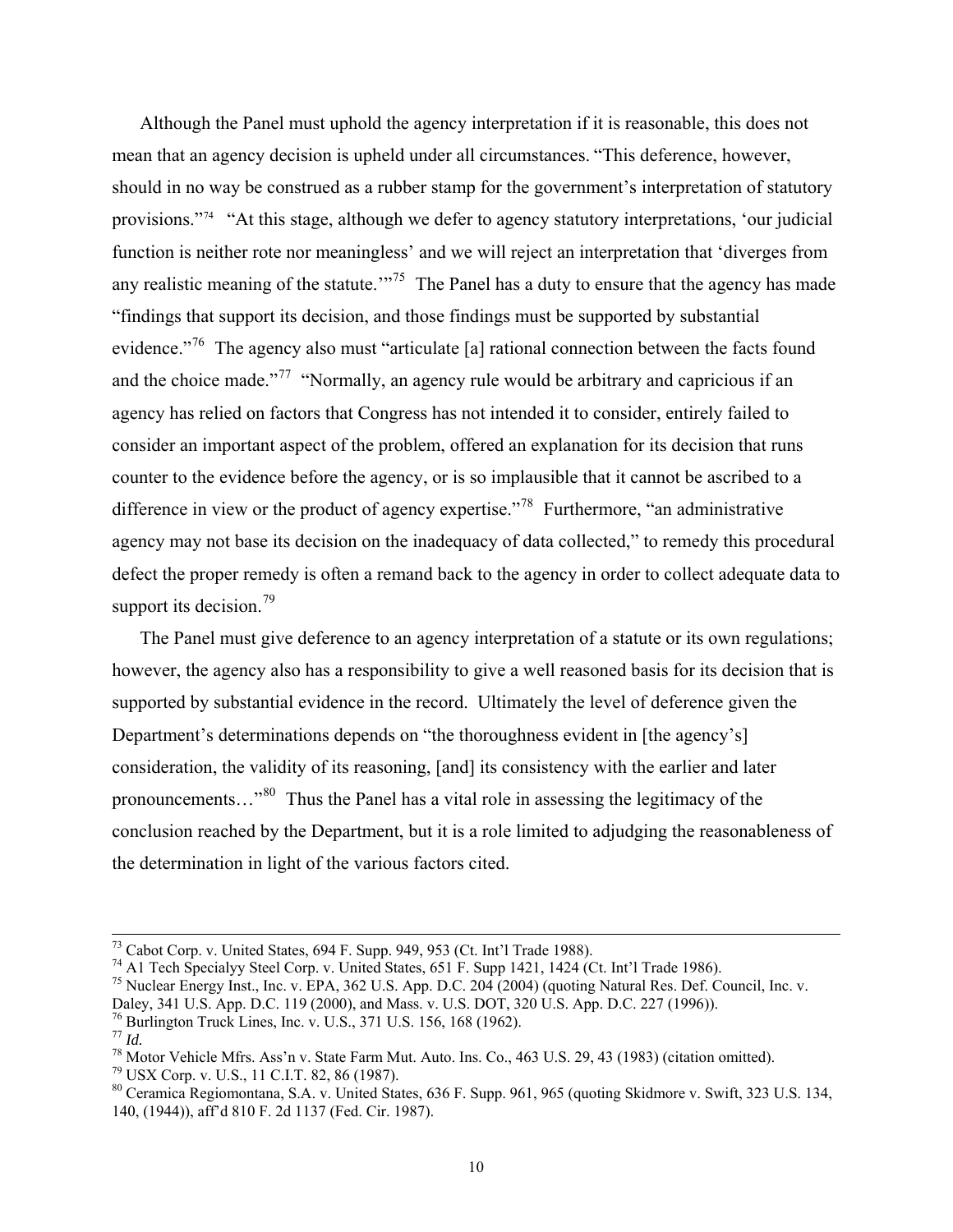### **III. SUMMARY OF PANEL DECISION**

#### **TAMSA – Commercial Quantity**

The panel upholds the Department's determination that TAMSA did not meet the commercial quantity threshold for revocation of the antidumping order.

#### **Hylsa**

### **Packing Costs**

The Panel remands the Final Determination to the Department with instructions for recalculating the amount of packing costs included in the calculation of constructed value.

#### **Export Credit Insurance**

The Panel upholds the Department's inclusion of the cost of export credit insurance as a direct cost of sale.

## **Cost of Production**

The Panel remands the Final Determination to the Department with instructions to recalculate the cost of production of the two sizes of pipe by averaging the costs and recalculating the constructed value.

### **Zeroing**

The Panel upholds the Department's rejection of the argument that zeroing is contrary to U.S. law.

### **IV. DISCUSSION**

## **a. TAMSA**

TAMSA argues that the Commerce Department's application of the "commercial quantities" requirement to the request for revocation was contrary to law in that it cannot be used as a threshold test, and that alternatively it cannot be retroactively applied to TAMSA's application. Second, TAMSA argues that the Department's finding that TAMSA did not meet the commercial quantities requirement is unsupported by substantial evidence in the record. We will address each of these arguments in turn.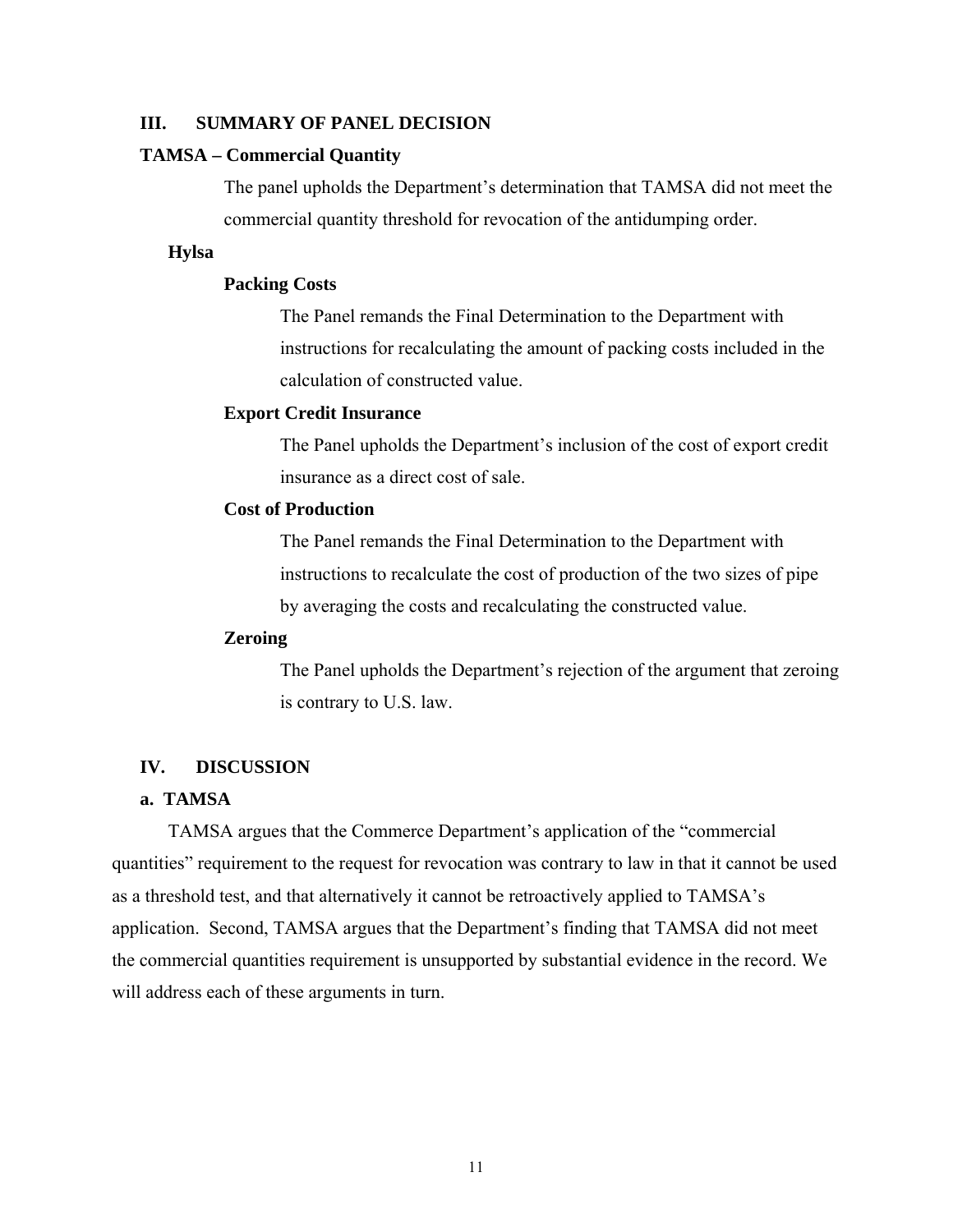## **TAMSA's argument that the Application of the Commercial Quantities test to TAMSA is contrary to law**

#### Threshold Requirement

TAMSA argues that the Commerce Department's regulations do not contemplate a *threshold* requirement that the exporter ship the subject merchandise in commercial quantities during the applicable review periods when seeking revocation of an order based upon an absence of dumping for a specified period of time.<sup>[81](#page-11-0)</sup> The pertinent regulation, 19 C.F.R. Part 351.222, explicitly mentions a commercial quantities requirement in two different places, firstly in Part 351.222(d) and secondly in Part 351.222(e).<sup>[82](#page-11-1)</sup>

In Part 351.222(d)(1), the regulation provides that "before revoking an order or terminating a suspended investigation, the Secretary must be satisfied that, during each of the three … years, there were exports to the United States in commercial quantities of the subject merchandise to which a revocation or termination will apply.<sup>[83](#page-11-2)</sup> While this language does appear to establish a threshold requirement, it is found in a subsection entitled, "Treatment of Unreviewed Intervening Years."<sup>[84](#page-11-3)</sup> Accordingly, TAMSA contends that this is only a threshold requirement for years for which Commerce has not conducted a review.<sup>[85](#page-11-4)</sup> Since Commerce actually conducted reviews for each of the years under consideration, and not just the first and last year of the period in question as is possible under Part 351.222(d), TAMSA argues that this section is wholly inapplicable to its case.<sup>[86](#page-11-5)</sup>

TAMSA's assertion is contrary to the plain language of the regulation, which explicitly requires that the Secretary be satisfied that exports were made in commercial quantities in *each* of the three years under consideration, not just the unreviewed year.<sup>[87](#page-11-6)</sup> The general purpose of Part 351.222(d) is to create a work-saving mechanism under which the Secretary may consider revoking an order without having conducted an actual review of an intervening year, but this does not mean that the commercial quantity requirement is wholly inapplicable to a request for revocation under Part 351.222(b).

<span id="page-11-1"></span><span id="page-11-0"></span><sup>&</sup>lt;sup>81</sup> *See* 66 Fed Reg. 15832, 15834 (March 21, 2001).<br><sup>82</sup> *See Id.* <sup>83</sup> 19 C.F.R. § 351.222(d)(1). <sup>84</sup> *Id* 

<span id="page-11-2"></span>

<span id="page-11-3"></span>

<span id="page-11-4"></span><sup>&</sup>lt;sup>85</sup> Rule 57(3) Brief of TAMSA at 5 (November 30, 2001).

<span id="page-11-5"></span><sup>86</sup> TAMSA's Response to the Panel's Order of July 28, 2005 at 3 (September 7, 2005).

<span id="page-11-6"></span> $87$  19 C.F.R. § 351.222(d)(1).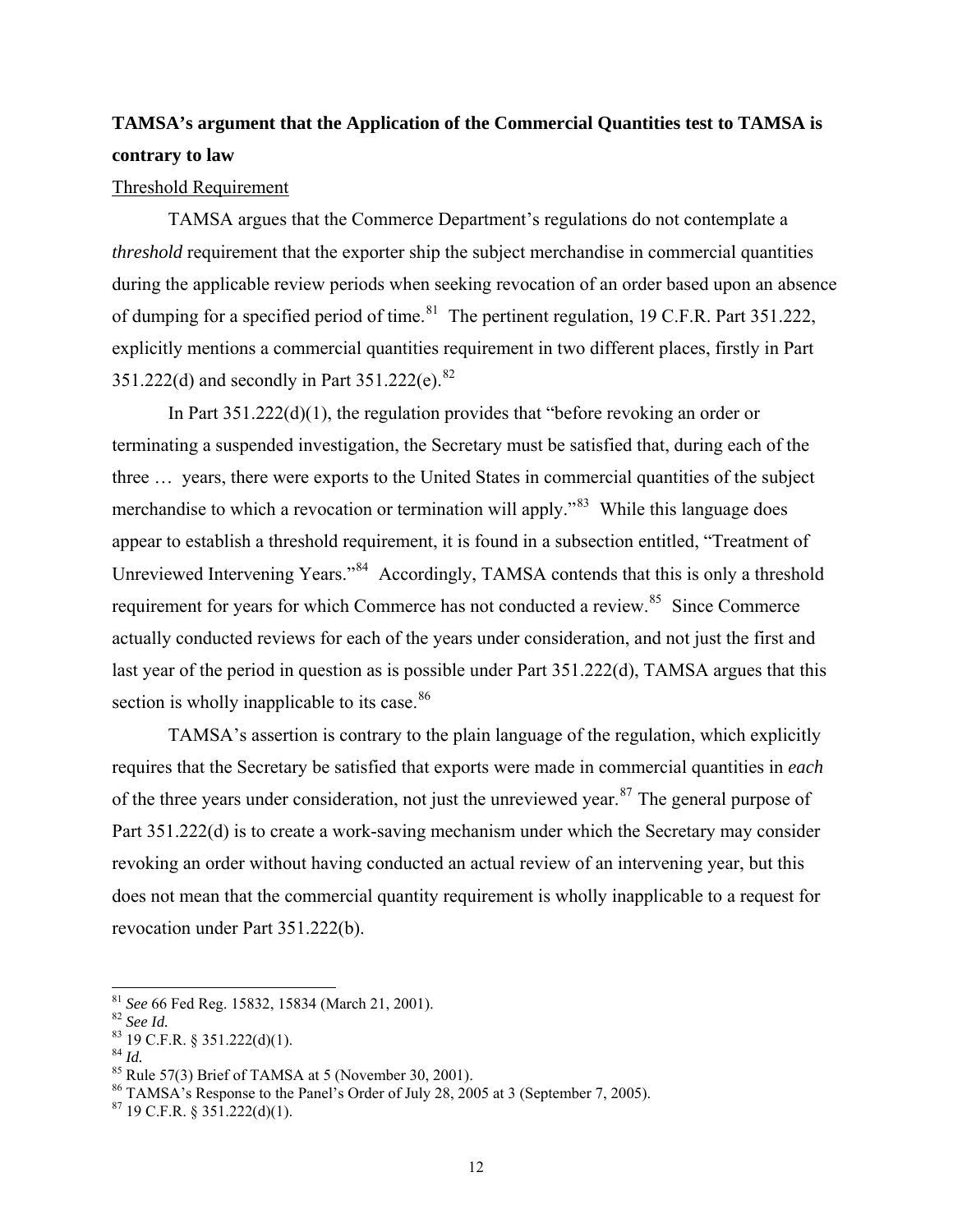Indeed, Part 351.222(d)(1) begins by stating that "[t]he Secretary *will not revoke an order* or terminate a suspended investigation *under paragraphs (b) or (c)* of this section *unless the Secretary has conducted a review under this subpart*…."<sup>[88](#page-12-0)</sup>. This clearly establishes the linkage between the requirements of the two subsections – including the requirement that sales be made in commercial quantities for *each* of the years under consideration when seeking revocation of an order under Part 351.222(b). Moreover, the Department emphasized this point when issuing the regulations in final form in 1997 when it rejected a comment requesting additional and more detailed certifications for years that were actually reviewed.<sup>[89](#page-12-1)</sup>

The second reference to commercial quantities, in 19 C.F.R Part 351.222(e)(1)(ii), requires the party requesting revocation to submit a "certification that, during each of the consecutive years referred to in paragraph (b) of this section, the person sold the subject merchandise to the United States in commercial quantities."<sup>[90](#page-12-2)</sup> This language also clearly shows that the commercial quantities requirement applies to all revocation requests under Part 351.222(b) and not just requests that include an unreviewed intervening year. However, TAMSA contends that to the degree a commercial quantities requirement is imposed by the regulations, under Part 351.222(e)(1)(ii) it is merely a procedural requirement that TAMSA fulfilled when it supplied the required certifications for each of the three years being reviewed.<sup>[91](#page-12-3)</sup> In other words, as TAMSA submitted the requisite certification, it argues that Commerce is precluded from determining whether TAMSA actually did ship in commercial quantities or, alternatively, that Commerce may only consider TAMSA's shipments as one factor to be weighed with the rest of the evidence in determining whether it is likely to engage in dumping in the future.<sup>[92](#page-12-4)</sup> Commerce states that such a reading of "the regulations as requiring a certification of shipments in commercial quantities, but not require that the certification actually be true would render that requirement meaningless."<sup>[93](#page-12-5)</sup> Indeed, TAMSA's proffered interpretation of the certification requirement of Part 351.222(e) again ignores the clear language of Part 351.222(d) that "before revoking an order…the *Secretary must be satisfied* that, during each of the three …

<span id="page-12-0"></span> $88$  *Id.* (emphasis added).

<span id="page-12-1"></span><sup>&</sup>lt;sup>89</sup> *See* 62 Fed. Reg. 27296, 27235 (May 19, 1997).<br><sup>90</sup> 19 C.F.R. § 351.22(e)(1)(ii).

<span id="page-12-2"></span>

<span id="page-12-3"></span><sup>&</sup>lt;sup>91</sup> Supplemental Brief of TAMSA in Response to the Panel's Order of April 13, 2005 at 4 (May 13, 2005).<br><sup>92</sup> *Id.* at 3.

<span id="page-12-4"></span>

<span id="page-12-5"></span><sup>&</sup>lt;sup>93</sup> Supplemental Brief of the Investigating Authority at 4 (June 13, 2005).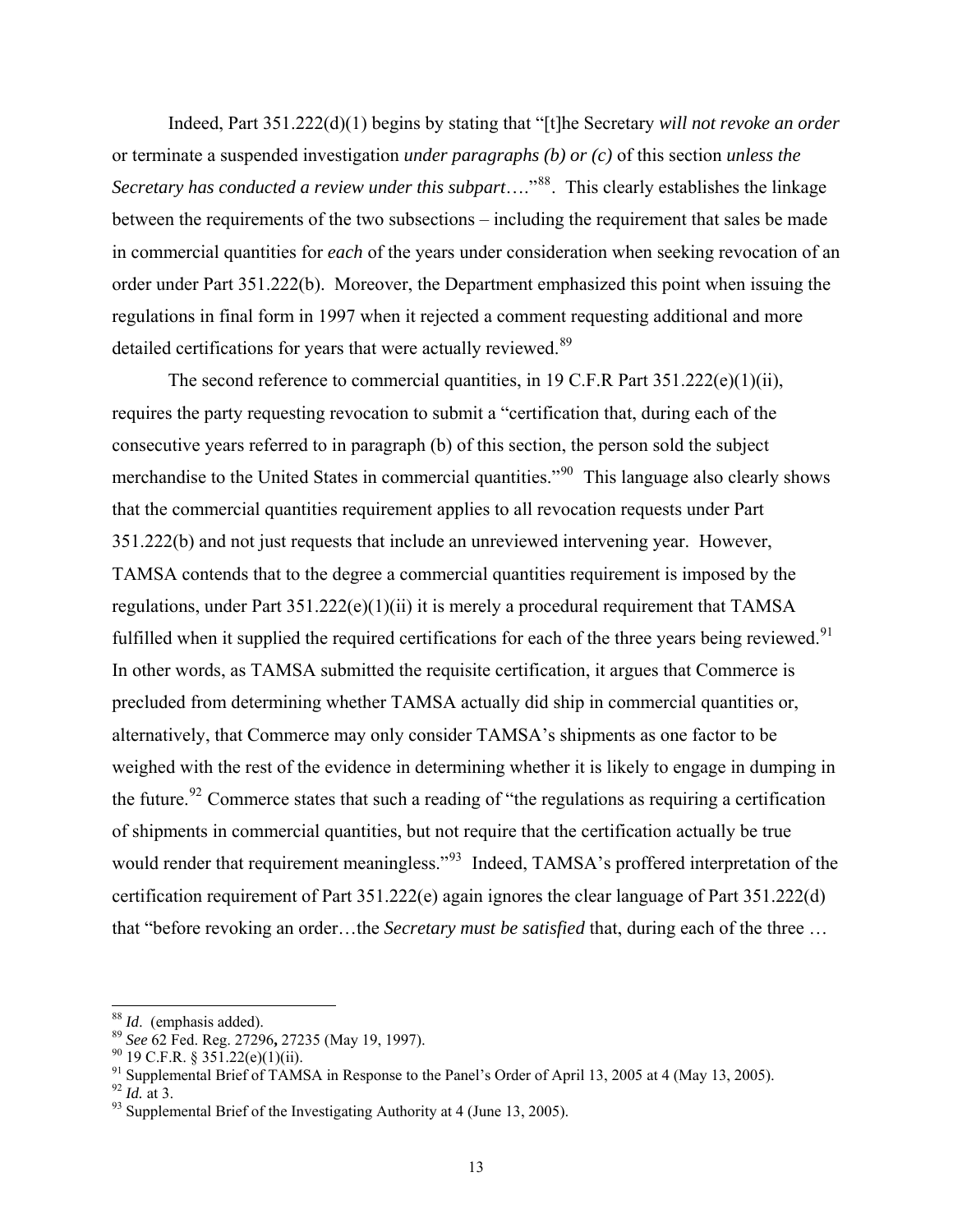years, there were exports to the United States in commercial quantities."<sup>[94](#page-13-0)</sup> TAMSA's heavy focus on the caption of Part 351.222(d), which is at the core of these arguments, is misplaced and ignores the plain language of the regulatory scheme set forth in the actual provisions that comprise Part 351.222.

Accordingly, we conclude that the Commerce Department's interpretation of the requirements of its regulations found in 19 C.F.R. Part 351.222, including the application of a commercial quantities requirement to each year of the period under consideration in a revocation request made under Part 351.222(b) is not erroneous but rather is consistent with the applicable U.S. law.

### Retroactive Application

In a related alternative argument TAMSA claims that the application of the commercial quantities requirement was inappropriately applied retroactively in this case. TAMSA asserts that Commerce did not formally announce that the commercial quantities threshold requirement applied to each and every year being considered under a Part  $351.222(b)$  revocation request – as opposed to only unreviewed intervening years – until it issued its Notice of Final Rulemaking regarding an amendment to Part  $351.222(b)$  in 1999.<sup>[95](#page-13-1)</sup> TAMSA participated in the three administrative reviews covering the periods beginning in August 1996 and concluding in July 1999. Therefore, TAMSA argues, it should reasonably expect the regulations and policies in effect in August 19[96](#page-13-2) to be applied to its case.<sup>96</sup> Additionally, TAMSA suggests that it would not have invested the substantial time and expense inherent in the administrative reviews had it known that this commercial quantities requirement would be applied to this case.<sup>[97](#page-13-3)</sup>

However, the commercial quantities requirement actually first appeared in the Notice of Proposed Rulemaking in 1996 regarding revocation of orders that eliminated the requirement that the Department actually conduct a review in each of the three years.<sup>[98](#page-13-4)</sup> The Notice of Proposed Rulemaking stated:

However, to ensure that the lack of requests for reviews is not simply due to the absence of imports in commercial quantities, the Department will *require a certification* from a company seeking revocation (or each signatory in the case of a suspended investigation) *that it sold subject merchandise* to the United States *in* 

<span id="page-13-0"></span><sup>&</sup>lt;sup>94</sup> 19 C.F.R. § 351.222(d)(1). (Emphasis added).<br><sup>95</sup> *See* 64 Fed. Reg. 51236 (September 22, 1999).

<span id="page-13-1"></span>

<span id="page-13-2"></span><sup>&</sup>lt;sup>96</sup> Rule 57(1) Brief of TAMSA at 46 (September 4, 2001).

<span id="page-13-3"></span> $97$  TAMSA's Response to the Panel's Order of July 28, 2005 at 7 (Pub. Doc., September 7, 2005).

<span id="page-13-4"></span><sup>98</sup> *See* 61 Fed. Reg. 7308 (February 27, 1996).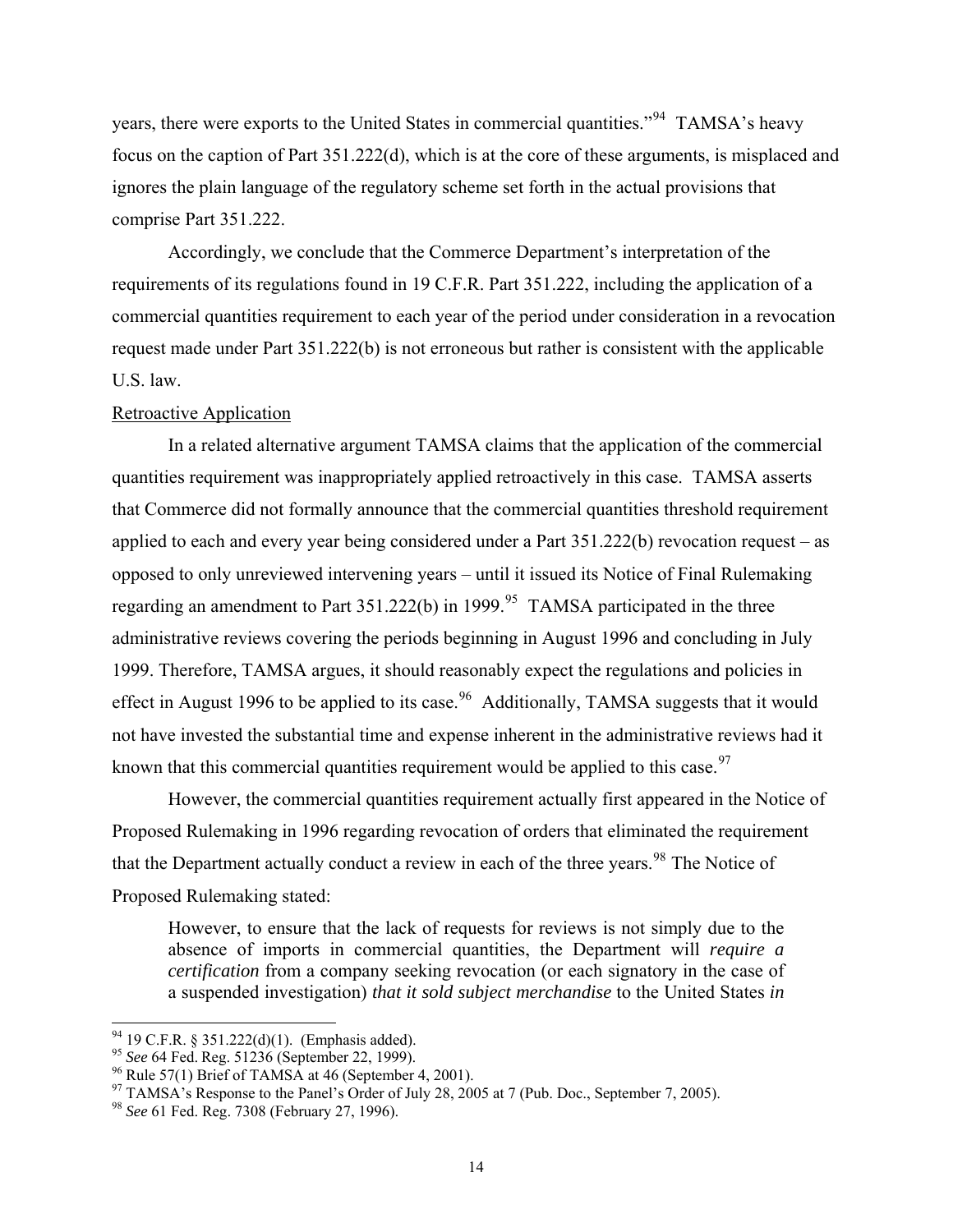*commercial quantities in each of the three … years*, *including any unreviewed intervening years. [99](#page-14-0)*

The language of the proposed regulation quoted above, did not change between the Notice of Proposed Rulemaking and the issuance of the Final Rule. Significantly, these regulations were explicitly made effective to administrative reviews requested after July 1, 1997.[100](#page-14-1)

TAMSA did not participate in the first administrative review of the OCTG order, because it did not have any exports of OCTG to the United States during the period immediately following the original imposition of antidumping duties. The Department's Notice of Opportunity to Request Administrative Review for the second period of review of the OCTG order was not published until August 1997.<sup>[101](#page-14-2)</sup> Accordingly, while the second administrative review was aimed at examining exports between August 1, 1996, and July 31, 1997, the review was actually instituted after the revised regulations were published in proposed form, hearings held, comments solicited, final rules issued, and they became effective by their own terms. The third and fourth annual administrative reviews, of course, were also instituted and conducted after the date revised regulations became effective. TAMSA's subsequent revocation request under Part 351.222(b) was not made until August 1999, following the conclusion of the fourth administrative review.

The Department did issue proposed amendments to Part 351.222(b) and (c) in June of 1999,<sup>[102](#page-14-3)</sup> which became final in September,<sup>[103](#page-14-4)</sup> in response to an adverse WTO panel decision in the *Dynamic Random Access Memory (DRAM) Semiconductors from Korea case*. [104](#page-14-5) However, neither the WTO's *DRAM* decision nor the Department's amendments addressed the commercial quantities threshold requirement for a revocation request based upon an absence of dumping for three years, as stated in Part 351.222(d) and (e). In its responses to comments received concerning these amendments Commerce reiterated the preexisting threshold requirement for a

<span id="page-14-0"></span> $99$  *Id.* at 7320 (emphasis added).

<span id="page-14-1"></span><sup>&</sup>lt;sup>100</sup> 19 C.F.R. 351.701; 62 Fed. Reg. 27296, 27417 (May 19, 1997).<br><sup>101</sup> *See* 62 Fed. Reg. 41925 (August 4, 1997).<br><sup>102</sup> *See* 64 Fed. Reg. 29818 (June 3, 1999).<br><sup>103</sup> *See* 64 Fed. Reg. 51236 (September 22, 1999).<br><sup>104</sup>

<span id="page-14-2"></span>

<span id="page-14-3"></span>

<span id="page-14-4"></span>

<span id="page-14-5"></span>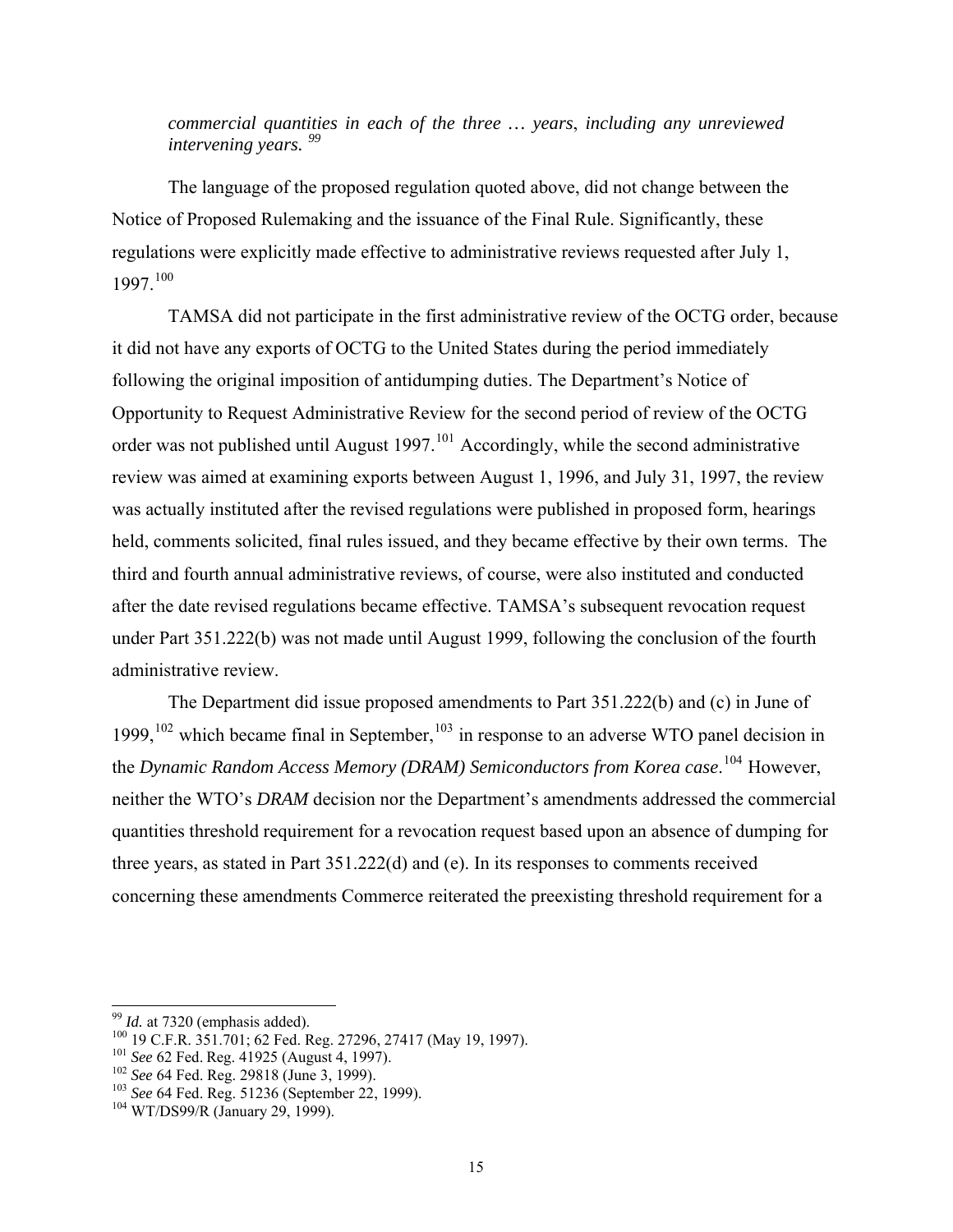revocation request, and specifically noted that the commercial quantities requirement was unaffected by the amendments.<sup>[105](#page-15-0)</sup>

Based on the foregoing, we reject TAMSA's assertion that the presence of the commercial quantities threshold requirement was not otherwise evident from the plain language of Part 351.222 as initially promulgated in 1996 and 1997.<sup>[106](#page-15-1)</sup>

# **TAMSA's argument that the decision not to revoke the anti-dumping order is unsupported by substantial evidence.**

In addition to challenging the legal basis for denial of the revocation request by misapplication of the commercial quantities requirement, TAMSA argues that revocation was improperly denied because the conclusion is not supported by substantial evidence on the entire record. TAMSA offers two other reasons for this. Firstly, TAMSA argues that if the commercial quantities test is to be applied, it necessarily requires more than simply a comparison of aggregate volumes before and after the antidumping order. During each of the three administrative review periods leading up to its revocation request TAMSA engaged in a single transaction. TAMSA contends that its three individual transactions were comparable in tonnage, number of pieces, and length of pipe to other standard commercial transactions. It therefore asserts that it complied with the commercial quantities threshold requirement, notwithstanding the fact that these three post-order exports to the United States amount to less than 1% of its preorder volumes and less than 2% of pre-order value. Secondly, TAMSA asserts that the Commerce Department failed to consider other factors beyond volume and value that would account for the precipitous decline in TAMSA's exports following the issuance of the antidumping order.

Precisely what constitutes "commercial quantities" for the purpose of a revocation request is not defined in either the Tariff Act or in the regulations themselves, nor has the term been the subject of litigation before the Court of Appeals or the Court of International Trade.<sup>[107](#page-15-2)</sup> This then is precisely the kind of term that the Commerce Department is charged with

<span id="page-15-0"></span><sup>&</sup>lt;sup>105</sup> 64 Fed. Reg. 51236, 51238 (September 22, 1999).

<span id="page-15-1"></span><sup>&</sup>lt;sup>106</sup> Because we conclude that the commercial quantity standard was not applied retroactively, we do not have to address TAMSA's arguments that it was adversely affected by such application.

<span id="page-15-2"></span><sup>&</sup>lt;sup>107</sup> Mexico unsuccessfully raised many of TAMSA's arguments regarding the commercial quantities threshold requirement in a parallel challenge to the facts of this case before the World Trade Organization in *United States – Anti-Dumping Measures on Oil Country Tubular Goods (OCTG) from Mexico* (WT/DS282) (June 20, 2005).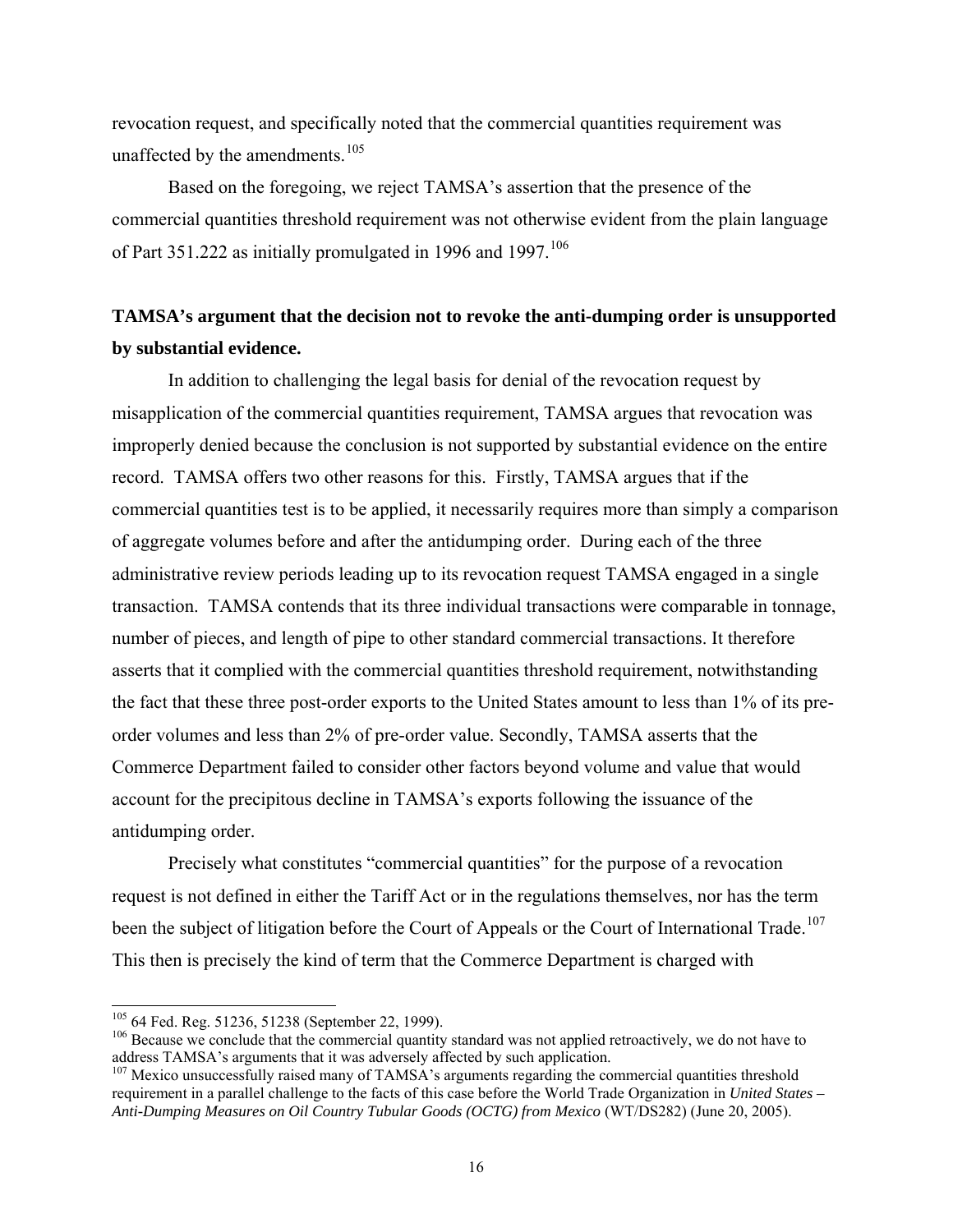interpreting and applying in its administration of the law. In its 1996 Notice of Proposed Rulemaking, Commerce declared:

The Department will establish whether sales were made in commercial quantities based upon examination of the normal sizes of sales by the producer/exporter and other producers of subject merchandise. In deciding commercial quantities, the Department will consider natural disasters and other unusual occurrences which might affect the potential for production or exportation.<sup>[108](#page-16-0)</sup>

The announcement of the Final Rule in 1997 did not specifically elaborate further upon what constituted commercial quantities, but did reiterate that:

The underlying assumption behind a revocation based on the absence of dumping … is that a respondent, by engaging in fair trade for a specified period of time, has demonstrated that it will not resume its unfair trade practice following the revocation of an order.<sup>[109](#page-16-1)</sup>

The Department begins its commercial quantity assessment by comparing pre-order and post-order volumes/values when they are present, absent "unusual occurrences," in an effort to assess whether the temporary absence of dumping during the period of review is a sound indicator as to whether dumping might recur were the order revoked. This was described in more detail in the *Cut-To-Length Carbon Steel Plate from Canada* case – the first administrative determination applying the commercial quantities requirement in a Part 351.222 revocation proceeding:

[I]n determining whether the three years of no dumping are a sufficient basis to make a revocation determination, the Department must be able to determine that the company has continued to participate meaningfully in the U.S. market during each of the three years at issue. See Pure Magnesium from Canada, 63 FR 26147 (May 12, 1998) … For purposes of revocation, the Department must be able to determine that past margins are reflective of a company's normal commercial activity. Sales during the POR which, in the aggregate, are an abnormally small quantity do not provide a reasonable basis for determining that the discipline of the order is no longer necessary to offset dumping.<sup>[110](#page-16-2)</sup>

Applying this approach to TAMSA, the Department ruled:

<span id="page-16-0"></span><sup>&</sup>lt;sup>108</sup> 61 Fed. Reg. 7308, 7320 (February 27, 1996).

<span id="page-16-2"></span>

<span id="page-16-1"></span><sup>&</sup>lt;sup>109</sup> 62 Fed. Reg. 27296, 27326 (May 19, 1997). <sup>109</sup> february 27, 109 feed. Reg. 27296, 27326 (May 19, 1997). <sup>110</sup> *Final Results of Antidumping Duty Administrative Reviews and Determination To Revoke in Part: Certain <i>a Corrosion-Resistant Carbon Steel Flat Products and Certain Cut-to-Length Carbon Steel Plate From Canada*, 64 Fed. Reg. 2173, 2175 (January 13, 1999).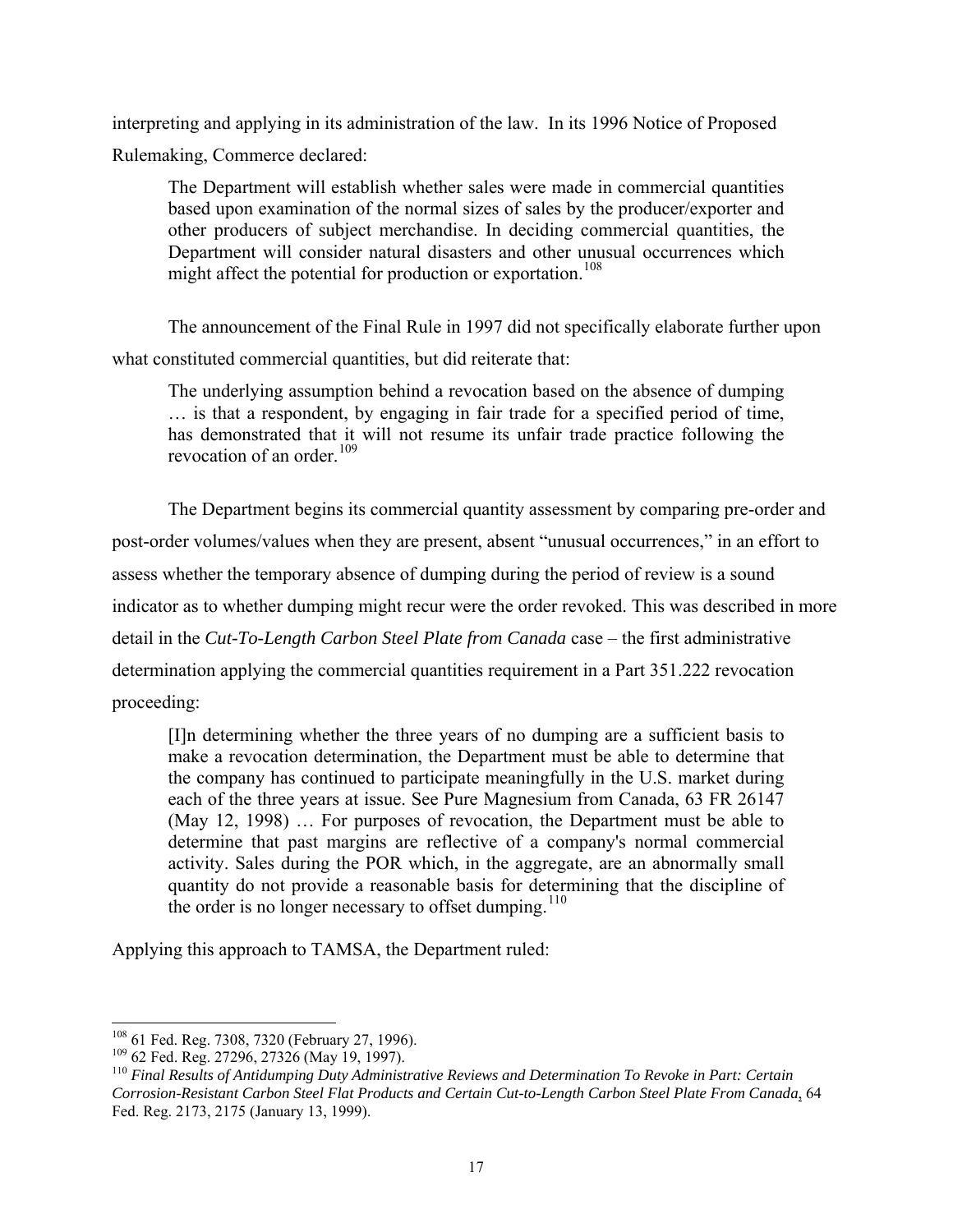Based on the evidence of record, and using the discretion granted to the Department, we determine that TAMSA did not sell the subject merchandise in the United States in commercial quantities in each of the three years cited by TAMSA to support its request for revocation. In the instant case, the total quantity and value are so small in each of the review periods, both in absolute terms and in comparison with the period of investigation, that the Department cannot conclude that TAMSA's sales to the United States during the second, third and fourth review periods reflected the company's normal commercial activities.

Therefore, the Department determines that TAMSA has not met the threshold criterion outlined in 19 CFR 351.222 requiring sales in commercial quantities in each of the three years forming the basis of the revocation request, because the sales for each of the three years cited were well below the benchmark for TAMSA's commercial behavior prior to the issuance of the antidumping order. Because TAMSA did not meaningfully participate in the market, its sales during these periods do not provide a reasonable basis for determining that it is unlikely that TAMSA will dump in the future. Therefore, we find that TAMSA does not qualify for revocation of the order on OCTG under 19 CFR 351.222(e)(1)(ii) and 19 CFR 351.222(d)(1).<sup>[111](#page-17-0)</sup>

Thus, the approach Commerce takes regarding the commercial quantities test reflects the presumptions underlying the revocation procedure found in Part 351.222(b) and the function of that particular section in the larger regulatory scheme. Part 351.222 provides several, alternative, means for requesting revocation of an antidumping order each with different requirements – but all aimed at assessing whether dumping will recur if the order is lifted.<sup>[112](#page-17-1)</sup> As noted above, Part 351.222(b) creates a rebuttable presumption in favor of revocation when there has been no dumping over the course of three years of export sales in commercial quantities. Once the presumption in favor of revocation is properly triggered, the burden shifts such that the Department can only retain the order if there is "positive evidence" on the record supporting why continuing to impose the antidumping duties is necessary to offset dumping.<sup>[113](#page-17-2)</sup> This second prong of the Part 351.222(b) revocation analysis was never reached in TAMSA's case, because its minimal post-order exports were deemed insufficiently reliable evidence of TAMSA's "normal commercial practices" to be able to assess whether it could "meaningfully participate"

<span id="page-17-0"></span><sup>111</sup> *Oil Country Tubular Goods From Mexico: Final Results of Antidumping Duty Administrative Review and Determination Not To Revoke in Part*, 66 Fed. Reg. 15832 (March 21, 2001), Issue and Decision Memorandum at Comment 1 (March 21, 2001).<br><sup>112</sup> See 19 C.F.R. § 351.

<span id="page-17-1"></span>

<span id="page-17-2"></span><sup>113</sup> *See* 19 C.F.R. § 351.222(b)(1)(i)(B) and (b)(2)(i)(C).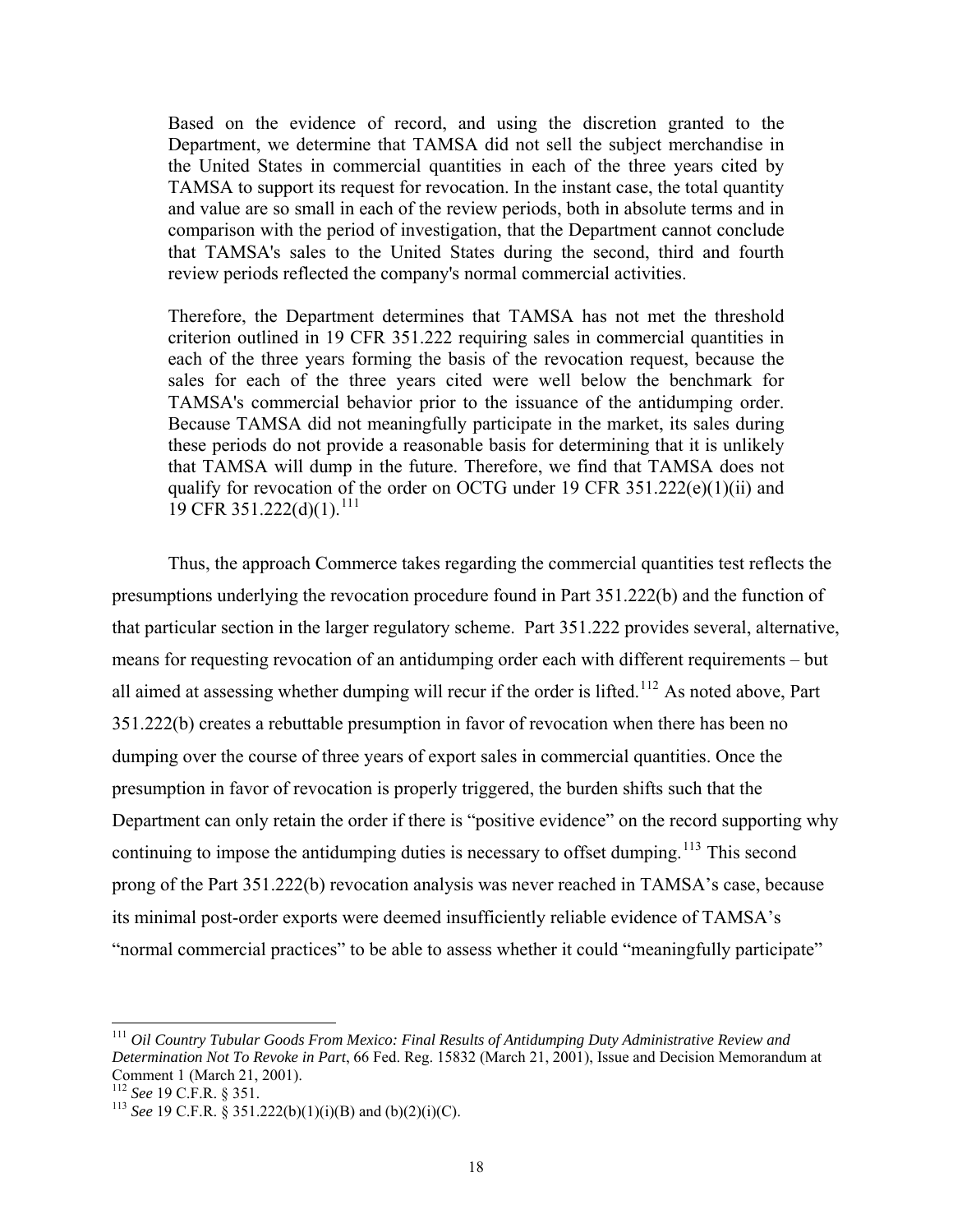in the U.S. market without dumping, and therefore reliance upon the presumption that might otherwise be drawn from the three year absence of dumping was deemed inappropriate.

In comparison, a "changed circumstances" review under Part 351.222(g), for example, does not require satisfying any commercial quantity threshold requirements.<sup>[114](#page-18-0)</sup> However the burden on a party seeking revocation of an order is arguably higher under Part 351.222(g) because it also lacks the presumption in favor of revocation that is created when the threshold requirements of Part 351.222(b) are met. There is nothing that would prevent an exporter who does not satisfy the commercial quantities threshold from making its best case for revocation – without relying upon such a presumption – under some other provision, such as the Part 351.222(g) changed circumstances provision. Seeking to benefit from the presumption created by Part 351.222(b), however, requires satisfying the commercial quantities threshold requirement.

Determining whether the commercial quantities threshold is met is a decision that is made on a case-by-case basis, but the process begins by comparing pre and post-order volumes/values.[115](#page-18-1) Under the Department's practice a significant drop in exports following the imposition of an order, absent "unusual occurrences" that might otherwise account for the decline, indicates that the exporter should not be *presumed* to be able to participate in the market without engaging in unfair trade practice if the order were revoked under Part  $351.222(b)$ .<sup>[116](#page-18-2)</sup> The commercial quantities requirement also prevents an exporter from engaging in strategic behavior that might undermine the legitimacy of the presumption built into Part 351.222(b), for example by making token sales at a high price for a period of time simply to satisfy the test.<sup>[117](#page-18-3)</sup> The Department's practice in beginning its analysis in this manner reflects the not unreasonable assumption that the greater the post-order volumes/values are relative to pre-order levels, the less likely it is that the exporter is acting strategically.

The Department has applied the commercial quantities threshold requirement for a Part 351.222(b) revocation in more than fifty final administrative rulings and a further handful of cases that did not, or have not, proceeded beyond the preliminary result stage.<sup>[118](#page-18-4)</sup> These decisions

<span id="page-18-0"></span> $^{114}$  *Id.* at 351.222(g).

<span id="page-18-2"></span><span id="page-18-1"></span><sup>&</sup>lt;sup>115</sup> 66 Fed. Reg. 15832, 15834 (March 21, 2001).<br><sup>116</sup> *Id.*<br><sup>117</sup> Rule 57(2) Response Brief of the Investigating Authority at 25, (Non-Prop. Version, November 2, 2001).<br><sup>118</sup> *See* Response of the Investigating Authorit

<span id="page-18-4"></span><span id="page-18-3"></span>Attachment to TAMSA's Response to the Panel's Order of July 28, 2005 (September 7, 2005); Exhibit 1 to US Steel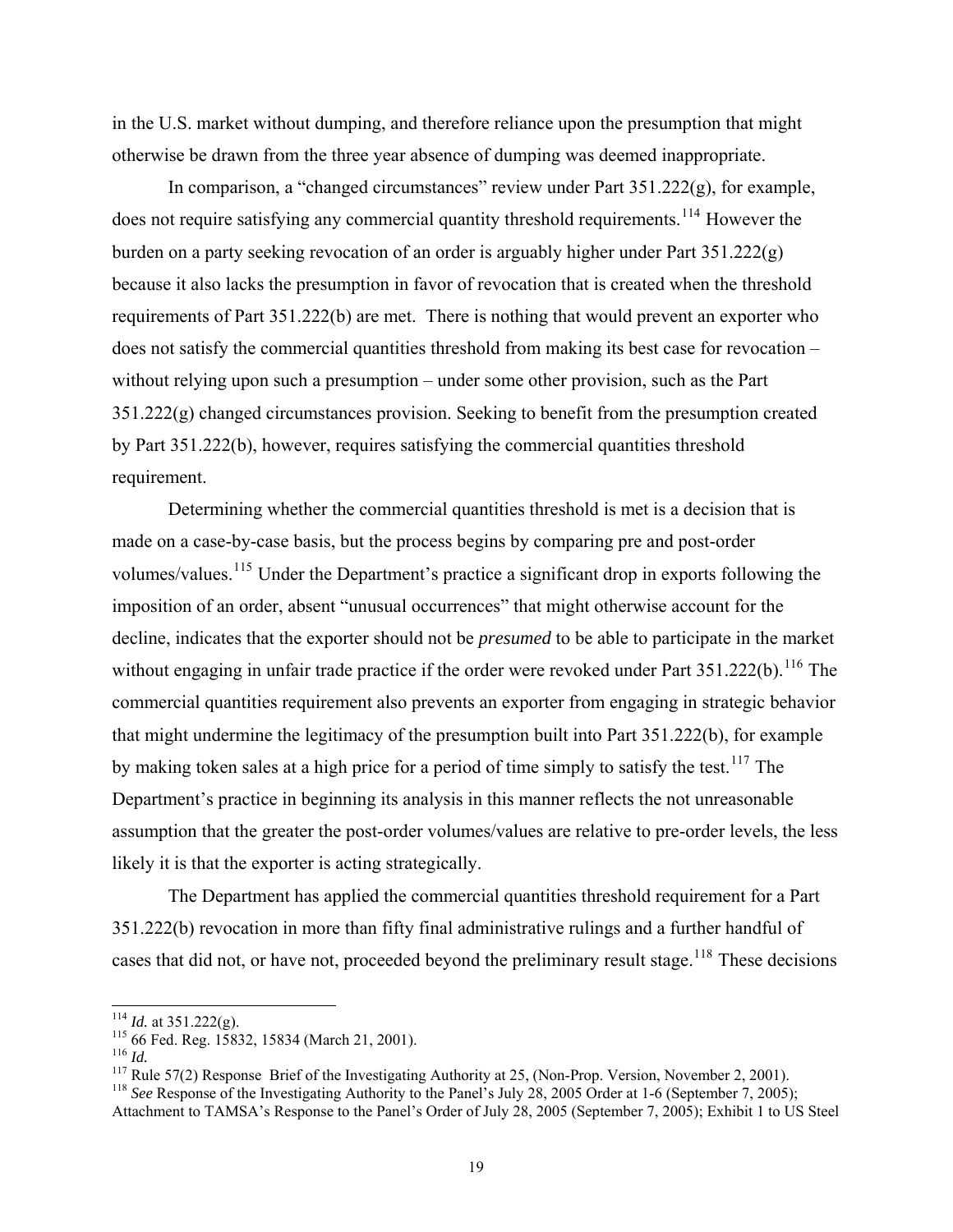show that Commerce's analysis of the commercial quantities requirement is neither arbitrary nor capricious but rather based upon the facts of the case under consideration. While the Department's practice begins with the benchmark established by pre-order volumes/values, its approach involves more than a mechanical comparison with those levels. In slightly more than half of the decisions cited by the parties, the Petitioner satisfied the commercial quantities threshold requirement, sometimes even when sales were substantially less than pre-order volumes/values $^{119}$  $^{119}$  $^{119}$ .

However, the lower the volumes/values are during the three year period of review prior to making a revocation request, compared to pre-order levels, the more difficult it is to establish that the commercial quantities threshold requirement has been satisfied. The analysis employed by at least one party to a revocation proceeding suggests that "the Department generally finds that sales are not in commercial quantities in cases where the sales volume during the POR [period of review] is less than three percent of that during the POI [the period of investigation that led to the imposition of the antidumping order]."<sup>[120](#page-19-1)</sup> Other decisions similarly show, for

Corporation's Response to the Panel's July 28, 2005 Order Requesting Additional Information from the Parties (September 8, 2005).

<span id="page-19-0"></span><sup>119</sup> *See e.g Notice of Final Results of Antidumping Duty Administrative Review, Final Determination to Revoke the Order in Part, and Partial Rescission of Antidumping Duty Review: Fresh Atlantic Salmon From Chile,* 68 Fed. Reg. 6878 (February 11, 2003) Issues and Decision Memorandum at Comment 6 (where the Department said that "post order shipments never declined to the point of being inconsiderable."; *Notice of Preliminary Results and Partial Rescission of the Antidumping Duty Administrative Review and Intent to Revoke Antidumping Duty Order in Part: Certain Pasta from Italy*, 65 Fed. Reg. 48467 (August 8, 2000)(where the Department said that "[a]lthough both the quantity and number…shipments to the United States of subject merchandise have decreased since the imposition of the antidumping duty order, they have remained at sufficiently high levels to be considered commercial quantities."); *Professional Electric Cutting Tools from Japan: Final Results of the Fifth Antidumping Duty Administrative Review and Revocation of the Antidumping Duty Order, in Part*, 64 Fed. Reg. 71411 (December 21, 1999) (where the Department stated "[a]lthough … sales to the United States have decreased substantially since the imposition of the antidumping order, … exports of subject merchandise to the United States … remain significant and reflect … normal commercial practice."); *Professional Electric Cutting Tools From Japan: Preliminary Results of Antidumping Duty Administrative Review and Intent to Revoke Order, in Part*, 64 Fed. Reg. 43346, 43351 (August 10, 1999)(where the Department stated "although … sales to the United States have decreased substantially since the imposition of the antidumping order…exports to the United States remain

significant. Thus, regardless of any decrease in shipments during the course of this proceeding [the exporter] is currently selling in commercial quantities."). Moreover, while defending against similar arguments raised concerning the commercial quantities requirement in an unsuccessful WTO challenge to Commerce's decision not to revoke the order for TAMSA, the Department publicly stated that it has "considered sales of 32 percent of annualized [pre-order] sales to have been made in commercial quantities and revoked on that basis." *See United States – Anti-Dumping Measures on Oil Country Tubular Goods (OCTG) from Mexico* (WT/DS282), U.S. Second Written Submission, (July 9, 2004) at 18.

<span id="page-19-1"></span><sup>120</sup> *See Notice of Final Results of Antidumping Duty Administrative Review, Final Determination to Revoke the Order in Part, and Partial Rescission of Antidumping Duty Review: Fresh Atlantic Salmon From Chile*, 68 Fed. Reg. 6878 (February 11, 2003), Issues and Decision Memorandum at Comment 6; *citing e.g. Final Results of Antidumping Duty Administrative Review: Silicon Metal From Brazil*, 65 Fed. Reg. 7497 (February 15, 2000)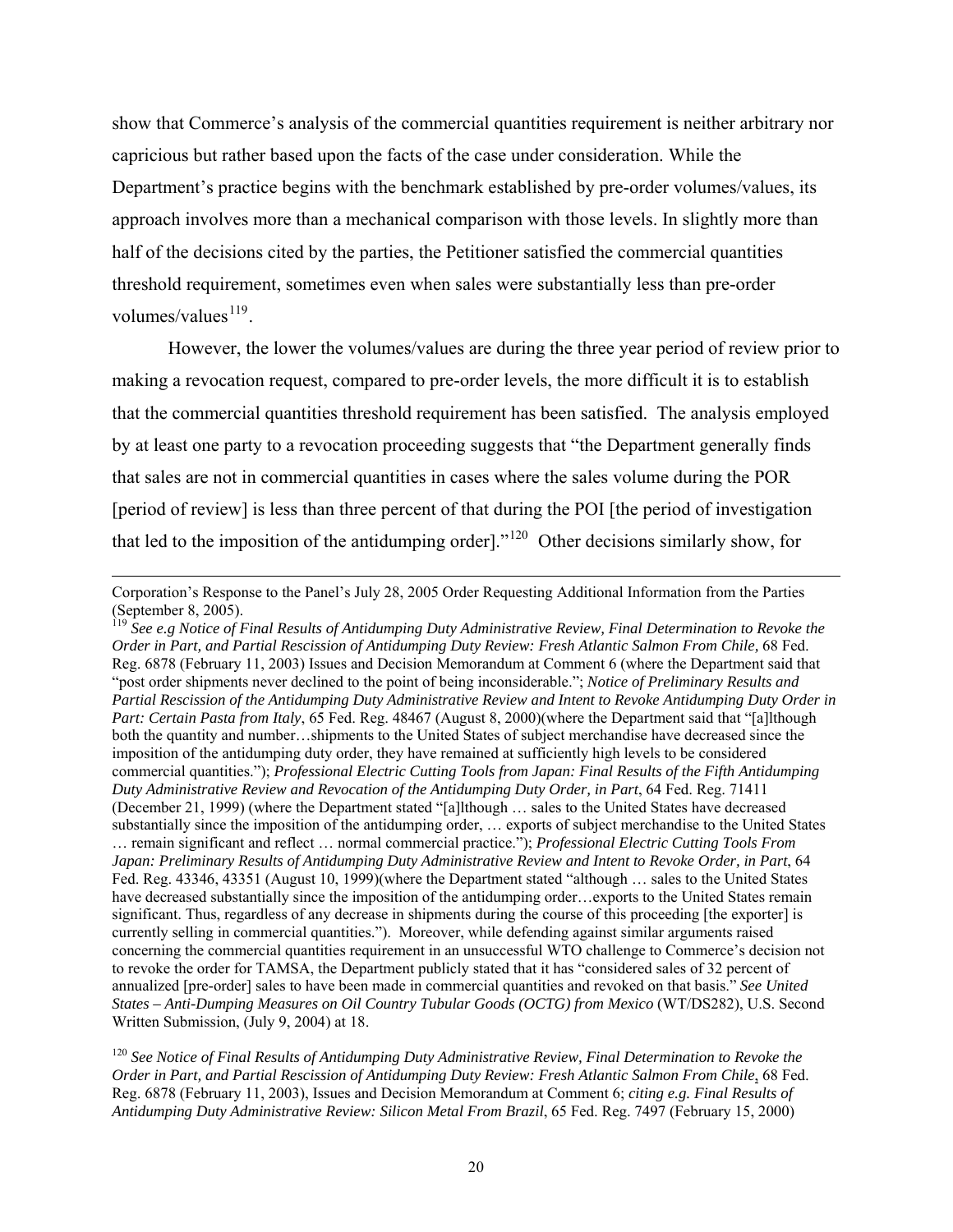example, shipments in one year amounting to only 4.59% of pre-order values were insufficient to satisfy the commercial quantity requirement.<sup>[121](#page-20-0)</sup>

 In sum, the Department has interpreted and consistently applied the commercial quantities threshold requirement for a revocation request to be a flexible, case-by-case assessment not of the legitimacy of the individual transactions but rather as a tool to examine whether the proffered three year absence of dumping is a sufficiently reliable indicator of future activity as to entitle the Petitioner to the presumption in favor of revocation afforded by Part 351.222(b). Neither its use of pre-order volumes/values as a starting benchmark for this analysis, nor the skepticism which it applies to the validity of this indicator as the disparity between pre and post-order volume/values grows, is unwarranted or clearly erroneous. The commercial quantities requirement is not a mechanical test, and it is not being mechanically applied by the Department. When there is a disparity between the pre and post-order volumes/values, Petitioners are afforded the opportunity of offering further explanations or detailing "unusual circumstances" that might explain the disparity.<sup>[122](#page-20-1)</sup> In appropriate cases Commerce will adjust either the starting benchmark for comparison, or consider other explanations that might explain an apparent disparity. For example, in *Pure Magnesium*, the Department stated:

[T]he Department's threshold requirement does not mean . . . that the Department is effectively disqualifying companies from revocation if there is a sales drop-off following the imposition of an antidumping order. The issue that is analyzed by the Department is the magnitude of the drop-off. In this regard, the Department has expressed its intent to revoke an antidumping duty order even where the sales drop-off has been substantial, so long as the sales used to demonstrate a lack of price discrimination are reflective of the companies' normal commercial experience.

#### \* \* \*

 $\overline{a}$ 

When determining whether a company's sales have been made in commercial quantities, we must look at each case on an individual basis. In many instances, when making such an assessment, we will use the original period of investigation as a benchmark for a company's normal commercial behavior…. Where a company has experienced a substantial and unusual change in business practice

<sup>(</sup>where the annualized volume sold during the period under review was less than 2 percent of the volume sold prior to the imposition of the order); and *Final Results of Antidumping Duty Administrative Review and Determination Not To Revoke Order in Part: Pure Magnesium From Canada*, 64 Fed. Reg. 12977 (March 16, 1999) (where the volume sold in each year under review was less than 0.5 percent of the volume sold prior to the imposition of the order).

<span id="page-20-0"></span><sup>&</sup>lt;sup>121</sup> See, e.g. Preliminary Results of Third Antidumping Duty Administrative Review and Intent Not To Revoke Order in Part: Polyvinyl Alcohol From Taiwan, 65 Fed. Reg. 35896 (June 6, 2000).

<span id="page-20-1"></span><sup>&</sup>lt;sup>122</sup> Rule 57(2) Response Brief of the Investigating Authority at 23 (Non-Prop. Version, November 2, 2001).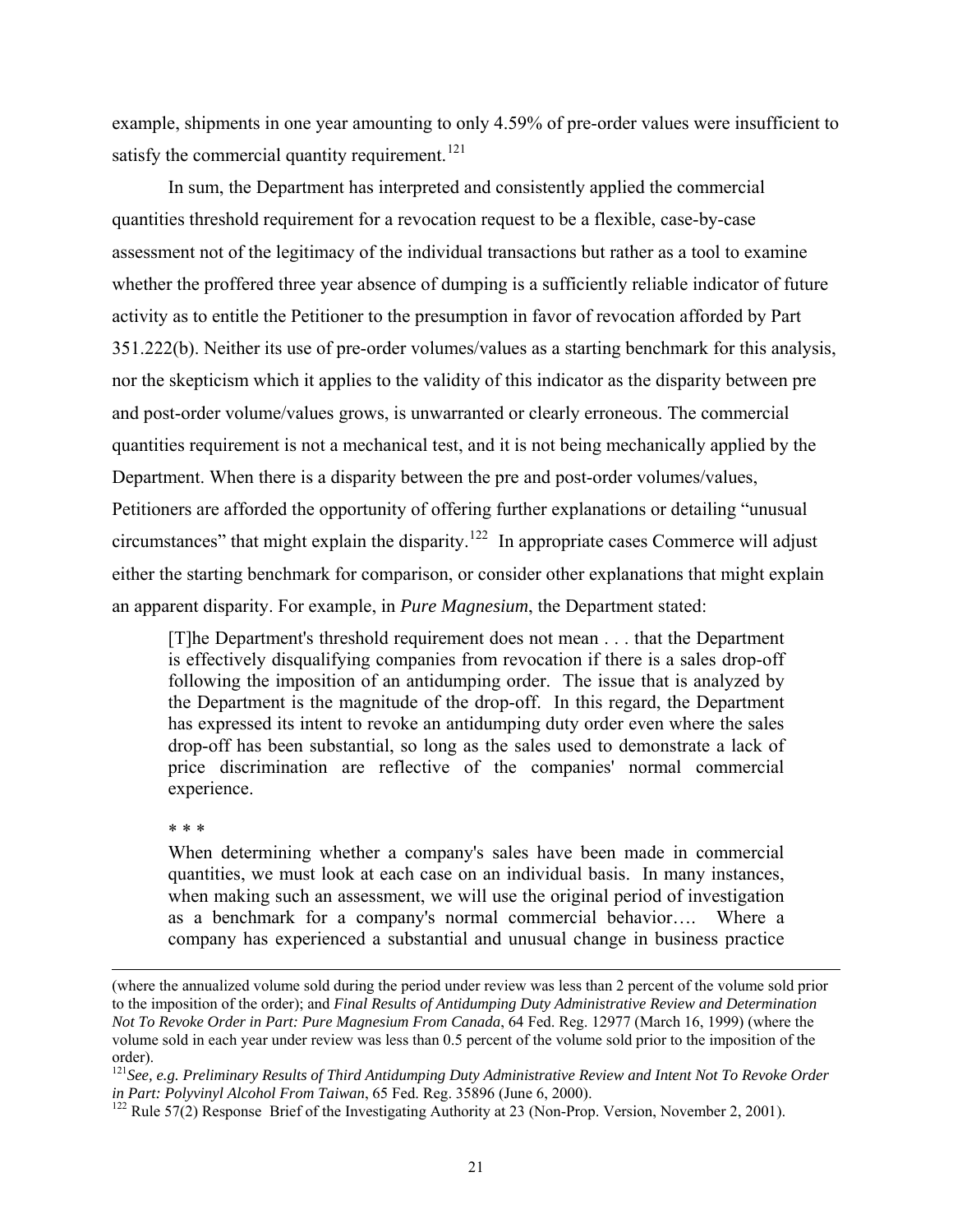since the imposition of the order that may explain a substantial sales drop-off in U.S. sales, a more recent POR that is reflective of the company's normal commercial experience may provide a more appropriate benchmark.

\* \* \*

A company seeking revocation need not prove that it is selling at the same levels at which it sold during the benchmark period; rather, the purpose of the commercial quantities analysis is to ensure on a case-by-case basis that the company's aggregate sales volume in the three years forming the basis of the revocation request are reflective of that company's normal commercial activity.<sup>[123](#page-21-0)</sup>

While conceding that there is a significant disparity between its pre- and post-order volumes/values, TAMSA also contends that market factors explain the precipitous decline in its exports to the United States during the three review periods.<sup>[124](#page-21-1)</sup> TAMSA offers evidence of a high cash deposit rate and a collapse in the underlying oil market to support its assertion that shipping to the United States at pre-antidumping duty levels would have been "commercially irrational" and asserts that Commerce erroneously ignored these factors within the record when determining whether TAMSA met the commercial quantities threshold requirement.<sup>[125](#page-21-2)</sup>

It might not be unreasonable or clearly erroneous for the Department to conclude that at some point the disparity between the pre-order benchmark period and the post-order volumes/values demonstrated in the record is so great that there can be no adequate explanation of "unusual circumstances" that sufficiently explains the disparity that would be compatible with the purpose of the commercial quantities threshold requirement and the presumption in favor of revocation created under Part 351.222(b). Commerce might well establish that at that point it need not consider additional explanations for the disparity, refuse to apply the Part 351.222(b) presumption, and suggest that if a case for revocation is to be made it should be made under some other provision. That, however, is not what occurred with TAMSA.

<span id="page-21-0"></span><sup>123</sup> *Final Results of Antidumping Duty Administrative Review and Determination Not To Revoke the Antidumping Duty Order in Part: Pure Magnesium From Canada*, 65 Fed. Reg. 55502 (September 14, 2000), Issues and Decision Memorandum at Comments 4, 5 and 9.

<span id="page-21-2"></span><span id="page-21-1"></span><sup>124</sup> *See* 66 Fed. Reg. 15832, 15834 (March 21, 2001). 125 *See Id.*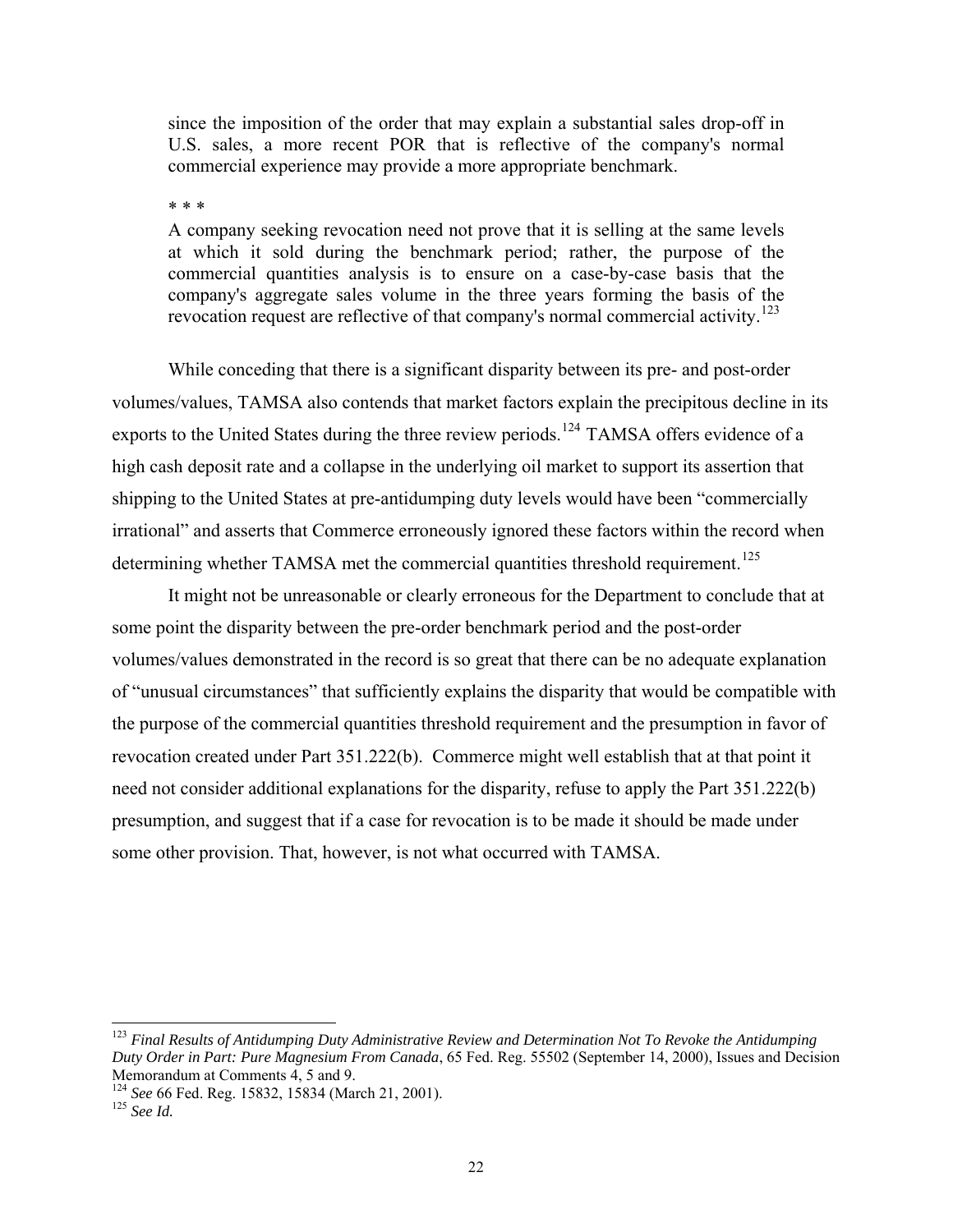To the contrary, the record shows that the Department considered TAMSA's arguments purporting to justify exporting at less than 1% of pre-order volumes, and rejected them in accordance with its practice in other cases. $126$ 

 TAMSA was given the opportunity to explain the "unusual circumstances" surrounding the precipitous decline in its exports. Commerce explicitly considered and explained its rejection of TAMSA's arguments, and its conclusion that TAMSA failed to satisfy the commercial quantities threshold requirement that is a prerequisite to earning the presumption in favor of revocation afforded under Part 351.222(b). While the Department conceivably could have considered TAMSA's rationalizations for its minimal sales in more detail, or been more elaborate in explaining its reasoning, the Department did appropriately consider TAMSA's arguments given that the disparity is as great as it was in this case.

Bearing in mind the deference owed to an agency in interpreting and applying its own regulations, we do not find that the commercial quantities requirement has been erroneously or illegally applied in this case, and that there is substantial evidence supporting the conclusion that TAMSA failed to satisfy the requirements necessary for the application of Part 351.222(b).

#### **a. HYLSA**

#### **Introduction**

Hylsa has raised four challenges to the Final Determination by the Department. First it argues that the packing costs were incorrectly calculated, second that export credit insurance was incorrectly treated as a direct selling expense rather than an indirect expense; third that the production costs of the subject good was incorrectly determined because the Department failed to average the costs of the different size pipe for the two months in which it was produced; and finally, that the Department's practice of "zeroing" is contrary to law. These arguments will be discussed below in that order.

#### **Packing Costs**

l

Hylsa disagrees with the way the Commerce Department took into account the costs of packing the subject matter goods when it calculated Hylsa´s normal value based on constructed

<span id="page-22-0"></span><sup>126</sup> See, *Oil Country Tubular Goods From Mexico: Final Results of Antidumping Duty Administrative Review and Determination Not To Revoke in Part*, 66 Fed. Reg. 15832 (March 21, 2001), Issues and Decision Memorandum at Comment 1.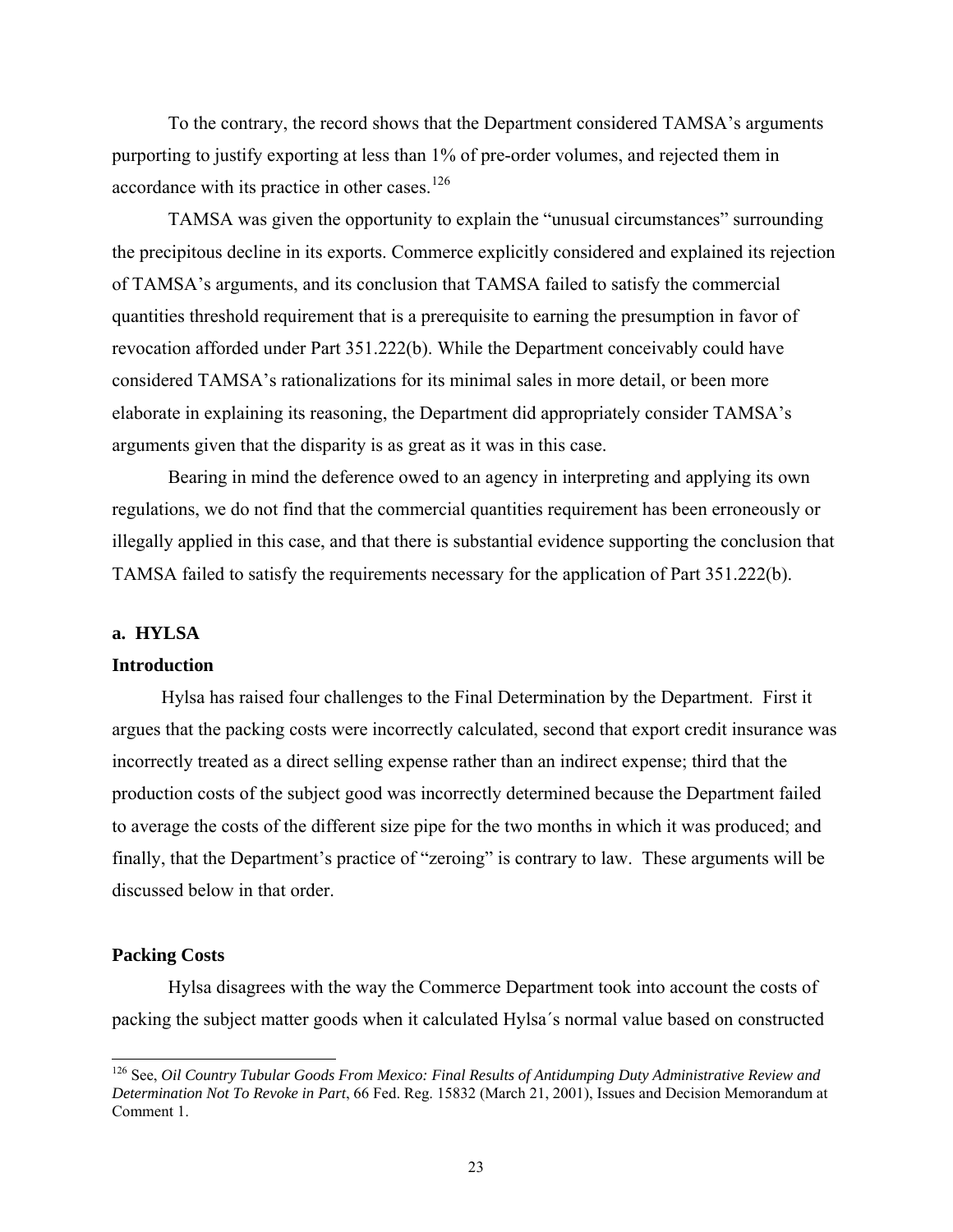value.<sup>[127](#page-23-0)</sup> Pursuant to the Statute, Commerce calculated constructed value by adding to the COM, an amount for selling, general and administration expenses, profits, and an amount for packing expenses.<sup>[128](#page-23-1)</sup> The disagreement is sharply reflected over the Department's use of weighted monthly average packing costs to capture restructuring costs of the packing line. The disagreement is less clear regarding the so called "double counting" of packing costs by the Department. These questions will each be addressed in turn.

## First Issue: Restructuring of the Packing Line

Hylsa restructured its packing line in January during the POR.<sup>[129](#page-23-2)</sup> The OCTG that was sold during the POR was packed in June and July, months after the restructuring and at a significantly lower cost as a result of the automation.<sup>[130](#page-23-3)</sup> The Department decided to allocate Hylsa´s costs associated with restructuring and renovating the packing line over the entire POR because it assumed that such costs benefited the entire POR, and not merely the months in which they were incurred.<sup>[131](#page-23-4)</sup> Commerce also asserted that its treatment of packing expenses was consistent with Hylsa´s methodology for allocating depreciation costs.[132](#page-23-5)

In disputing this approach, Hylsa explained that OCTG products that Hylsa exported to the United States were all packed in the "packing in finishing" area, which was assigned cost

<span id="page-23-0"></span> $\overline{a}$ 127 On March 21, 2001, the U.S. Department of Commerce ("Commerce") published the *Final Results of the Antidumping Duty Fourth Administrative Review and Determination Not to Revoke in Part, regarding oil country tubular goods ("OCTG") from Mexico*. The review under consideration covered the period from August 1998 to July 1999. Since Hylsa did not have any sales of OCTG in the domestic market or in any third-country markets during the review period, in accordance with the requirements of the U.S. antidumping statute, the "normal value" for Hylsa´s U.S. sales was based on a cost-based "constructed value".

<span id="page-23-2"></span><span id="page-23-1"></span><sup>&</sup>lt;sup>128</sup> 19 U.S.C. § 1677b(e).<br><sup>129</sup> Rule 57(3) Reply Brief of Hylsa at 12, (Non-Prop. Version, December 3, 2001).<br><sup>130</sup> *Id.* at 11-12.<br><sup>131</sup> Commerce Issues and Decision Memorandum at 19.

<span id="page-23-3"></span>

<span id="page-23-4"></span> <sup>&</sup>quot;We consider costs associated with restructuring and renovating a facility or line to be related to more than just the month in which they are incurred. Although such expenses are infrequent, *they benefit company operations for a longer period of time than normal operating expenses and therefore should be included in the cost build-up for anything produced during the longer period.* Thus, we consider it unreasonable not to spread these costs across all products passing through the restructured and renovated line during the entire year." (emphasis added).

<span id="page-23-5"></span><sup>&</sup>lt;sup>132</sup> *Id.* "Although the company only produced the merchandise under review during two months of the POR, various COM elements were incurred outside this two-month period but were allocated to it (e.g., depreciation expense). Our treatment of the packing restructuring and renovation costs incurred early in the POR but allocated across all months throughout the year is analogous to such expenditures and consistent with Hylsa´s cost reporting of similar items.".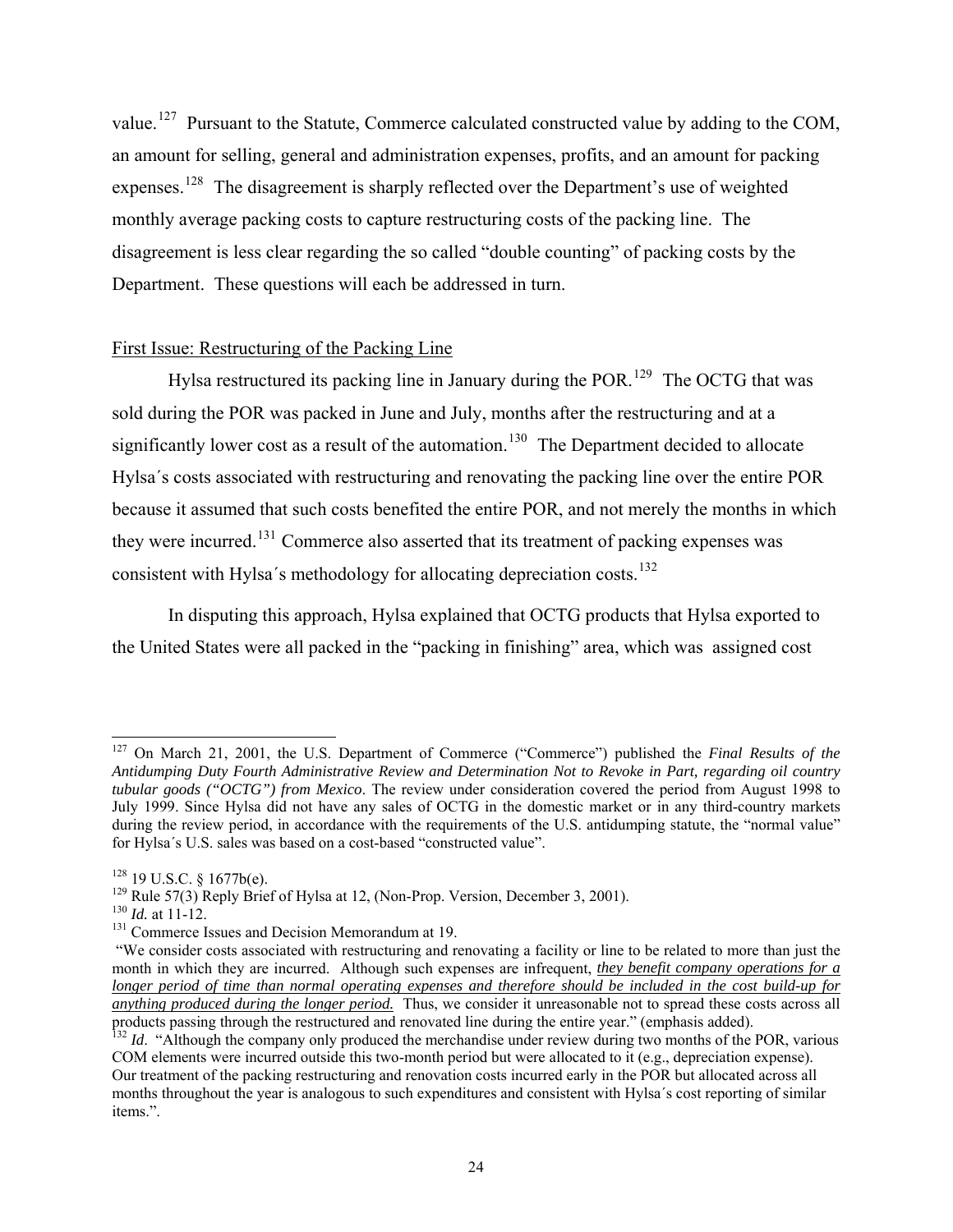center number 2052 in Hylsa's normal accounting system.<sup>[133](#page-24-0)</sup> The operations in such cost center were reorganized in January 1999 in order to increase the automation of the work and thus reduce labor costs.<sup>[134](#page-24-1)</sup> At first, Hylsa calculated the reported unit packing cost by dividing the total annual cost of packing in its three packing cost centers by the total annual quantity of pipe products that it packed.[135](#page-24-2) At verification, Commerce concluded that this methodology was not accurate, because it included costs for cost centers that were not involved in packing the subject merchandise.<sup>[136](#page-24-3)</sup> Commerce directed Hylsa to recalculate the reported packing costs by dividing the total annual costs for cost center 2052 by the total annual quantity packed in that cost center.<sup>[137](#page-24-4)</sup> Hylsa complied with this request.<sup>[138](#page-24-5)</sup> After doing this however, Hylsa stated that it discovered that the use of annual costs was inconsistent with Commerce´s cost-calculation methodology, which used only the costs for the months in which the product at issue was actually produced.<sup>[139](#page-24-6)</sup>

In its case brief, Hylsa argued that the Department should calculate packing costs for its OCTG products based on the costs in the months in which the OCTG was actually packed: June and July, and not using data for other months of the year in which no OCTG had been produced.[140](#page-24-7) Hylsa stated that "there was substantial restructuring of Hylsa´s operations in January 1999 (five months before Hylsa produced the OCTG under review) that reduced the packing labor costs for the cost center where OCTG was packed"<sup>[141](#page-24-8)</sup>

<span id="page-24-0"></span><sup>&</sup>lt;sup>133</sup>See Sales Verification Report at 24. See also Section D Response of Hylsa (November 23, 1999) at Appendix D-16. ("Section D Response") (The other two packing areas are assigned different cost center numbers in Hylsa's accounting system.)

<span id="page-24-1"></span><sup>&</sup>lt;sup>134</sup> See Verification of Sales and Constructed Value Data of Hylsa in the Fourth Antidumping Duty Administrative Review of OCTG from Mexico, from John K. Drury, Import Compliance Specialist, to Linda Ludwig, Program Manager (August 30, 2000) at 25 ("We asked why the labor cost decreased dramatically during the POR. to which the company responded that the area was reorganized and more of the process was automated."). ("Sales Verification Report").

<span id="page-24-3"></span><span id="page-24-2"></span><sup>&</sup>lt;sup>135</sup> See Section C Response at Appendix C-10.<br><sup>136</sup> Brief of Complainant Hylsa at 28 (September 5, 2001).<br><sup>137</sup> See Sales Verification Report at 25.<br><sup>138</sup> See *Id*.. See also Sales Verification Report Exhibit 16.

<span id="page-24-4"></span>

<span id="page-24-5"></span>

<span id="page-24-6"></span><sup>&</sup>lt;sup>139</sup> Brief of Complainant Hylsa at 29 (September 5, 2001).<br><sup>140</sup> *Id*. at 30. <sup>141</sup> Hylsa's Case Brief, at 17 (Prop. Doc. #51, October 16, 2001).

<span id="page-24-7"></span>

<span id="page-24-8"></span>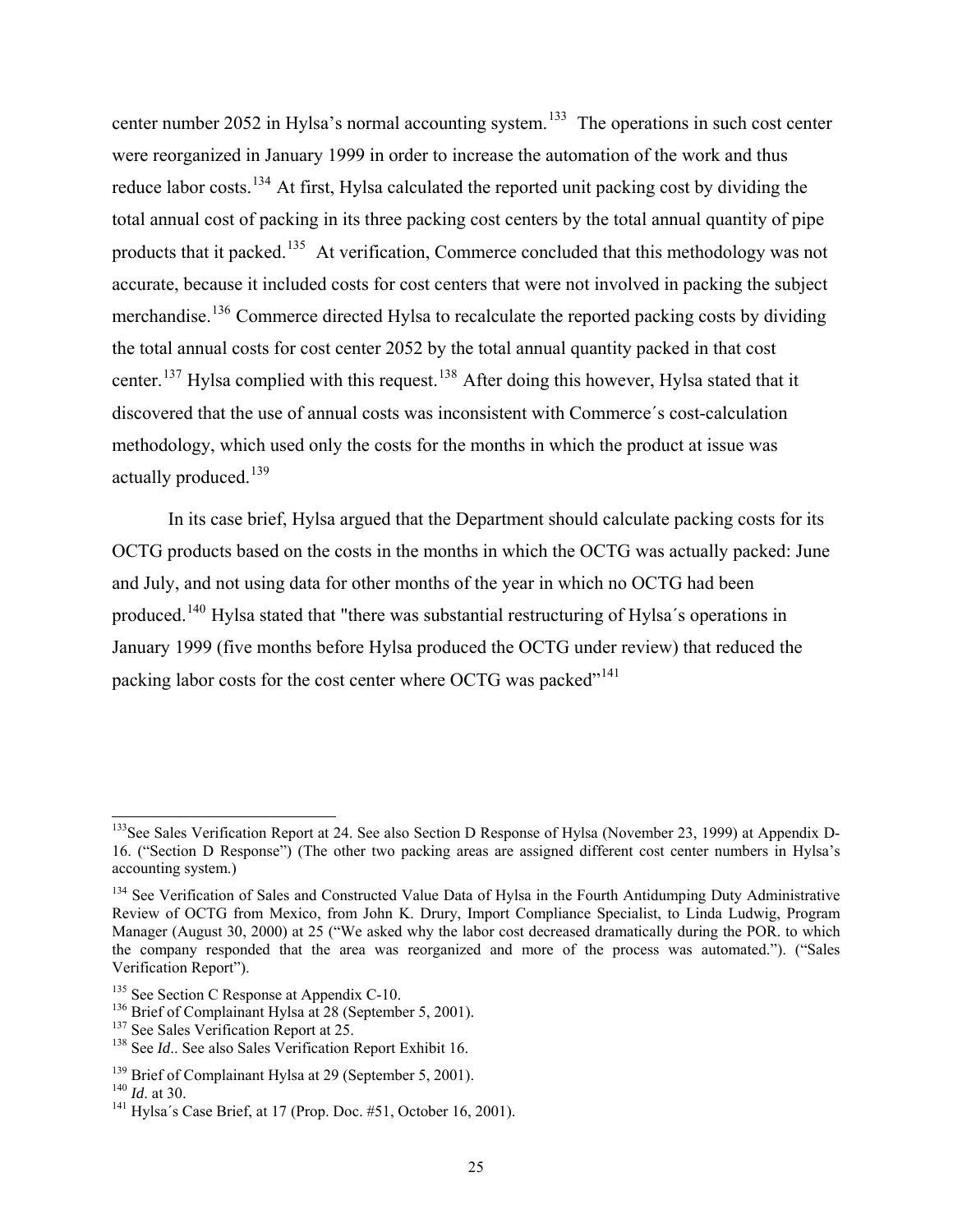In its final determination, Commerce rejected Hylsa's claim and asserted that the use of a calculation based on annual costs was necessary in order to capture the costs "of implementing the reorganization of Hylsa's packing cost center."<sup>[142](#page-25-0)</sup>

Hylsa argues that the costs of cost center 2052 included only the following items: direct materials, indirect materials, equipment and building preservation, wages, salaries, office supplies, safety equipment and ideas implementation.<sup>[143](#page-25-1)</sup> Thus, there was no line item for that cost center in which reorganization or restructuring costs might be recorded.<sup>[144](#page-25-2)</sup> Hylsa said that a review of the monthly packing costs reported by the company for cost center 2052 contradicts the claim that the cost center costs include amounts for restructuring.<sup>[145](#page-25-3)</sup> The labor costs for that cost center remained constant from August to December 1998.<sup>[146](#page-25-4)</sup> They then fell in January 1999 — which was the month in which the reorganization occurred.<sup>[147](#page-25-5)</sup> And, they fell to even lower levels in February, where they remained throughout the remainder of the review period.<sup>[148](#page-25-6)</sup>

Hylsa continued arguing that even if the reported costs for cost center 2052 had included restructuring charges, that would not have provided a basis for including the higher prerestructuring labor costs in the calculation of the packing cost per unit for June and July.<sup>149</sup> If Commerce had identified additional restructuring costs which Hylsa had not reported as part of general and administrative expenses, it might have been reasonable for Commerce to allocate those restructuring costs over total production during the year.<sup>[150](#page-25-8)</sup> But it would not have been reasonable to allocate the other costs in earlier months — which related solely to packing

<span id="page-25-8"></span><span id="page-25-7"></span>

<span id="page-25-2"></span>

<span id="page-25-1"></span><span id="page-25-0"></span><sup>&</sup>lt;sup>142</sup> Brief of Complainant Hylsa at 29 (Non-Prop. Version, September 5, 2001).<br><sup>143</sup> See Sales Verification Exhibit 16 at 6-8. See also Section D Response at Appendix D-17-A.<br><sup>144</sup> See Appendix D-17A to Hylsa's D Section entirely separate cost center (2160) in which restructuring costs were recorded. The costs recorded in that cost center were included by Hylsa in the reported general and administrative expenses (which were calculated on an annual basis). And, more generally, Hylsa considers that it demonstrated at verification that all of the costs of the Tubular Products Division (which produced the OCTG) had been included somewhere in the cost calculations. See Section D Response at Appendix D-17. However, the Panel, cannot find any way to consider this assertion as proven, considering specifically that the record only shows a few entries for that cost center for the month of July 1999, which obviously does not allow for the possibility to analyze the impact the restructuring costs may have had.

<span id="page-25-4"></span><span id="page-25-3"></span><sup>&</sup>lt;sup>145</sup> Brief of Complainant Hylsa at 31 (September 5, 2001).<br><sup>146</sup> *Id.*<br><sup>147</sup> *Id.*<br><sup>148</sup> *Id.* at 31-32<br><sup>149</sup> *Id.* at 33. <sup>150</sup> *Id.* 

<span id="page-25-5"></span>

<span id="page-25-6"></span>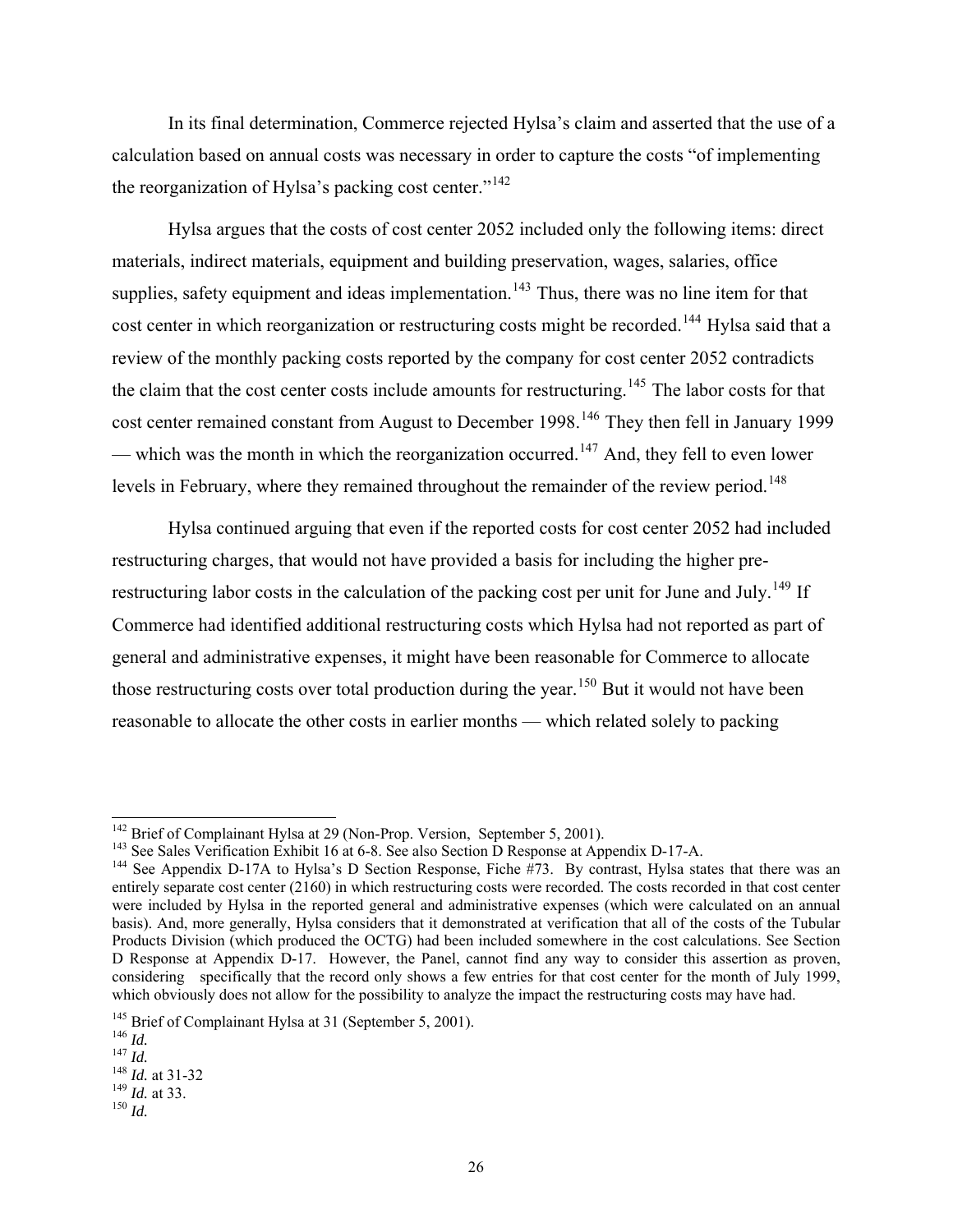activities.<sup>[151](#page-26-0)</sup> That is, the wages for packing workers who were packing other types of pipe from August to December 1998 have no bearing on the cost of packing OCTG in June and July 1999. In addition, Hylsa pointed out that in its initial questionnaire, the Department specifically asked the company to explain its financial accounting practices with respect to restructuring costs.<sup>[152](#page-26-1)</sup> Hylsa responded as follows:

"Any costs incurred for modifications or improvements to existing productive assets would be included in the value of the asset that was modified or improved, and depreciated over the remaining estimated useful life of the asset. Other restructuring costs would be expensed during the period in which the costs were incurred."<sup>[153](#page-26-2)</sup>

Under this practice, if the restructuring of Hylsa´s packing operations was a modification or improvement to an existing productive asset, the costs "would be included in the value of the asset that was modified or improved, and depreciated over the remaining estimated useful life of the asset."[154](#page-26-3)

Hylsa also stated that the Department´s questionnaires did not specifically ask Hylsa to address the restructuring of its packing operations.<sup>[155](#page-26-4)</sup> However, at verification, the Department's verifiers did ask Hylsa orally to describe how the costs of the restructuring of the packing operations had been accounted for, and Hylsa explained that the equipment was upgraded and considered an overhead fixed asset."[156](#page-26-5) The Department verified the accuracy and reasonableness of this methodology and found no discrepancies.<sup>[157](#page-26-6)</sup> There was no other evidence on the record concerning the nature of the restructuring to Hylsa´s packing operations or the accounting treatment of the restructuring costs. Likewise, Hylsa stated that there was an entirely separate cost center (2160) in which restructuring costs were recorded.<sup>[158](#page-26-7)</sup> The costs recorded in that cost center were included by Hylsa in the reported general and administrative expenses (which were calculated on an annual basis).<sup>[159](#page-26-8)</sup>

<span id="page-26-8"></span>

<span id="page-26-0"></span> $^{151}$  *Id.* 

<span id="page-26-4"></span><span id="page-26-3"></span>

<span id="page-26-2"></span><span id="page-26-1"></span><sup>&</sup>lt;sup>152</sup> See October 4, 1999 Initial Questionnaire at D-5 (Pub. Doc. #7, Fiche #05-06).<br><sup>153</sup> See Hylsa's Section D. Response, November 23, 1999, at 19 (Prop. Doc. #3, Fiche #68-76).<br><sup>154</sup> *Id.*<br><sup>155</sup> Rule 57(3) Reply Brief

<span id="page-26-5"></span>

<span id="page-26-7"></span><span id="page-26-6"></span>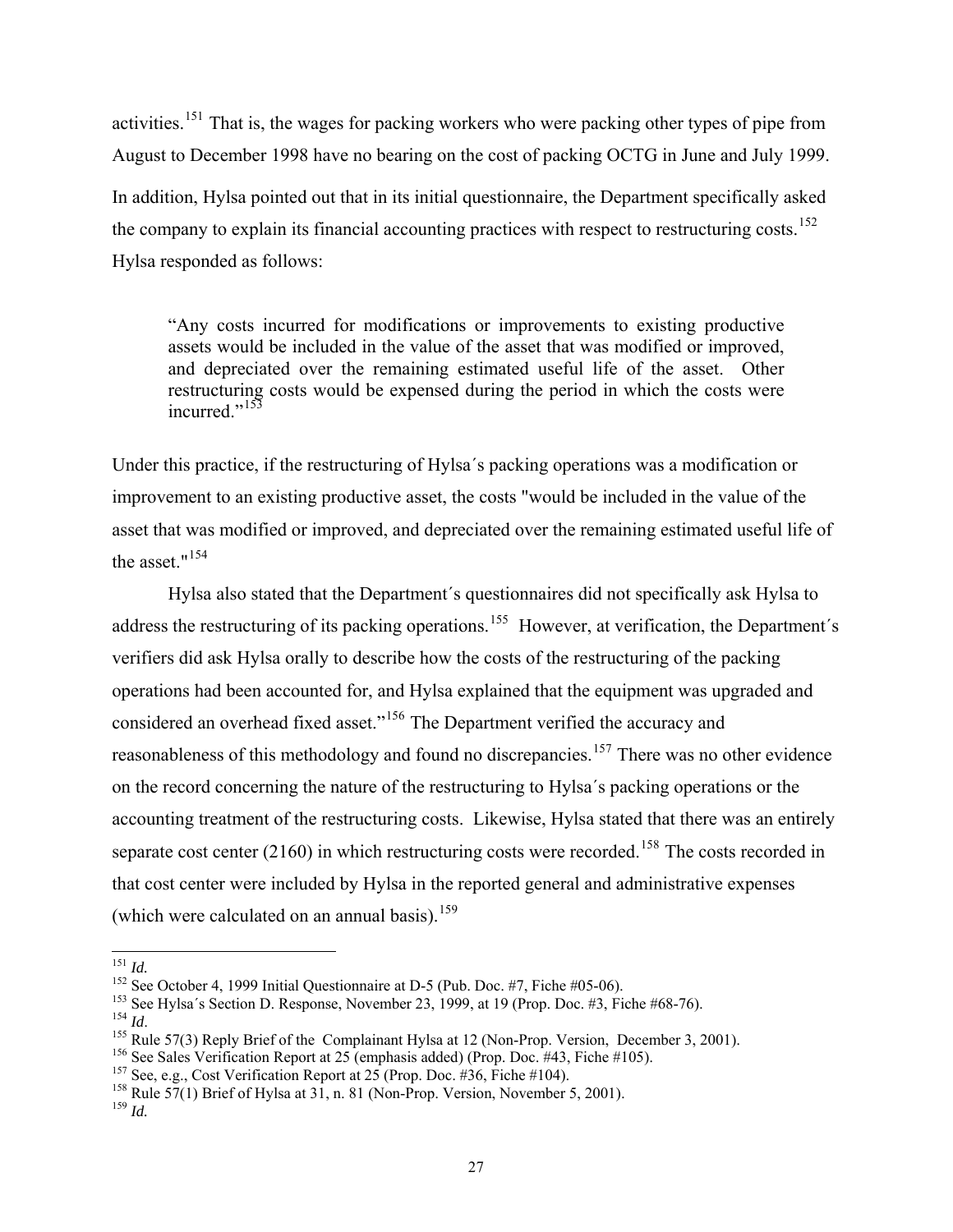Commerce for its part, insists that based on the evidentiary record, its decision to average the packing costs from cost center 2052 for the entire POR is reasonable. This methodology captures the restructuring and reorganization that Hylsa admitted occurred during the POR.<sup>[160](#page-27-0)</sup> Commerce has previously included costs, such as maintenance costs, that benefit production during the entire period under investigation in the overall reported production costs.<sup>[161](#page-27-1)</sup> Although the packing of the subject merchandise occurred in June and July of 1999, Commerce found it appropriate to include the costs that it associated with the restructuring in the overall cost of production because of the benefits that accrued during the months in which the goods were packed.[162](#page-27-2)

Petitioners stated that the argument given by Hylsa that the costs associated with this automation were not the type of costs that would have been allocated to Cost Center 2052 at any time during the POR, and that the use of full POR packing costs does not achieve that which the Department intended to do, i.e., capture Hylsa's automation costs, was without merit.<sup>[163](#page-27-3)</sup> Petitioners continue that if indeed Hylsa failed to include automation expenses in the costs reported to the Department, then its costs were understated, as was the dumping margin, and that Hylsa's reporting failure did not render the Department's methodology unreasonable.<sup>[164](#page-27-4)</sup> Petitioners also asserted that the statute requires only that, in calculating cost of production "COP" and constructed value "CV", the Department use costs "during a period which would ordinarily permit the production" of the foreign like product or the merchandise, "in the ordinary course of business."<sup>[165](#page-27-5)</sup> Since the period to be used is not further defined in the statute, nor does the statute dictate the methodology Commerce must use to calculate COP or CV, the Petitioners point to the Court of International Trade "CIT" position that the court (and thus the panel) must defer to the agency's reasonable interpretation of the statute.<sup>[166](#page-27-6)</sup>

The Petitioners believe that, consequently, the Panel must defer to the Department's construction of this statute so long as "it reflects a plausible construction of the plain language of

<span id="page-27-0"></span> $160$  Rule 57(2) Response Brief of the Investigating Authority at 44 (Pub. Version, November 5, 2001).

<span id="page-27-1"></span><sup>&</sup>lt;sup>161</sup> See Notice of Sales at Less Than Fair Value: Polyvinyl Alcohol From Taiwan, 61 Fed. Reg. 14064, 14073 (March 29, 1996) Hylsa Sales Verification Report, p. 25 (Prop. Doc. #43).

<span id="page-27-4"></span>

<span id="page-27-6"></span><span id="page-27-5"></span>

<span id="page-27-3"></span><span id="page-27-2"></span><sup>&</sup>lt;sup>162</sup> Rule 57(2) Response Brief of the Investigating Authority at 43 (Pub. Version, November 5, 2001).<br><sup>163</sup> See U.S. Steel's Response Brief (Prop. Version, November 5, 2001).<br><sup>164</sup> Id. at 32-33.<br><sup>165</sup> 19 U.S.C. § 1677b(b (citations omitted).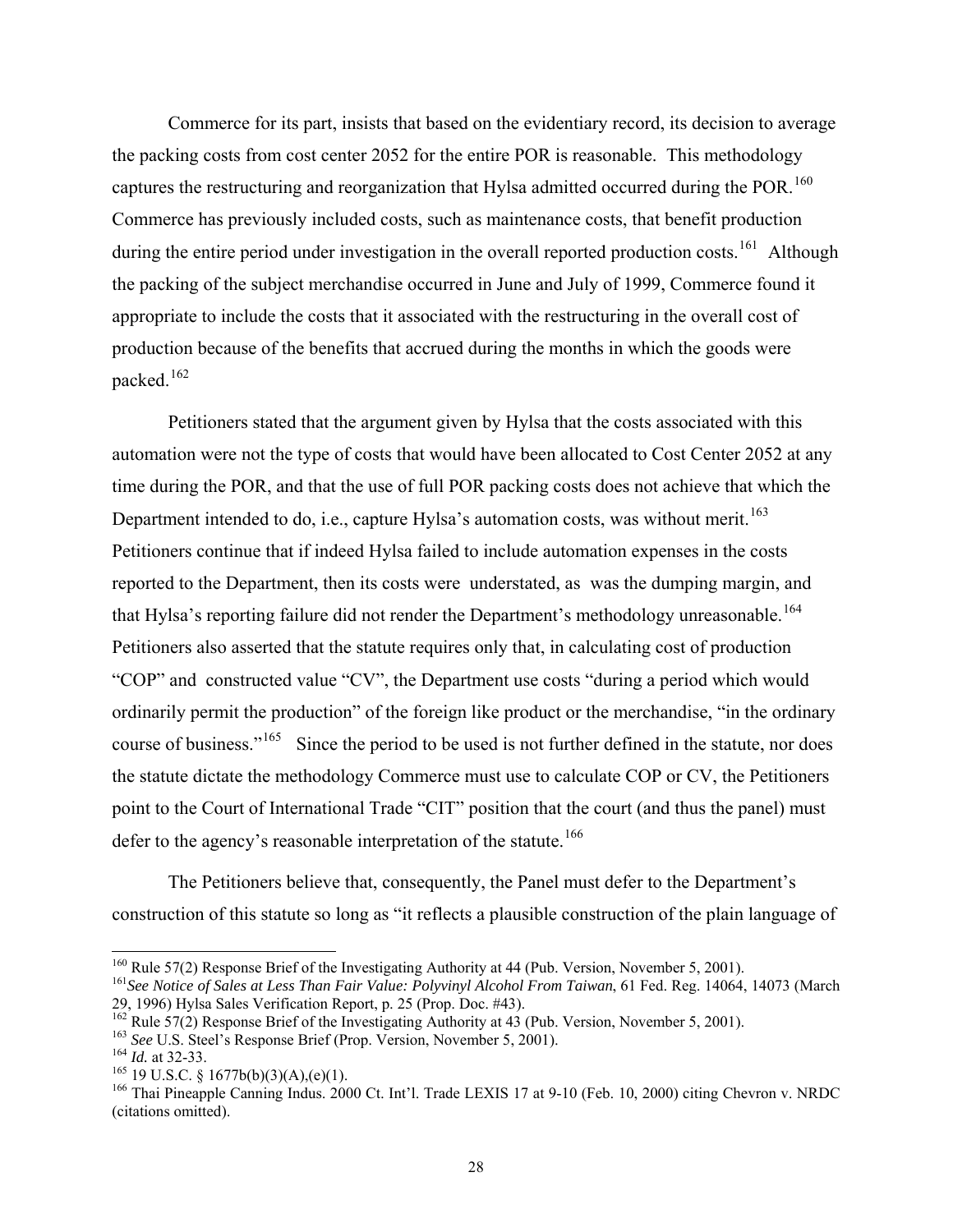the statute and does not otherwise conflict with Congress' express intent,"[167](#page-28-0)and that*,* as the court held in *Thai Pineapple* "the statute permits Commerce to determine the period 'which would ordinarily permit the production' of the foreign like product or the merchandise, 'in the ordinary course of business."<sup>[168](#page-28-1)</sup> The reasoning of the Petitioners leads them to state that, pursuant to the statute, the Department's "normal practice for a respondent in a country that is not experiencing high inflation is to calculate a single weighted-average cost for the entire POR."[169](#page-28-2) There was no suggestion in this case that Mexico experienced high inflation during the POR. Indeed, the Department's antidumping duty questionnaire in this case instructed that the "COP and CV figures that you report . . . should be calculated based on the actual costs incurred by your company during the period of review."<sup>[170](#page-28-3)</sup> As the Department noted in its final results,

"Although the company only produced the merchandise under review during two months of the POR, various COM elements were incurred outside of this two-month period but were allocated to it (e.g., depreciation expense)."<sup>[171](#page-28-4)</sup> "Hylsa claims that, in preparing its response, the company actually allocated monthly depreciation costs only to products produced during that month."<sup>[172](#page-28-5)</sup> "If Hylsa did in fact use such a methodology, it was wrong to do so. The Department´s practice is to base costs — including depreciation costs — on those incurred during the full POR. Hylsa's own reporting deficiencies, however, do not render unreasonable the Department's methodology."<sup>[173](#page-28-6)</sup> The Department's treatment, therefore, of the packing costs "incurred early in the POR but allocated across all months throughout the year is analogous to such expenditures and consistent with Hylsa's cost reporting of similar items."<sup>[174](#page-28-7)</sup>

One of the reasons the Department argues it basis packing costs upon the weightedaverage costs incurred during the entire POR is that using monthly costs would be distortive. *In Welded Stainless Steel Pipe from Malaysia* for example, respondent KT "reported an average home market packing labor expense for the POI based on the packing labor expenses incurred

<span id="page-28-1"></span><span id="page-28-0"></span><sup>&</sup>lt;sup>167</sup> SKW Stickstoff\verke Piesteritz GmbH, 989 F. Supp. at 256.<br><sup>168</sup> Thai Pineapple Canning Indus, 2000 Ct. Int'l. Trade LEXIS 17 at 9-10 (Feb. 10, 2000).

<span id="page-28-3"></span><span id="page-28-2"></span><sup>&</sup>lt;sup>169</sup> Brass Sheet and Strip from the Netherlands 65 Fed. Reg. 742, 747 (Dep't Commerce Jan. 6, 2000).<br><sup>170</sup> Questionnaire at D-2, PR. 7.<br><sup>171</sup> U.S. Steel's Response Brief at 34 (Prop. Version, November 5, 2001).<br><sup>172</sup> Hyl

<span id="page-28-4"></span>

<span id="page-28-5"></span>

<span id="page-28-7"></span><span id="page-28-6"></span>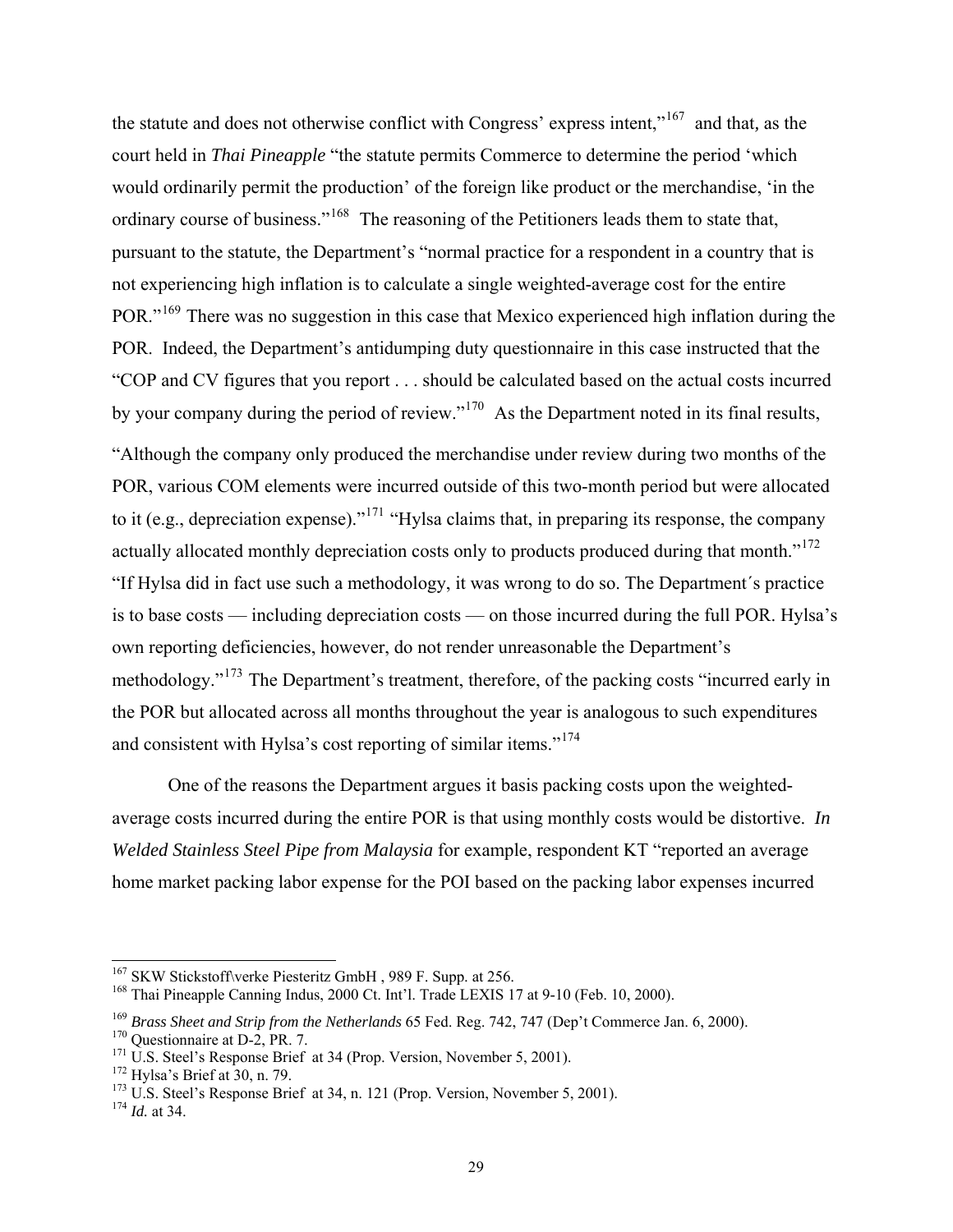during each month of the period."<sup>[175](#page-29-0)</sup> Petitioner in that case, however, argued that "the Department should use the monthly packing labor expenses in calculating KT's home market packing expenses instead of the POI average."[176](#page-29-1) In response, KT argued that: using monthly packing labor costs would distort KT's per unit packing expenses.<sup>[177](#page-29-2)</sup> KT maintains that it is appropriate to spread packing labor expenses over the sales quantities during the entire sixmonth POI because of fluctuations in monthly sales volumes. KT asserts that this methodology yields a more representative per unit expense for the P01 because packing labor is a fixed cost.<sup>[178](#page-29-3)</sup> The Department agreed with KT, stating that:

…because KT's packing labor expenses are fixed, they do not vary by sales volume. Therefore, fluctuations in the monthly sales volumes create differences in the monthly average expense amounts. Because these fluctuations in sales expenses are not translated into changes in the per unit prices, they distort the margin calculation. We agree with KT that using the POI-average minimizes the effect of these fluctuations. Therefore, we find that the POI average is more representative of KT's per unit packing labor costs.<sup>[179](#page-29-4)</sup>

 The Petitioners assert that the methodology proposed by Hylsa — using only two months of packing costs — would result in similar distortions.<sup>[180](#page-29-5)</sup> First, it would permit fluctuations in monthly sales volumes to distort per-unit packing costs.<sup>[181](#page-29-6)</sup> Second, to the extent Hylsa's packing expenses at the beginning of the POR include the costs associated with automation, use of only June and July costs would unfairly exclude this cost element.<sup>[182](#page-29-7)</sup> In effect, for the Petitioners, Hylsa seeks to reap the benefits of lower labor costs in June and July, without recognizing the automation costs incurred in January that made those labor savings possible, and therefore its proposed methodology is unreasonable.<sup>[183](#page-29-8)</sup>

However, according to the Petitioners, even if the Panel were to find Hylsa's methodology to be reasonable, it cannot reverse the Department's determination unless the

<span id="page-29-0"></span><sup>175</sup> *Welded Stainless Steel Pipe from Malaysia* 59 Fed. Reg. 4023, 4028 (Dep't. Commerce Jan. 28, 1994) (final determ.) (emphasis added).<br> $176$  *Id.* 

<span id="page-29-5"></span><span id="page-29-4"></span>

<span id="page-29-3"></span><span id="page-29-2"></span><span id="page-29-1"></span><sup>177</sup> *Id.*<br><sup>178</sup> *Id.* <sup>178</sup> *Id.* <sup>179</sup> *Id.* <sup>179</sup> *Id.* <sup>179</sup> *Id.* at 34-35. Steel's Response Brief at 35 (Non-Prop. Version, November 5, 2001). <sup>181</sup> *Id.* at 34-35.

<span id="page-29-7"></span><span id="page-29-6"></span><sup>182</sup> *Id.* at 36. <sup>183</sup> *Id.*

<span id="page-29-8"></span>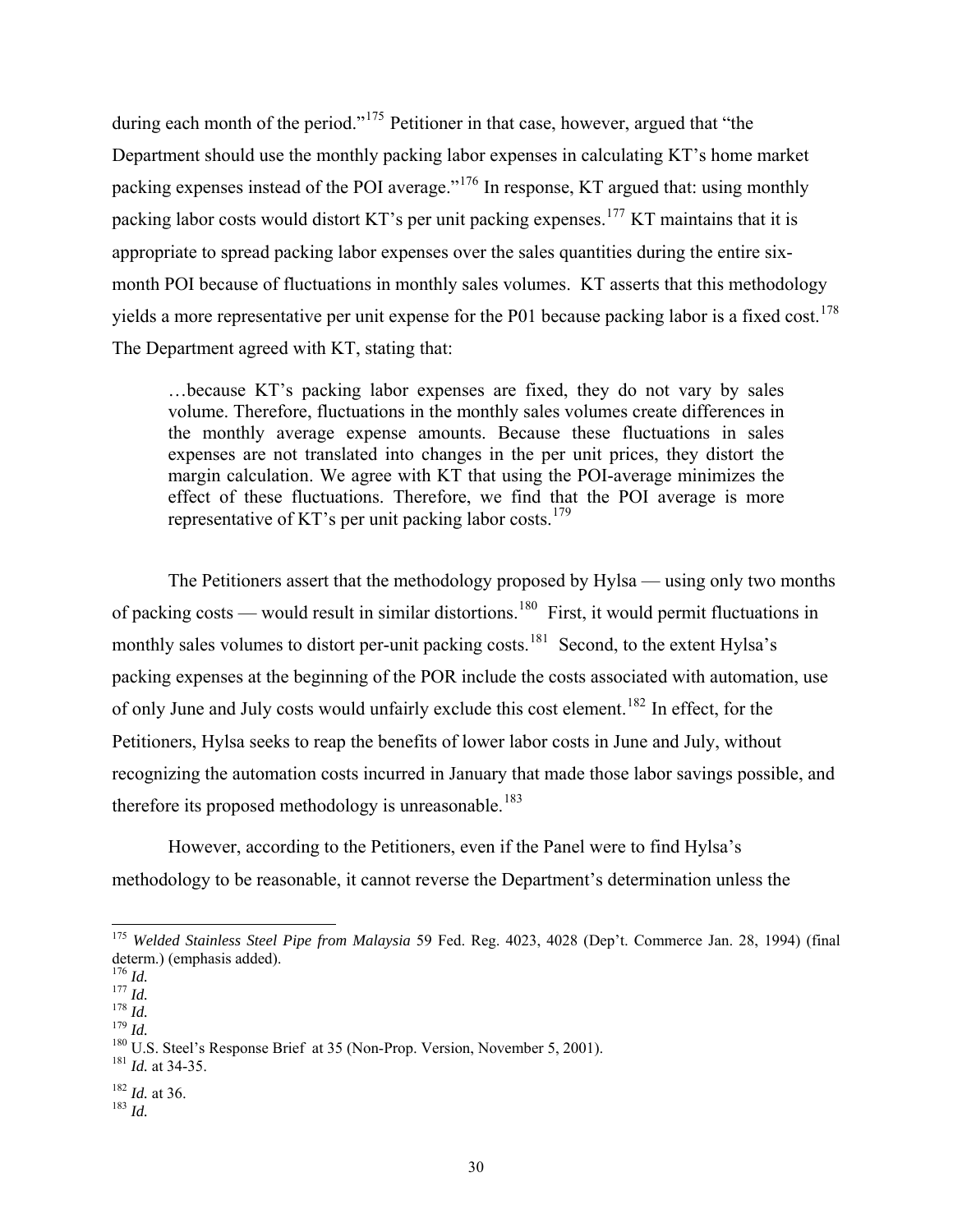Department's methodology was unreasonable.<sup>[184](#page-30-0)</sup> Hylsa has failed to show that the Department's established practice of basing costs on the full POR is based on a impermissible construction of the statute.<sup>[185](#page-30-1)</sup> In the Petitioners' view, the Department intended to properly account for the restructuring costs in Hylsa´s per unit packing costs and any failure by the Department to do so would have resulted in the packing costs being understated.<sup>[186](#page-30-2)</sup> Moreover, the Department's calculation of the packing costs for the entire POR was in accordance with its normal practice and Hylsa's arguments to the contrary must be rejected.<sup>[187](#page-30-3)</sup>

This Panel does not consider that this is a plausible construction of the plain language of the statute nor a reflection of Congress' intent. First, there is no evidence in the record supporting the assumption that the restructuring costs were allocated to the monthly packing costs during the POR, including the months of August, September, October, November and December 1998 (prior to the restructuring). Second, there is evidence that during the referenced months no OCTG products were packed. Third, Commerce did not consider in its calculation the fact that in January 1999 a restructuring of the packing line was carried out, which changed the packing process for OCTG, making it more automated. And fourth, there is evidence that the subject goods were packed in June and July 1999 under a new packing process. Therefore, this Panel cannot understand Commerce's assertion that it arrived at a more representative OCTG unit expense by using this methodology, which did not reasonably reflect the actual costs associated with the production and sale of the merchandise.

<span id="page-30-4"></span>The Panel considers that in calculating OCTG packing costs, Commerce did not make a reasonable interpretation of the statute that requires it to use costs *"during a period which would ordinarily permit the production" of the foreign like product or the merchandise, "in the ordinary course of business"[188](#page-30-4)* in calculating COP and CV.This Panel acknowledges that Commerce is granted some level of deference, but in the present case, the period in which the packing of OCTG took place was clearly identified in the record: June and July 1999. It was during these months that the packing of the subject goods occurred, and therefore in the ordinary course of business, and in the Panel`s opinion this is the period that Commerce should consider to make its calculations. The Department's explanation for not using this period, to capture the

<span id="page-30-0"></span> $184 \, H_{\odot}$ 

<span id="page-30-2"></span><span id="page-30-1"></span><sup>&</sup>lt;sup>185</sup> U.S. Steel's Response Brief at 36 (Non-Prop. Version, November 5, 2001).<br><sup>186</sup> *Id.* at 32-33.<br><sup>187</sup> *Id.* at 33-34.

<span id="page-30-3"></span>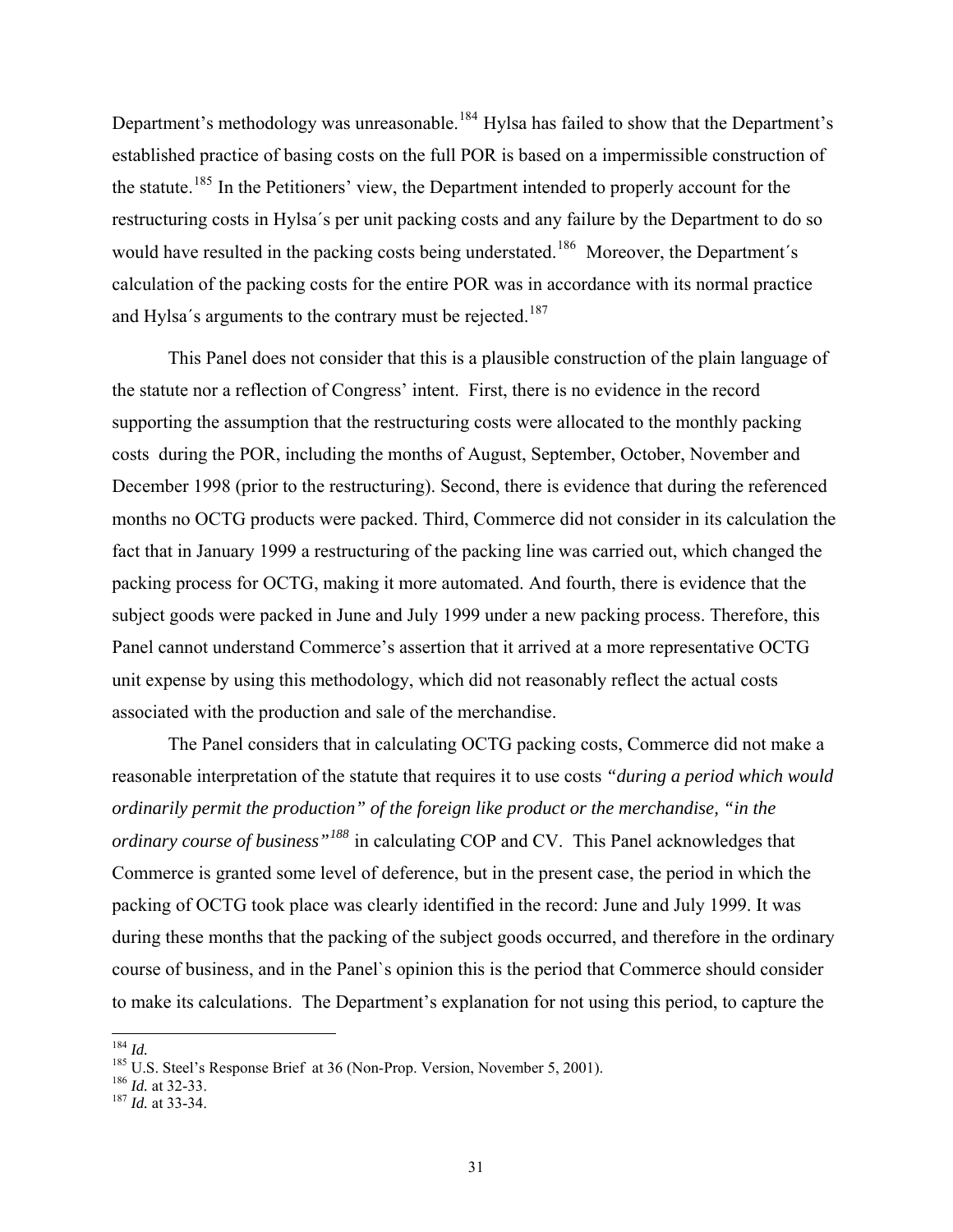costs of restructuring, is not supported by the record, and cannot justify its choice of approaches. Moreover the Department itself acknowledges that its general practice may not be the most appropriate "…in unusual cases where this preferred method would not yield an appropriate comparison."<sup>[189](#page-31-0)</sup> The present case presents one of those circumstances, especially given the fact that the record shows clearly that the subject merchandise was manufactured and packed only in June and July 1999.

Based on the foregoing, this Panel concludes that:

- (i) there is evidence in the record that Hylsa informed Commerce that the costs of the restructuring were classified as overhead costs and that they were included in the "cost of manufacture" and that Commerce did not take that information into account, nor did it take the proper steps to assess its truthfulness ;
- (ii) there is no evidence in the record to support the assertion that the materials and labor costs for cost center 2052 include any restructuring costs. To the contrary, the record indicates that Hylsa showed that there is no line item for that cost center in which reorganization or restructuring costs might be recorded;
- (iii) Commerce's methodology to recalculate Hylsa´s packing costs by dividing the total annual costs for cost center 2052 by the total annual quantity packed in that cost center, whether OCTG products were packed or not, in order to reflect restructuring costs, is not

<sup>&</sup>lt;sup>188</sup> 19 U.S.C. § 1677b(b)(3)(A),(e)(1).

<span id="page-31-0"></span><sup>&</sup>lt;sup>189</sup> See, e.g., Brass Sheet and Strip from the Netherlands (dividing POI into three periods because of the effect metal price fluctuations had on the margin calculations and finding that metal portion of price was a pass through); *Brass Sheet and Strip Italy* (using monthly costs to resolve the distortive effects the fluctuating metal prices had on the margin calculations); *Final Determination of Sales at Less Than Fair Value: Stainless Steel Sheet and Strip in Coils from the Republic of Korea*, 64 Fed. Reg. 30664, 30676 (June 8, 1999) (concluding that weighted-average costs for two periods were permissible where major declines in currency valuations distorted the margin calculations); *Final Determination of Sales at Less than Fair Value: Static Random Access Memory Semiconductors from Taiwan*, 63 Fed. Reg. 8909, 8925 (February 23, 1998) (stressing that the Department will utilize shorter cost periods if markets experience significant and consistent price declines); *Final Determination of Sales at Less than Fair Value: Dynamic Random Access Memory Semiconductors of One Megabit and Above from the Republic of Korea*, 58 Fed. Reg. 15467, 15476 (March 23, 1993) (determining that the Department may use weighted-average costs of shorter periods where there exists a consistent downward trend in both U.S. and home market prices during the period); *Final Determination of Sales at Less than Fair Value: Erasable Programmable Read Only Memories from Japan*, 51 Fed. Reg. 39680, 39682 (October 30, 1986) (finding that significant changes in the COP during a short period of time due to technological advancements and changes in production process justified the use of weighted-average costs of less than a year)."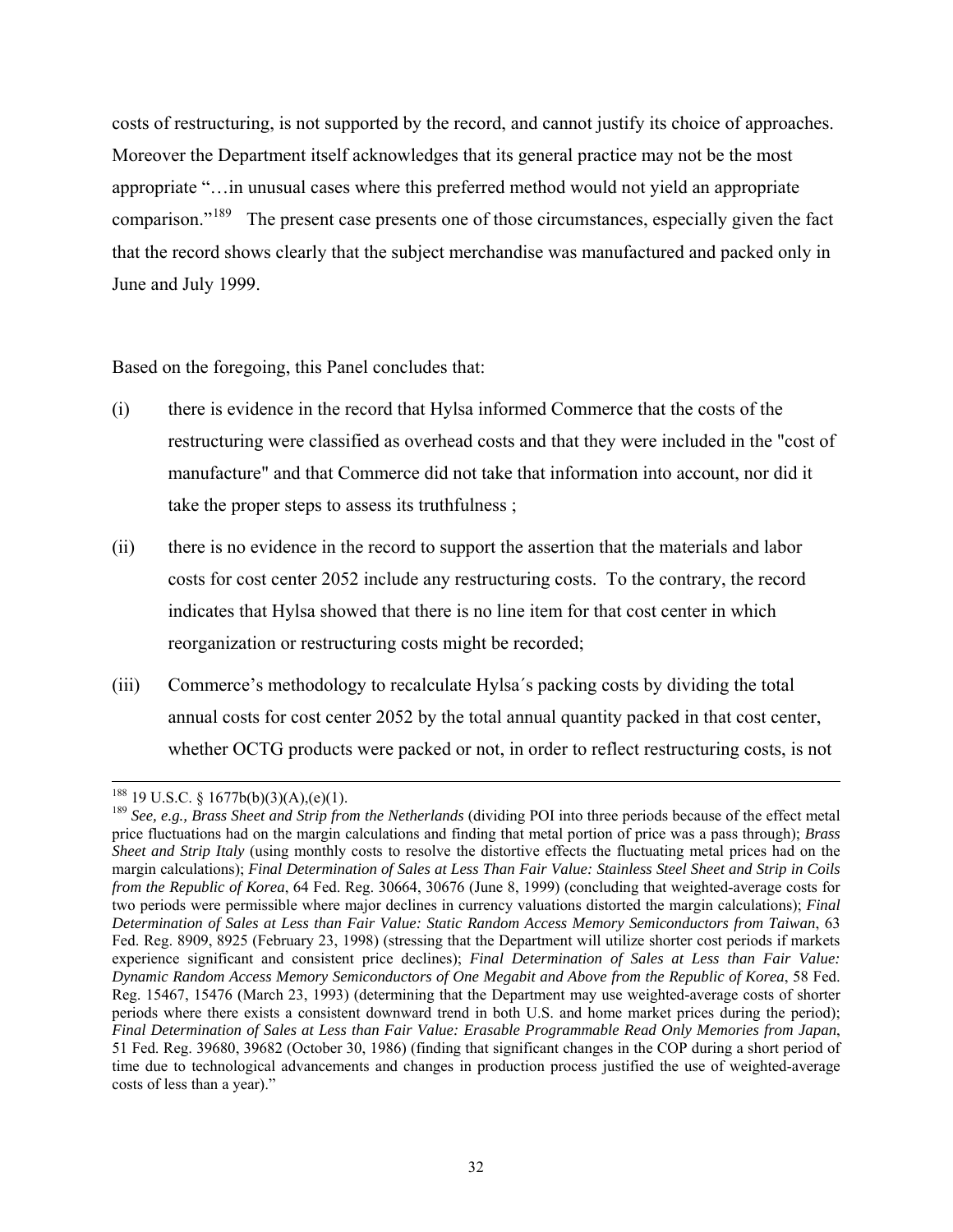consistent with the evidence existing in the record - because such cost center does not include any restructuring costs - or with Commerce´s practice, since there are cases where Commerce has applied weighted average costs for periods of less than a year;

The Panel concludes therefore that the Department´s methodology used to calculate packing costs overstated Hylsa´s actual costs, and it is necessary to remand the matter to the Department to correctly determine these costs.

## Second issue: Double Counting of Packing Costs

This Panel is presented with an issue that seems to defy easy description. Not only do the parties not agree on the nature of the problem, if there is one, but Hylsa itself has taken different positions, appearing for all intents and purposes to waive this argument in its November 30, 2001 reply brief in this proceeding, and in its May 13, 2005 submission to the Panel, only to resurrect it in its September 7, 2005 response to the Panel's request for additional information.

In summary, Hylsa initially reported its packing costs as part of the cost of manufacture, overstating it in fact by including packing costs for non-subject goods because of the way it kept its records.[190](#page-32-0) The packing costs of the subject goods were also included as separate costs to be added into the final constructed value.<sup>[191](#page-32-1)</sup> Hylsa discovered its error and requested the Department to eliminate the broader packing costs from the COM.<sup>[192](#page-32-2)</sup> The Department acknowledged this "double counting" and represented that it had calculated a formula to correct the problem in its final determination.<sup>[193](#page-32-3)</sup> In its initial brief in this matter, Hylsa objected to this formula as inadequate to fully eliminate the double counting. [194](#page-32-4) The Department defended its formula, but apparently misstated what in fact it had done. Instead of using the formula, the Department had, in fact, removed all of the packing costs initially reported as part of the COM, leaving only the subject matter packing costs added in to the constructed value. Hylsa acknowledged this in its reply brief,<sup>[195](#page-32-5)</sup> urging however that annualizing the packing costs still

<span id="page-32-0"></span><sup>&</sup>lt;sup>190</sup> See Hylsa Proprietary Brief at 27-29 and accompanying notes (September 4, 2001); Investigating Authority Proprietary Brief at 44-47 and accompanying notes (November 5, 2001).<br>
<sup>191</sup> *Id.*<br>
<sup>192</sup> *Id.*<br>
<sup>194</sup> *Id.*<br>
<sup>194</sup> *Id.*<br>
<sup>194</sup> *Id.*<br>
<sup>194</sup> *Id.*<br>
<sup>194</sup> *Id.*<br>
<sup>194</sup> *Id.*<br>
<sup>194</sup> *Id.*<br>
<sup>194</sup> <sup>198</sup> "Upon reviewing the u

<span id="page-32-1"></span>

<span id="page-32-2"></span>

<span id="page-32-4"></span><span id="page-32-3"></span>

<span id="page-32-5"></span>final determination was not correct. In particular, it appears that Commerce did not deduct only the costs reported in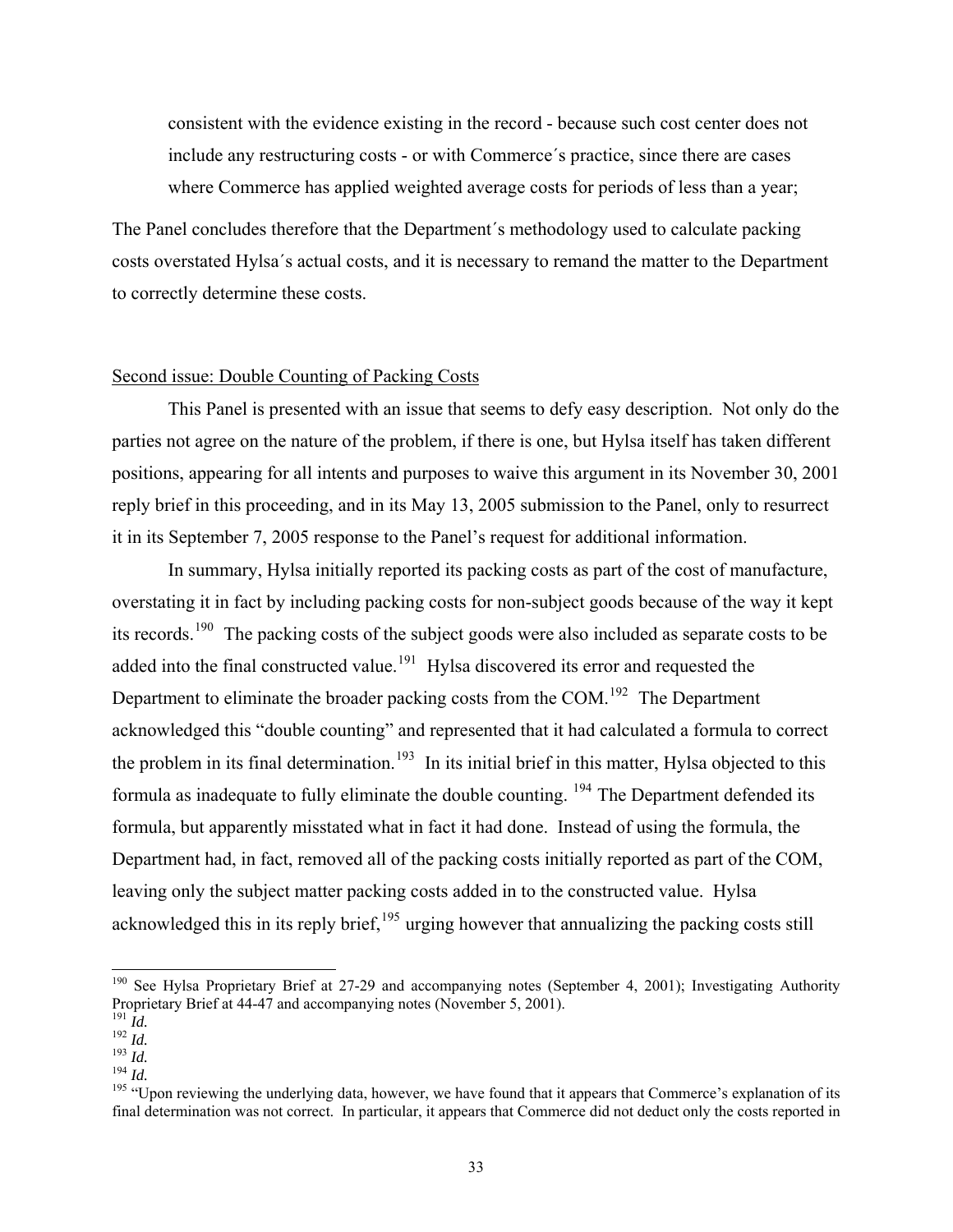constituted a form of double counting.<sup>196</sup> This is where the matter stood when this Panel was constituted.

In response to the Panel's request for updated filings, Hylsa reiterated its argument about overstated packing costs, repeating that the overstatement constituted a form of double counting.[197](#page-33-1) Following the oral arguments, this Panel requested the parties to provide it with references in the record that showed where and how "the costs of restructuring the packing process…" were taken into account, to assist the Panel in determining if these costs were accurately reflected in the Departments constructed value calculation.<sup>[198](#page-33-2)</sup> In response to this request, Hylsa returned to some of its arguments from its original brief about the formula the Department had developed to adjust the packing costs included in the COM, but shed no light on specific references to restructuring costs.<sup>[199](#page-33-3)</sup>

It is the Panel's position that Hylsa has dropped its argument that the Department double counted packing costs except insofar as the higher annualized costs inflate the actual packing costs. The language of Hylsa's reply brief and its statement to this panel leave little room for doubt that as a separate issue, Hylsa chose not to pursue it. The double counting aspects of the higher annualized packing costs have has been fully developed by the Panel's discussion above, and any double counting will be corrected by the Department's calculations following our remand.

the "PACKU" field from its cost of manufacture calculation. Instead it appears that Commerce deducted the total materials and labor costs incurred in cost center 2052 during the relevant month (*See* Sales Verification Exhibit 16). To the extent that the arguments presented in our initial brief were based on Commerce's incorrect explanation, we hereby withdraw them." Hylsa Proprietary Reply Brief at 14 (November 30, 2001).

<span id="page-33-0"></span><sup>&</sup>lt;sup>196</sup> "At the same time, Commerce also used an inflated figure for "packing costs"— which greatly exceeded the actual materials and labor costs incurred by Hylsa to pack the OCTG products under review – ostensibly to account for the same restructuring costs. In other words, Commerce double-counted the restructuring costs, by including the actual restructuring costs in the cost of manufacture, and by using inflated costs that allegedly reflect the same restructuring costs in its "packing cost" calculation."  $Id$  at 15.

<span id="page-33-1"></span><sup>&</sup>lt;sup>197</sup>"In this regard, it should be noted that the overhead costs of the packing cost center – including these restructuring costs – were included in Commerce's calculation of the cost of manufacture. Consequently, Commerce's decision to include overstated packing labor costs to "reflect" the restructuring costs actually resulted in double-counting of the restructuring costs." Hylsa Response to Panel Request for Supplemental Materials at 6-7 (May 13, 2005). <sup>198</sup>Panel Order, July 28, 2005 ("The exact location and reference in the record to any and all information concer

<span id="page-33-2"></span>Hylsa's packing costs, specifically costs of the restructuring of its packing process for the subject goods, related labor costs, and how those figures do or do not show double counting of packing costs by the Department.")

<span id="page-33-3"></span><sup>&</sup>lt;sup>199</sup> Hylsa's Proprietary Response to the Panel's July 28 Request for Additional Information at 9-12 and accompanying notes and appendices (September 7, 2005).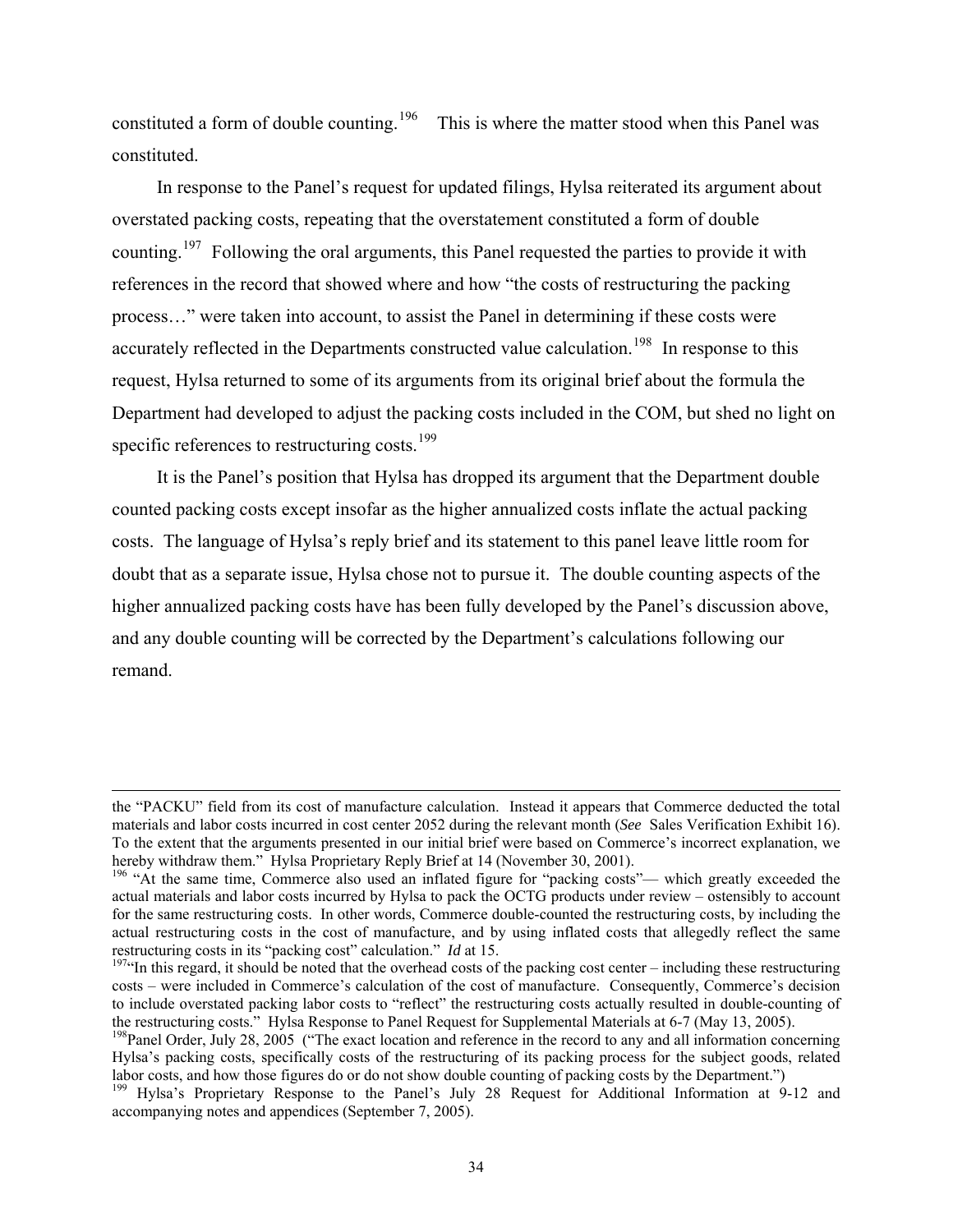#### **Export Credit Insurance**

This Panel has been asked to determine whether Commerce properly classified the cost of Hylsa´s insurance coverage against default by export customers as a direct selling expense. In its initial Brief Hylsa argued that during the Period of Review it held a separate OCTG insurance policy providing coverage against default by export customers.<sup>[200](#page-34-0)</sup> The premium for this insurance was set at the start of each year, based on Hylsa's estimated export sales to a designated list of customers<sup>[201](#page-34-1)</sup> and was not adjusted if the actual sales to those customers differed from the estimated amounts. Hylsa argued that this was a fixed cost that should be treated as an indirect expense by the Department.<sup>[202](#page-34-2)</sup>

 The Questionnaire sent by Commerce to Hylsa explains that the same expense may be classified as fixed or variable depending on how the expense is incurred. The consequences of this classification can be significant. Direct selling expenses can be used to adjust normal value differences in the circumstances of sale between the U.S. market and the comparison market, but indirect selling expenses are deductions from normal value if the seller qualifies for a constructed export prices offset. $203$ 

In the challenged decision Commerce established that it has been its practice to treat insurance against non-payment as a direct selling expense.<sup>[204](#page-34-4)</sup> In a recent case, the Department stated that "export credit insurance is not a movement expense under section 772(c)(2)(A) of the Act; rather it is a direct selling expense that we would treat as a circumstance of sale ("COS") adjustment."<sup>[205](#page-34-5)</sup> Hylsa argued in its Brief<sup>206</sup> that in *Flat Steel Products from France*, Commerce decided that credit insurance expenses are direct selling expenses when they are assessed on a sale-by-sale basis and are indirect expenses if they cannot be tied to specific claims. Hylsa

<span id="page-34-1"></span>

<span id="page-34-3"></span><span id="page-34-2"></span>

<span id="page-34-0"></span><sup>&</sup>lt;sup>200</sup> Brief of Complainant Hylsa at 9 (September 5, 2001).<br><sup>201</sup> See Section C Response at 23-24<br><sup>202</sup> Brief of Complainant Hylsa at 36 (September 5, 2001).<br><sup>203</sup> Compare 19 U.S.C. § 1677b(a)(6)(C)(iii) and 19 C.F.R. § 35 351.412(f).

<span id="page-34-4"></span><sup>204</sup> See *Notice of Preliminary Results of Antidumping Administrative Review: Certain Pasta from Turkey*, 64 FR 43157, 43159 (August 9, 1999).

<span id="page-34-5"></span><sup>205</sup> See *Notice of Final Results of Antidumping Duty review: Porcelain-on-Steel Cooking Ware from the People´s Republic of China*, 65 FR 31301 (May 17, 2000), and accompanying Decision Memorandum, at Comment 4.

<span id="page-34-6"></span><sup>206</sup> See Brief of Complainant, at 37.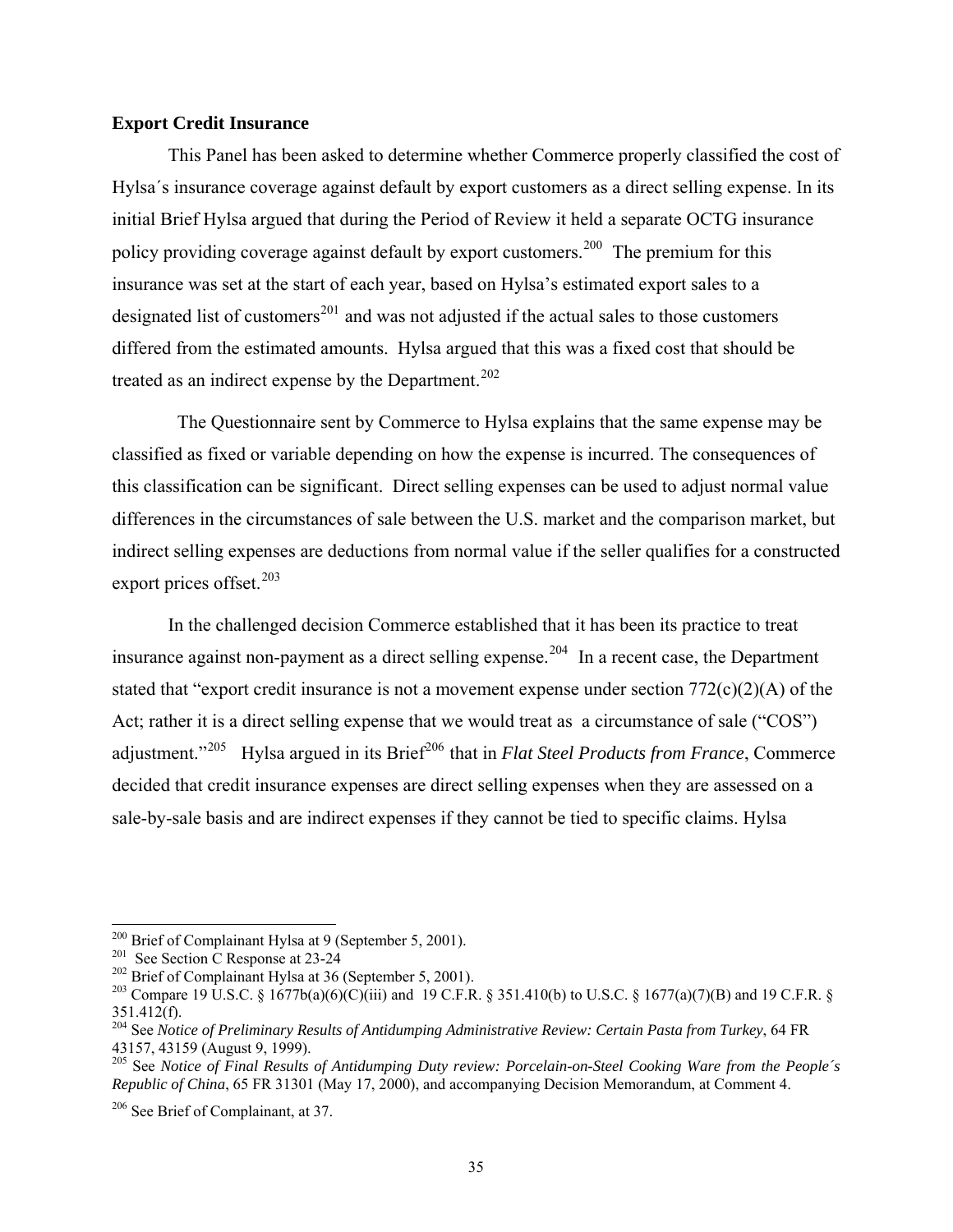asserted that in the present case, the credit insurance premium was paid annually, regardless of whether any claims were made, and the expenses could not be tied to specific sales.  $207$ 

Commerce assumed that variations in customers were equivalent to variations in sales and therefore considered Hylsa's credit insurance as a direct expense; that is a direct and unavoidable consequence of the sale. The Petitioners IPSCO and U.S. Steel concurred with Commerce´s arguments.[208](#page-35-1) U.S. Steel cited numerous cases where the Department treated export insurance as a direct expense to support its position.<sup>[209](#page-35-2)</sup>

Having studied the cases cited by the Parties, the Panel notes that they all consider insurance costs as a direct selling expense although they do not change the rationale articulated in *Flat Steel Products from France*, nor do they provide any significant factual detail to distinguish them from that case or each other. They do demonstrate a consistent practice by the Department of Commerce in the sense of general treatment of export insurance expenses.

Commerce argues that the administrative record demonstrates that the insurance coverage did bear a direct relationship to the particular sales in question.<sup>[210](#page-35-3)</sup> The reason for that assertion is that the amount of the premium Hylsa paid was established based both on the number of customers identified, and on specific levels of coverage for each customer. Since Hylsa amended its credit insurance coverage during the course of the POR, although only for non-subject matter

<span id="page-35-0"></span><sup>207</sup> *Certain Hot-Rolled Carbon Steel Flat Products, Certain Cold Rolled Carbon Steel Flat Products, Certain Corrosion – Resistant Carbon Steel Flat Products, and Certain Cut-to-Length Carbon Steel Plate From France*, 58 Fed.Reg.37125,37134 (July 9, 1993). See also *Certain Hot-Rolled Lead and Bismuth Products from the United Kingdom*, 58 Fed.-Reg. 6207, 6208-09 (Jan 27, 1993) ("We made a circumstances of sale adjustment for differences in credit insurance expense. Verification revealed that for U.S. sales, credit insurance charges are assessed on a saleby-sale basis, while in the home market, a single global amount is assessed, regardless of the level of sales. We therefore determined that credit insurance is a direct expense in the U.S market, a single global amount is assessed, regardless of the level of sales. We therefore determined that credit insurance is a direct expense in the U.S. market, and an indirect expense in the home market. Accordingly, we made this adjustment by adding the amount of credit insurance expense assessed on each U.S. sale to the FMV.")

<span id="page-35-3"></span><span id="page-35-1"></span><sup>&</sup>lt;sup>208</sup> IPSCO and US Steel concur that the export credit insurance is an item of variable expense in two respects. First, the premium of the insurance increases as new export customers are added. The Department also verified that there had been amendments to the basic policy during the course of the year and that Hylsa had paid additional insurance premiums for each amendment. Therefore, the inherent variability of the export premium costs that Hylsa incurred demonstrates that Hylsa´s export credit insurance costs were not a fixed expense that would remain constant regardless of the level of Hylsa´s export sales.

<span id="page-35-2"></span><sup>209</sup>*Decision Memorandum in Porcelain-on-Steel Cooking Ware from China* 65 Fed. Reg. 31144 (May 16, 2000) (final results) ; *Certain Pasta from Turkey* 64 Fed. Reg. 43157, 43159 (August 9, 1999) (Prelim. Results) (unchanged in final results, 64 Fed. Reg. 69493); *Stainless Steel Round Wire from Canada, India, Japan, Spain, and Taiwan* 63 Fed. Reg. 64042, 64047 (Nov. 18, 1998) (Prelim. Determ.) (unchanged in final determ., 64 Fed. Reg. 17319), and *Certain Hot Rolled Lead and Bismuth Carbon Steel Products from the United Kingdom* 61 Fed. Reg: 65022, 65024 (Dec. 10, 1996) (Prelim. Results) (unchanged in final results, 62 Fed. Reg. 18744).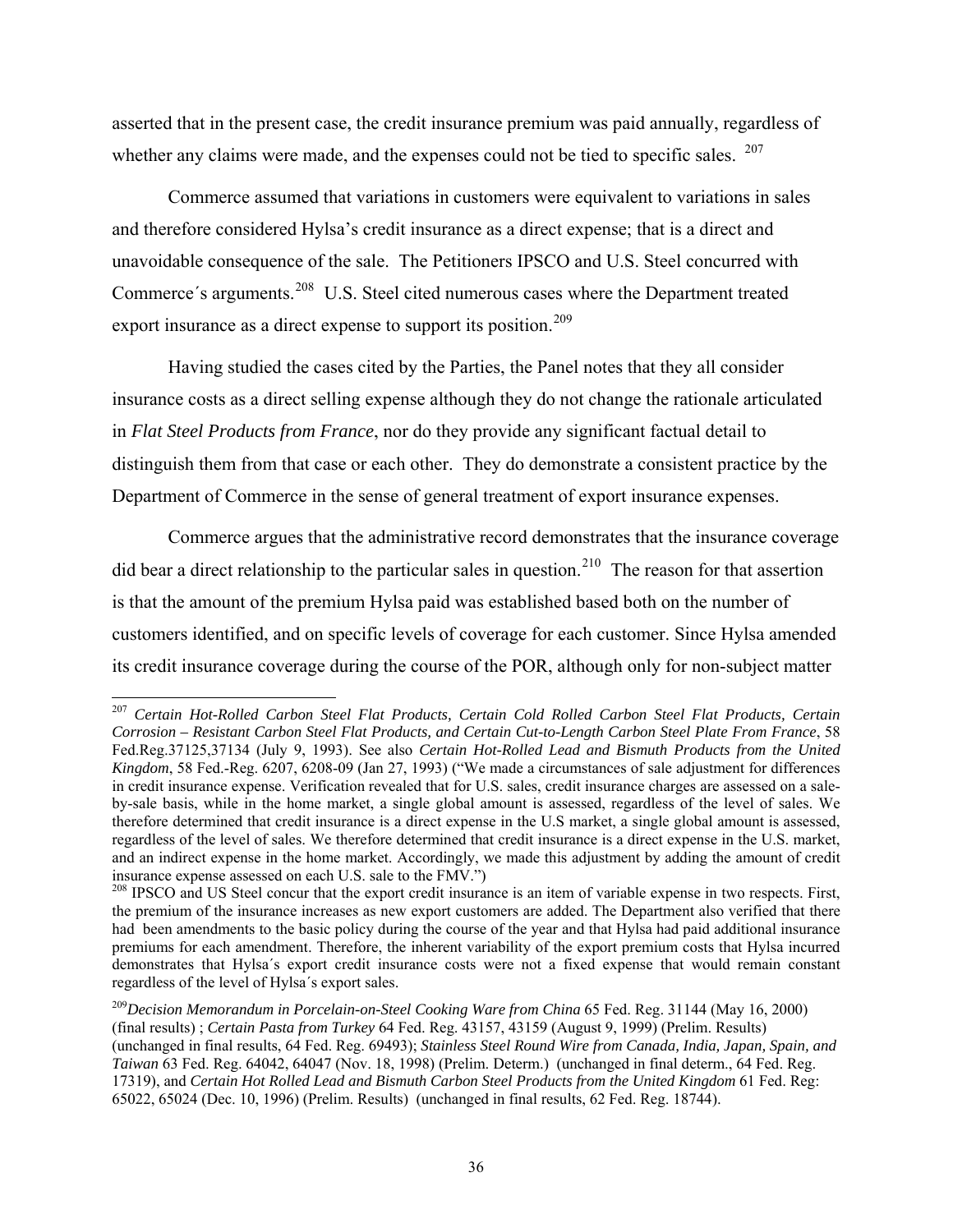goods, Commerce assumed in the Issues and Decision Memorandum, that the number of customers identified at the beginning of the year served as a rough indicator for the insurance company of the expected sales quantities.<sup>[211](#page-36-0)</sup>

Hylsa acknowledged that during the fourth review period, it did add certain customers to this insurance coverage,  $2^{12}$  but none of these additional customers were customers for OCTG products. Instead, these additional customers purchased only non- subject merchandise.<sup>[213](#page-36-2)</sup> Thus, it argued that the final insurance premium regarding OCTG sales was the amount fixed at the start of the year. $2^{14}$ 

After reviewing all the arguments, information, documents and references made to the administrative record by the parties in this section, as well as the applicable provisions and precedents, this Panel defers to the Department's decision to consider the export credit insurance as a direct selling expense. Under 19 C.F.R. § 351.410(c), direct selling expenses are defined as "expenses … that result from, and bear a direct relationship to, the particular sale in question". The Department's practice, in accordance with the referenced provision has been to treat insurance against non-payment as a direct selling expense<sup>[215](#page-36-4)</sup>.

The Panel analyzed whether the final insurance premium relating to OCTG sales customers could be considered as a fixed amount. This Panel found that the amount of the premium paid by Hylsa varied both, according to the number of customers and depending on the specific levels of coverage for each customer. During the POR Hylsa did add certain customers to this insurance coverage, although none of these were OCTG customers. However, the premium would have changed if Hylsa made a separate decision to modify its coverage in order to add new customers or increase the coverage limit for the existing customers, as indeed it did for non subject goods.

<span id="page-36-1"></span>

<span id="page-36-2"></span>

<span id="page-36-4"></span><span id="page-36-3"></span>

<span id="page-36-0"></span><sup>&</sup>lt;sup>210</sup> See Hylsa's November 23, 1999 Section C Response at 23-24 (Prop. Doc. #3) ("Section C Response").<br><sup>211</sup> See Decision Memo. at Hylsa Comment 1.<br><sup>212</sup> See Sales Verification Report at 2.<br><sup>213</sup> See Case Brief of Hylsa (final results); *Certain Pasta from Turkey* 64 Fed. Reg. 43157, 43159 (August 9, 1999) (Prelim. Results) (unchanged in final results, 64 Fed. Reg. 69493); *Stainless Steel Round Wire from Canada, India, Japan, Spain, and Taiwan* 63 Fed. Reg. 64042, 64047 (Nov. 18, 1998) (Prelim. Determ.) (unchanged in final determ., 64 Fed. Reg. 17319); *Certain Hot Rolled Lead and Bismuth Carbon Steel Products from the United Kingdom* 61 Fed. Reg. 65022, 65024 (Dec. 10, 1996) (Prelim. Results) (unchanged in final results, 62 Fed. Reg. 18744).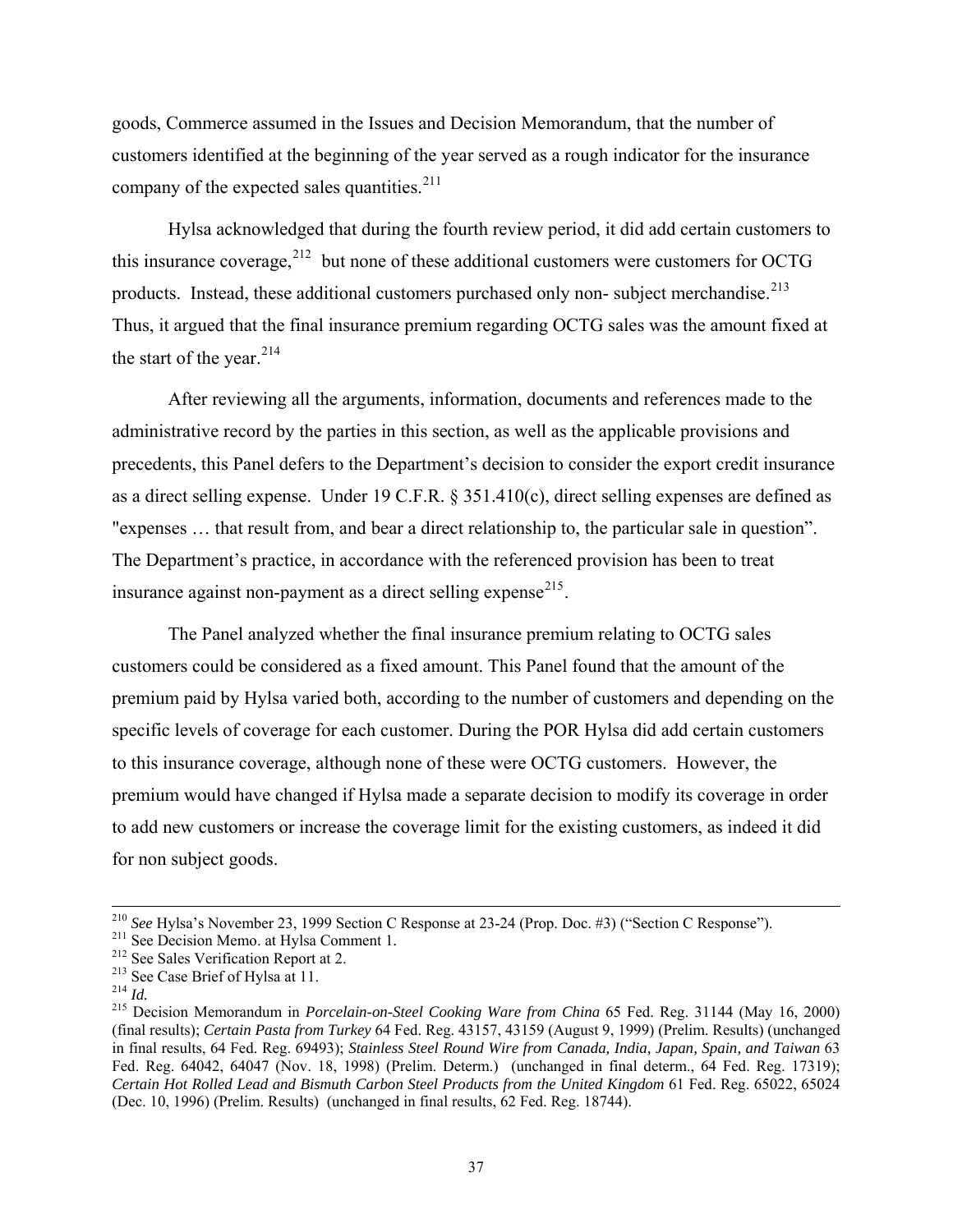The substantial evidence standard governs judicial review of Commerce´s factual findings and requires that these findings be supported by "such relevant evidence as a reasonable mind might accept as adequate to support a conclusion.<sup>"[216](#page-37-0)</sup> In this case, the evidence of Hylsa varying its policy coverage and cost for non-subject matter sales and customers supports the Department's conclusion that Hylsa could have added more OCTG customers or increased its coverage, linking the insurance expense to the volume of its sales. Commerce has the discretion to interpret the statute<sup>[217](#page-37-1)</sup> and apply its regulations on this basis.<sup>[218](#page-37-2)</sup>

Accordingly, the Panel does not find arguments compelling enough to dismiss the Department's position, and considers that Commerce acted within the boundaries of the Agency's regulatory discretion.

#### **Production Costs**

 $\overline{a}$ 

The only sale of Oil Country Tubular Goods during the period of review by Hylsa was of two different sizes of pipe to one American customer.<sup>[219](#page-37-3)</sup> Because there were no domestic sales or third country sales, the Department utilized the cost-based "constructed value" to establish "normal value" for purposes of determining the presence of dumping, and the dumping margin.<sup>[220](#page-37-4)</sup> Central to this determination is the Department's calculation of the cost of production of the two sizes of pipe produced and sold during the POR.

Hylsa produced the smaller,  $2\frac{3}{8}$ , pipe during the month of June 1999, and the larger,  $2\frac{7}{8}$ , pipe during both June and July,  $1999$ <sup>[221](#page-37-5)</sup> The Department questionnaire required Hylsa to report

<span id="page-37-0"></span><sup>&</sup>lt;sup>216</sup> See: Shandong Huarong general Corp. v. United States, 2001 WL 832361, \* 2 (Ct. Int'l Trade) (quoting consolidated Edison Co. R. NLRB, 305 U.S. 197, 229 (1938)).

<span id="page-37-1"></span><sup>&</sup>lt;sup>217</sup> "If however, the court determines Congress has not directly addressed the precise question at issue, the court does not simply impose its own construction on the statute, as would be necessary in the absence of an administrative interpretation. Rather, if the statute is silent or ambiguous with respect to the specific issued, the question for the court is whether the agency's answer is based on a permissible construction of the statute." Chevron U.S.A., Inc. v. Natural Resources Defense Council, Inc., 467 U.S. 837, 842-43 (1984).

<span id="page-37-2"></span><sup>&</sup>lt;sup>218</sup> "When the construction of an administrative regulation rather than a statute is in issue, deference is even more clearly in order… [T]he administrative interpretation…becomes…controlling…unless it is plainly erroneous or inconsistent with the regulation." *Asociacion Colombiana de Exportadores de Flores*, 903 F.2d 1555,1559-60 (Fed. Cir. 1990)

<span id="page-37-3"></span><sup>&</sup>lt;sup>219</sup>On June 17, 1999, this customer purchased two sizes of pipe (2<sup>3</sup>/<sub>8</sub> inch and 2 7/8 inch diameter) on the same purchase order and for the same price. To fill the June 17, 1999 order, Hylsa produced OCTG during two months of the review period, June and July 1999. Hylsa's Brief at 7, September 4, 2001.<br><sup>220</sup> 19 U.S.C. §1677b.

<span id="page-37-5"></span><span id="page-37-4"></span> $221$  Hylsa's Rule 57(1) Brief at 23 (Non-Prop. Version, September 5, 2001).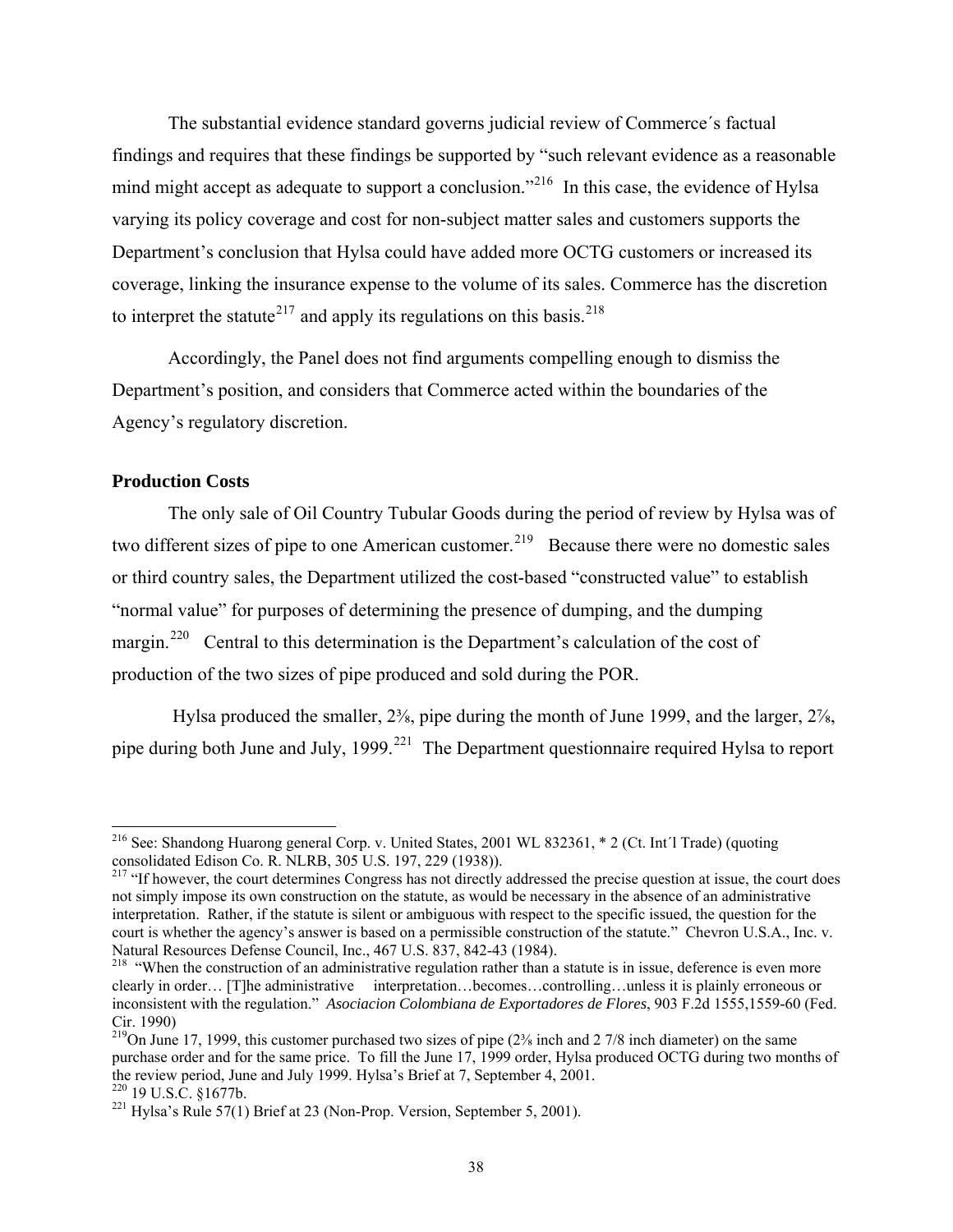the costs of the two sizes of pipe separately.<sup>222</sup> The Department calculated the cost of production using Hylsa's cost figures that reflect the total costs of production for the manufacturing facility for a given month, divided by the total amount of product produced at that facility.<sup>[223](#page-38-1)</sup> This process yielded identical cost figures for the production of any size pipe produced from the same mother pipe at the facility during a given month. Using this methodology the Department calculated the same unit costs for both sizes of pipe produced in July, and a lower unit cost for the 2  $\frac{7}{8}$  pipe produced in June. The Department then averaged the costs for the 2  $\frac{7}{8}$  pipe for June and July to achieve an average cost figure for that size, and took the June figure for the smaller pipe since that was the only month in which it was produced. This resulted in a cost figure for the smaller pipe only produced in the higher cost month, greater than the average cost of the larger pipe produced in both months. The Department cited as its authority the definition of "foreign like product" at 19 U.S.C. §1677(16), compelling it to separately calculate cost figures for the two different sizes. "[T]he Department must segregate the different products based on the characteristics of those products."<sup>[224](#page-38-2)</sup>

Hylsa objected to this approach and argued instead for a single average cost of production for both sizes as a more accurate reflection of actual production costs.<sup>[225](#page-38-3)</sup> Hylsa argues that the cost differences for June and July do "not derive from changes in Hylsa's production processes or material costs," but rather are due to the fact "that production of pipe products on Hylsa's pipe-forming mill was significantly reduced in July, because that mill was temporarily shut down in July for the installation of new equipment."<sup>[226](#page-38-4)</sup> Therefore, the "labor and overhead costs of the pipe-forming mill . . . were [ ] allocated over a much smaller volume of production in July – which led to dramatically higher unit costs in that month."<sup>[227](#page-38-5)</sup> Hylsa argues that the "differences" in the cost – and dumping margins – for each product were the result not of any difference in the products themselves, but simply of the timing of their production."<sup>[228](#page-38-6)</sup> Hylsa argues that averaging the two products Commerce will "avoid distortions in its calculations due solely to

<span id="page-38-0"></span> $222$  The Department's October 4, 1999 Questionnaire to Hylsa, at D-1 (Pub. Doc. #7).

<span id="page-38-1"></span> $223$  Under this approach, the unit cost of an item varies only with the total production costs for the month of the facility, not any individual characteristics of the item. Thus all pipe produced during a given month from a particular facility will have the same unit cost regardless of the dimensions of the pipe.<br><sup>224</sup> The Department's Response Brief at 39 (November 5, 2001).<br><sup>225</sup> Brief of Complainant Hylsa at 24 (September 4, 2001).<br><sup>225</sup>

<span id="page-38-2"></span>

<span id="page-38-5"></span><span id="page-38-4"></span><span id="page-38-3"></span>

<span id="page-38-6"></span>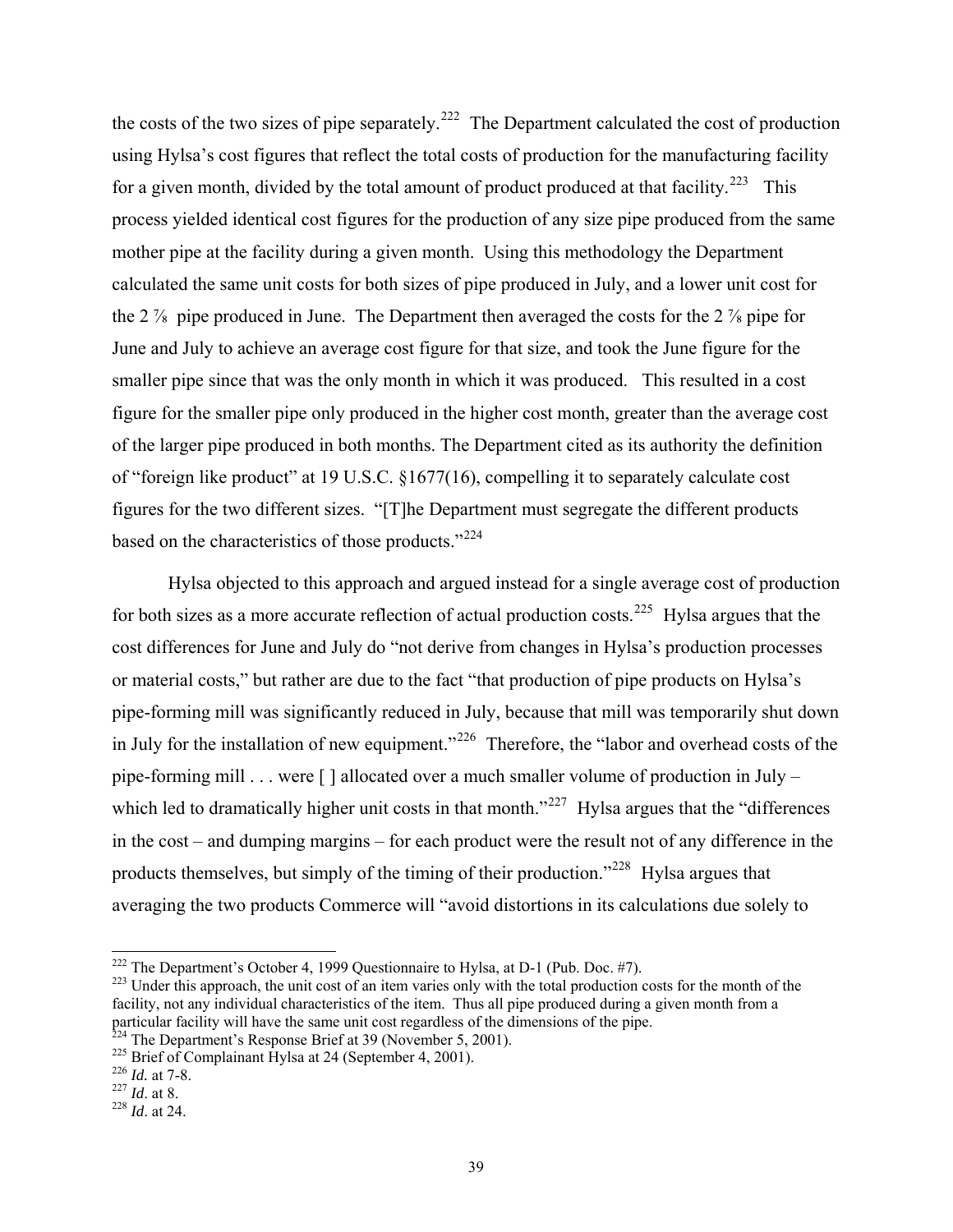fluctuations in monthly production costs."<sup>[229](#page-39-0)</sup> The Department and Petitioners insisted that Commerce's general policy was to use average prices for different products (control number or "CONNUM specific") and that the cost of reducing the pipe size from the "mother pipe" to 2⅜ was greater than the costs of reducing it to 2<sup>%</sup>, and therefore the difference in average cost was justified.<sup>[230](#page-39-1)</sup> The Department further contends that "Hylsa's claims that its reported CONNUMspecific costs for the two CONNUMs differ largely due to a mill shutdown for a few days is not supported in the record."<sup>[231](#page-39-2)</sup> The Department admits that "[a]lthough we would generally allocate the costs associated with a shutdown across a longer period of time if they had been specified, this would not change our normal practice of calculating COM on a product-specific basis."[232](#page-39-3) Furthermore, the Department does "not consider either sales price or common invoice numbers to be indicators of the difference in cost."<sup>[233](#page-39-4)</sup>

While the Department may, as a general practice, use CONNUM specific averages in calculating production costs, its primary obligation is to use a process that will provide the most accurate cost figures in its calculations. In approving the use of averaging for identical products produced at different sites, the CIT stated that Commerce utilized it to arrive at "actual, rather than theoretical, costs of production" in *Koenig & Bauer-Albert AG v. United States.[234](#page-39-5)*, This would justify the Department's use of averaging of June and July production costs for the larger pipe. However, the goal of accuracy is defeated by Commerce's refusal to average the costs of both sizes of pipe for June and July in light of the absence of information in the record reflecting cost difference factors other than the months of production.

In *IPSCO*, *Inc. v. United States*,<sup>[235](#page-39-6)</sup> the Department calculated constructed value of two different quality grades of pipe to be identical since they came through the same manufacturing process. IPSCO and the lower court argued that because the pipes had different commercial value they should have different constructed costs of production.<sup>[236](#page-39-7)</sup> The Federal Circuit agreed with the Department that the actual cost of production should be used rather than differences in

<span id="page-39-0"></span> $^{229}$  *Id.* 

<span id="page-39-2"></span><span id="page-39-1"></span><sup>&</sup>lt;sup>230</sup> The Department's Response Brief at 39 (November 5, 2001).<br><sup>231</sup> *Issues and Decisions Memorandum for the 1998-1999 Administrative Review of Oil Country Tubular Good from Mexico:* Final Results of Antidumping Duty Administrative Review, 66 Fed. Reg. 15832, 15834 (Mar. 21, 2001).<br><sup>232</sup> Id.<br><sup>233</sup> Id.<br><sup>234</sup> 90 F. Supp. 1284, 1290 (CIT 2000).<br><sup>235</sup> 965 F.2d 1056 (Fed. Cir. 1992).

<span id="page-39-4"></span><span id="page-39-3"></span>

<span id="page-39-6"></span><span id="page-39-5"></span>

<span id="page-39-7"></span>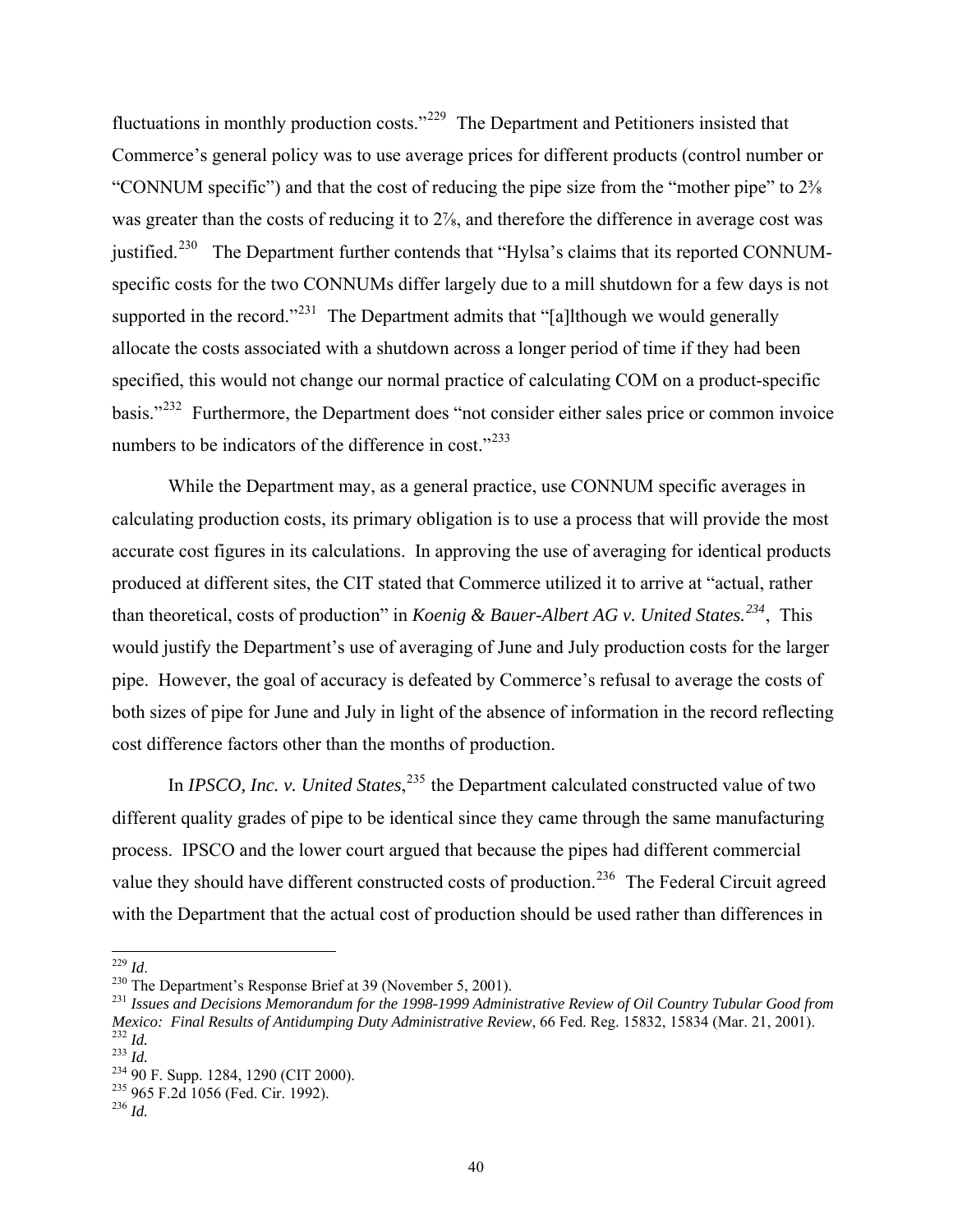sales costs based on the grades of the pipe.<sup>[237](#page-40-0)</sup> Thus the Department was upheld in using the same cost of production for pipe that differed significantly in its commercial value because of its quality.[238](#page-40-1) In this case the Department is arguing that the differences in the pipe justify different constructed value, but without evidence in the record to demonstrate any actual differences in the production costs.

Commerce stated that it relied on the physical differences in the types of pipe in rejecting averaging of costs for the two types of pipe.<sup>[239](#page-40-2)</sup> Commerce justifies its position on the fact that "the evidence on the record demonstrates that clear physical differences existed between CONNUM 1 and CONNUM  $2.^{240}$  $2.^{240}$  $2.^{240}$  The difficulty with this position is that there is no evidence in the record to support the assertion that the process of extruding smaller pipe is significantly more expensive than the extrusion of the  $\frac{1}{2}$  inch larger pipe. The Department relies on an intuitive argument that "a thinner product requires more processing to produce than a thicker one"<sup>[241](#page-40-4)</sup> but points to no place in the record to support that assumption. Thus its approach to achieving greater accuracy is to adopt assumptions outside the record.

Hylsa on the other hand offers lengthy descriptions of the process that reflects minimal cost differences, in addition to its explanation of its cost accounting practices that does not capture such differences. The statute provides that "[c]osts shall normally be calculated based on the records of the exporter or producer of the merchandise, if such records are kept in accordance with the generally accepted accounting principles of the exporting country (or producing country where appropriate) and reasonably reflect the costs associated with the production and sale of the merchandise." $242$  There is no indication that the Department challenges the accounting procedures employed by Hylsa in this case.

Perhaps most significantly the Department's own calculation of costs contradicts its position regarding cost differences based on pipe size. Hylsa reported two different cost figures in June and July for the  $2\frac{1}{3}$  The Department averaged those costs in calculating Hylsa's

<span id="page-40-0"></span> $^{237}$  *Id.* 

<span id="page-40-4"></span><span id="page-40-3"></span>

<span id="page-40-2"></span><span id="page-40-1"></span><sup>&</sup>lt;sup>238</sup> *Id.*<br><sup>239</sup> Rule 57(2) Response Brief of the Investigating Authority at 40.<br><sup>240</sup> *Id.* at 41.<br><sup>241</sup> *Issues and Decisions Memorandum for the 1998-1999 Administrative Review of Oil Country Tubular Good from Mexico: Final Results of Antidumping Duty Administrative Review*, 66 Fed. Reg. 15832, 15834 (Mar. 21, 2001). <sup>242</sup> 19 U.S.C. § 1677b(f)(1)(A). <sup>243</sup> Hylsa's Rule 57(1) Brief at 24 (Prop. Version, September 5, 2001).

<span id="page-40-6"></span><span id="page-40-5"></span>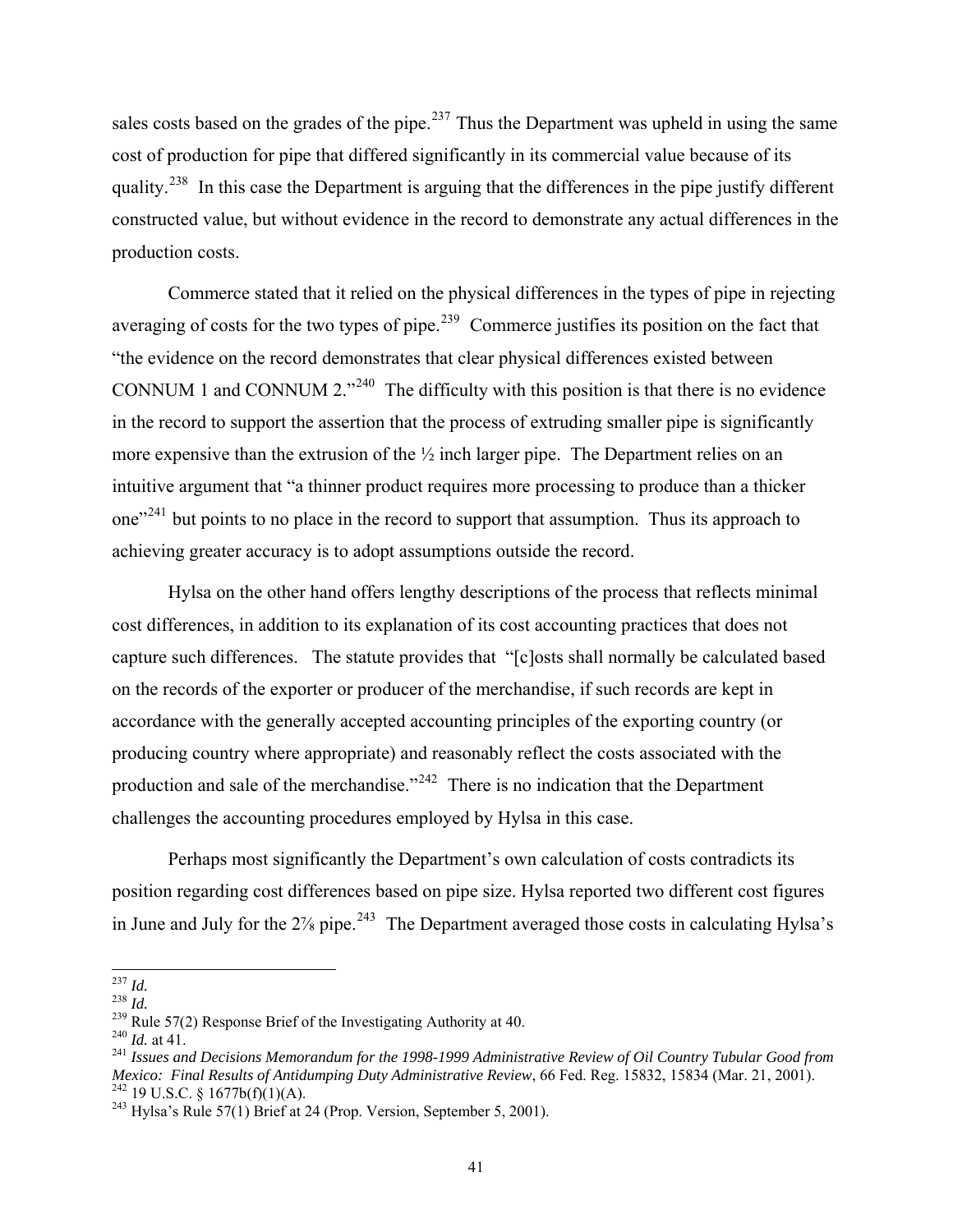production costs for the larger size pipe.<sup>[244](#page-41-0)</sup> If the Department did not believe that the identical cost figures for the 2⅜ and 2⅞ sizes of pipe produced in June were accurate, it should not have used that number in reaching an average cost of the 2<sup>7/8</sup> pipe.

When the Department's action contradicts its own reasoning, the decision on its face fails to meet the requirement of substantial evidence based on the record. There is no basis in the record to justify different treatment of the two classes of pipe, and the Department itself acknowledges this through its actions in using the same cost figures for the two different sizes for the month of June. Thus in this case the interests of accuracy are better served by averaging costs for both sizes rather than rigid adherence to the CONNUM specific figures. The Department observed in its Issues and Decision Memorandum that the fact that the adoption of Hylsa's averaging suggestion would result in a lower margin was not an acceptable reason for ignoring the differences between the two categories of pipe.<sup>[245](#page-41-1)</sup> By the same token however, finding differences where there are none to establish a higher margin is equally unacceptable. Therefore, the Panel determines that the Department must recalculate the average cost of production of the pipe manufactured during June and July in a manner that properly reflects the costs reported by Hylsa without distinctions not based in the record.

#### **Zeroing**

#### Hylsa's Position

Hylsa and the Commerce Department agree that Commerce calculated its dumping margins using the practice of "zeroing", that is, treating a negative dumping margin as zero. Hylsa asserts, and the Department does not contest the fact, that the application of zeroing to the facts in this case resulted in a positive dumping margin of  $0.79\%$ <sup>[246](#page-41-2)</sup> Hylsa argues that although zeroing has been used by Commerce for years, such practice is not mandated by the U.S.

<span id="page-41-0"></span> $^{244}$  *Id.* 

<span id="page-41-2"></span><span id="page-41-1"></span><sup>245</sup> *Id.* at Comment 4.<br><sup>245</sup> *Id.* at Comment 4.<br><sup>246</sup> Hylsa's Rule 57(1) Brief at 22 (Non-Prop. Version, September 5, 2001).

Hylsa sold only two OCTG products to the United States market during the POR, one with an outside diameter of 2⅞ inches, sold primarily in June and the other with an outside diameter of 2⅜ inches, sold primarily in July. The final determination of Commerce found a dumping margin of -17.98 percent for the sales of the 2<sup>%</sup> product, and a positive margin of 1.15% for the 2⅜ product. The effect of the zeroing was to eliminate the negative margin, and average the positive margin over the entire production for the POR, resulting in an overall dumping margin of 0.79%. Hylsa argues that if Commerce had combined the dumping margins of both products, rather than zeroing the negative margin, dumping would not exist.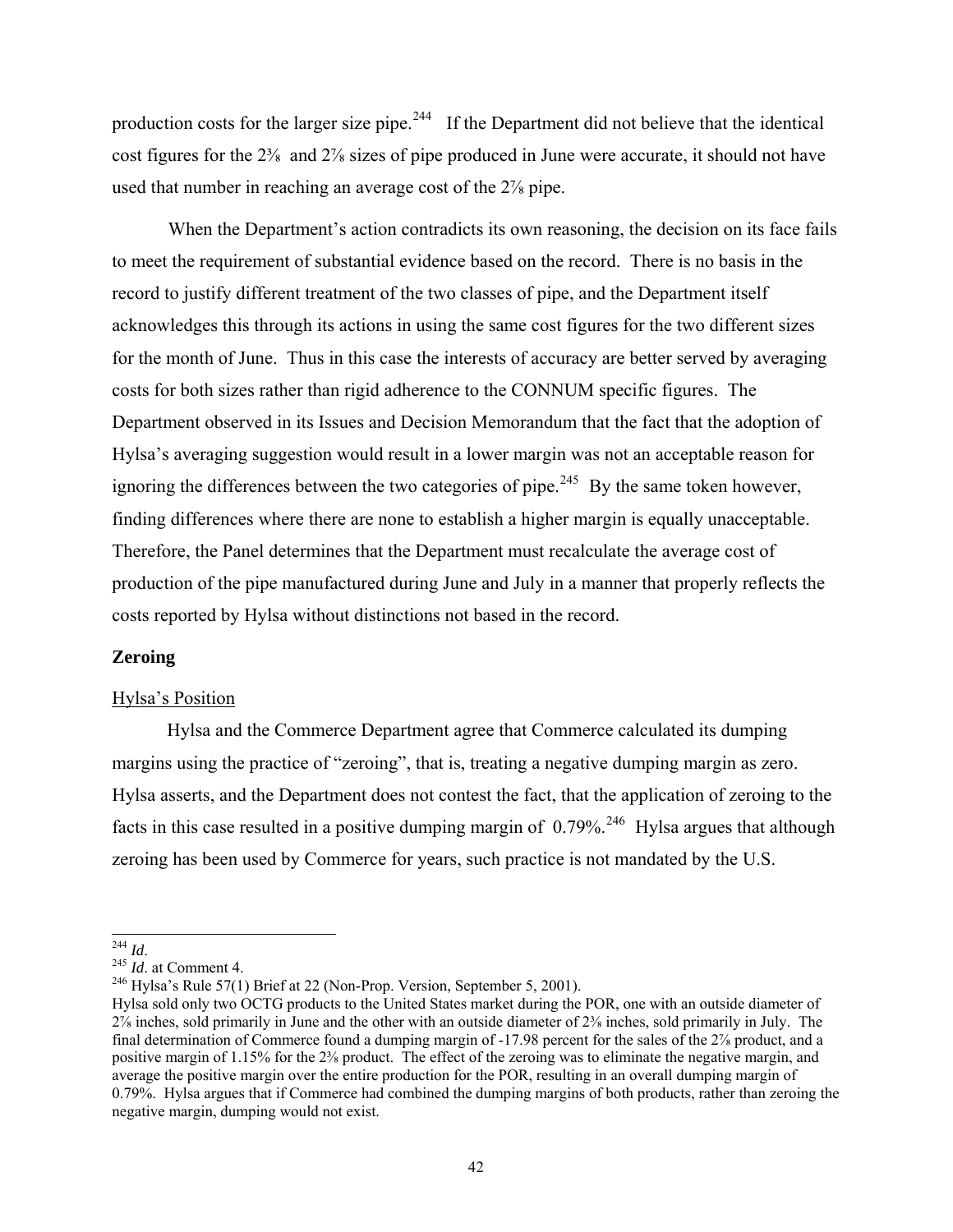antidumping statute, but rather is a discretionary administrative practice of the Department.<sup>[247](#page-42-0)</sup> It quotes the decision of the U.S. Court of International Trade in *Bowe Passat v. United States*, in which it is stated that the antidumping statute "is silent on the question of zeroing negative dumping margins."[248](#page-42-1)

Hylsa further argues that the practice has been strongly criticized in recent years by the WTO and that its continued use by the Commerce Department is contrary to U.S. obligations under the General Agreement on Tariffs and Trade.<sup>[249](#page-42-2)</sup> In support of this argument, Hylsa cites a report of the WTO Appellate Body on a decision of the European Commission imposing antidumping duties on bed linens from India. $^{250}$  $^{250}$  $^{250}$  In such decision, says Hylsa, the Appellate Body stated that the practice of "zeroing" is not consistent with the international obligations of the parties to the WTO Antidumping Agreement and with a "fair comparison", although acknowledging that the Panel is not required to follow this Body's position on "fair comparison".<sup>[251](#page-42-4)</sup> Hylsa also cites the subsequent WTO Appellate Body decision reaffirming this holding and directly applying it to the U.S. in the *Canadian Softwood* case.<sup>[252](#page-42-5)</sup>

In its arguments, Hylsa emphasizes that the doctrine derived from the *Schooner Charming Betsy case*,<sup>[253](#page-42-6)</sup> is helpful for statutory interpretation in cases of ambiguous statutes, stating that it is a cardinal principle of U.S. Law that statutes should be interpreted, whenever possible, to be in consistence with international law.[254](#page-42-7) Thus, the U.S. antidumping statute should be interpreted to forbid "zeroing", in order to avoid conflict with the international obligations of the United States.<sup>[255](#page-42-8)</sup> Hylsa acknowledges in its arguments that recent U.S. courts and NAFTA panel decisions have held that WTO Appellate Body Decisions are not binding

<span id="page-42-0"></span> $^{247}$  Hylsa's Rule 57(1) Brief at 20 (Non-Prop. Version, September 5, 2001).

<span id="page-42-1"></span><sup>&</sup>lt;sup>248</sup> Bowe Passat Reinigungs-und Waschereitechnik GMBH v. United States, 962 F. Supp. 1138, 1150 (Ct. Int'l Trade 1996).<br><sup>249</sup> Hylsa's Rule 57(1) Brief at 20 (Non-Prop. Version, September 5, 2001).

<span id="page-42-3"></span><span id="page-42-2"></span><sup>&</sup>lt;sup>250</sup> Report of the Appellate Body: European Communities – Antidumping Duties on Imports of Cotton-Type Bed Linen From India, WT/DS141/AB/R, March 1, 2001.<br><sup>251</sup> Response of Compainant Hylsa, to the Panel's Request for Supplementary Materials at 2.<br><sup>252</sup> United States-Final Dumping Determination on Softwood Lumber from Canada, R

<span id="page-42-4"></span>

<span id="page-42-5"></span>WT/DS264/AB/R, 11 August 2004.

<span id="page-42-6"></span><sup>&</sup>lt;sup>253</sup> Murray v. Schooner Charming Betsy, 6 Cranch 64, 118, 2 L.Ed.208 (1804).<br><sup>254</sup> *Id.* <sup>255</sup> Hylsa's Rule 57(1) Brief at 22 (Non-Prop. Version, September 5, 2001).

<span id="page-42-8"></span><span id="page-42-7"></span>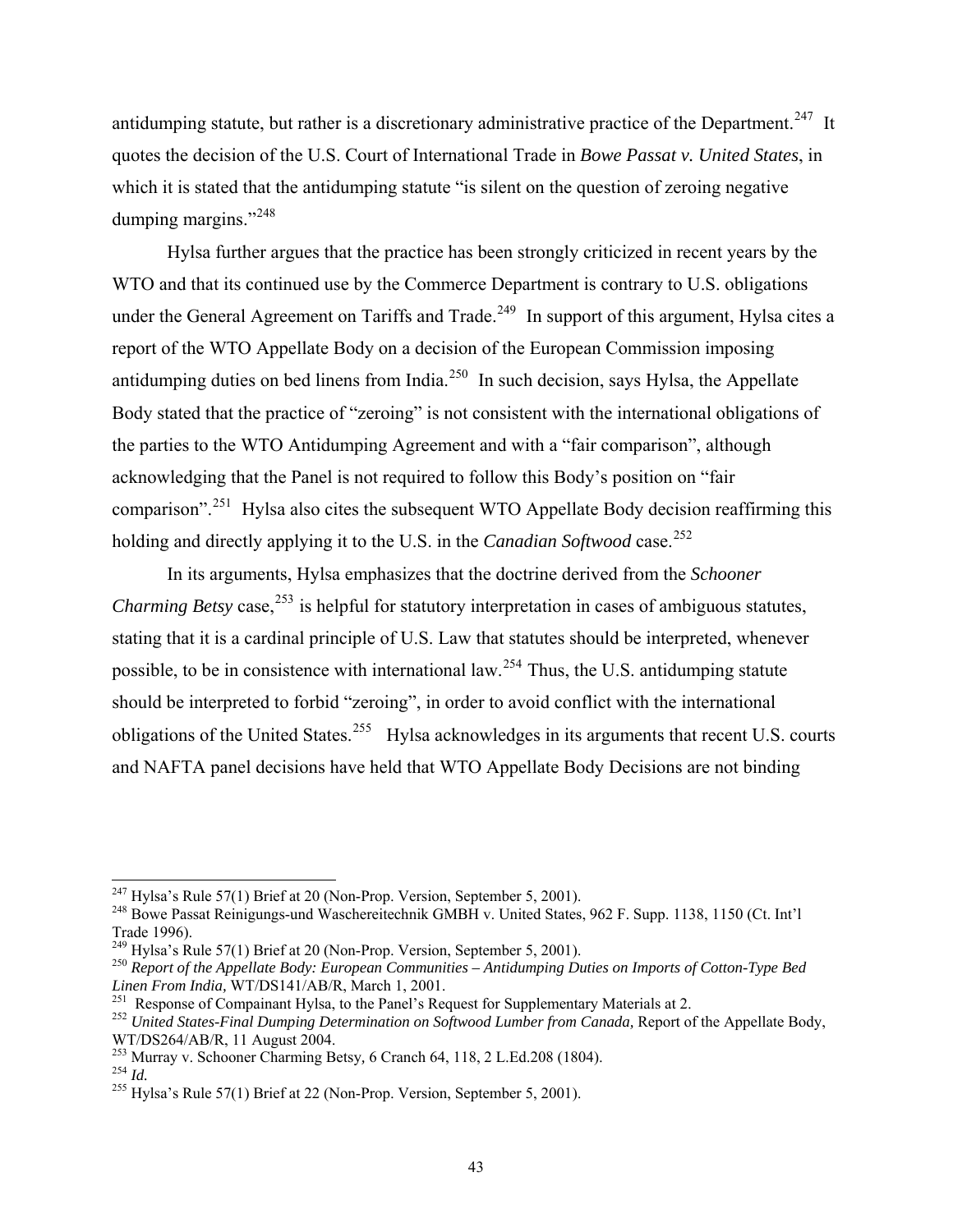under U.S. law.<sup>[256](#page-43-0)</sup> However, Hylsa asserts that such decisions do not affect the substantive criteria of fairness and accuracy which must accompany the review of dumping margins.<sup>[257](#page-43-1)</sup>

### Commerce's Position

In the investigating authority's Rule 57 (2) Response Brief, of November 5, 2001, Commerce argued that "zeroing," its practice of using only transactions with price below fair value in the calculation of the weighted average margin, is stipulated by the U.S. Statute language.<sup>[258](#page-43-2)</sup> Thus, according to Commerce, "the plain language of the statute directs the Department to alleviate dumping by looking only to those sales where the price in the U.S. market falls below the price in the comparison market."<sup>[259](#page-43-3)</sup> The investigating authority relies in the wording of the statute which defines the "weighted average dumping margin" as "the percentage determined by dividing the aggregate dumping margins determined for a specific exporter or producer by the aggregate export prices and constructed export prices of such exporter or producer."<sup>[260](#page-43-4)</sup>

Likewise, Commerce relies on Article 1904 (2) of NAFTA which states that a party may request that a panel determine whether an importing party's final determination on antidumping or countervailing duty was in conformity with the applicable statute of the importing country.<sup>[261](#page-43-5)</sup> Thus, a NAFTA panel sits in the place of a U.S. court, and must apply U.S. law when such panel reviews a determination by the Commerce Department.

Regarding Hylsa's argument under *The Charming Betsy* doctrine, Commerce states that, according to Statement of Administration Active pursuant to the Uruguay Round Agreements Act "URAA", "reports issued by panels or the Appellate Body under the Dispute Settlement Understanding "DSU" have no binding effect under the law of the United States."<sup>[262](#page-43-6)</sup> Moreover, Commerce argues, it is the power of the executive branch to decide whether to implement a WTO panel decision, having the option of not altering its law or practice and offering instead

<sup>&</sup>lt;sup>256</sup> Response of Compainant Hylsa, to the Panel's Request for Supplementary Materials at 2.

<span id="page-43-3"></span>

<span id="page-43-6"></span><span id="page-43-5"></span><span id="page-43-4"></span>

<span id="page-43-2"></span><span id="page-43-1"></span><span id="page-43-0"></span><sup>&</sup>lt;sup>257</sup> *Id.* at 3.<br><sup>258</sup> Rule 57(2) Response Brief of the Investigating Authority (November 5, 2001).<br><sup>259</sup> *Id.* at 35.<br><sup>259</sup> 19 U.S.C. § 1677(35)(B).<br><sup>260</sup> 19 U.S.C. § 1677(35)(B).<br><sup>261</sup> See North American Free Trade Agr Chapter 19, Review and Dispute Settlement in Antidumping and Countervailing Duty Matters, Article 1904(2). 262 Commerce's November 5, 2001 Brief, at 37.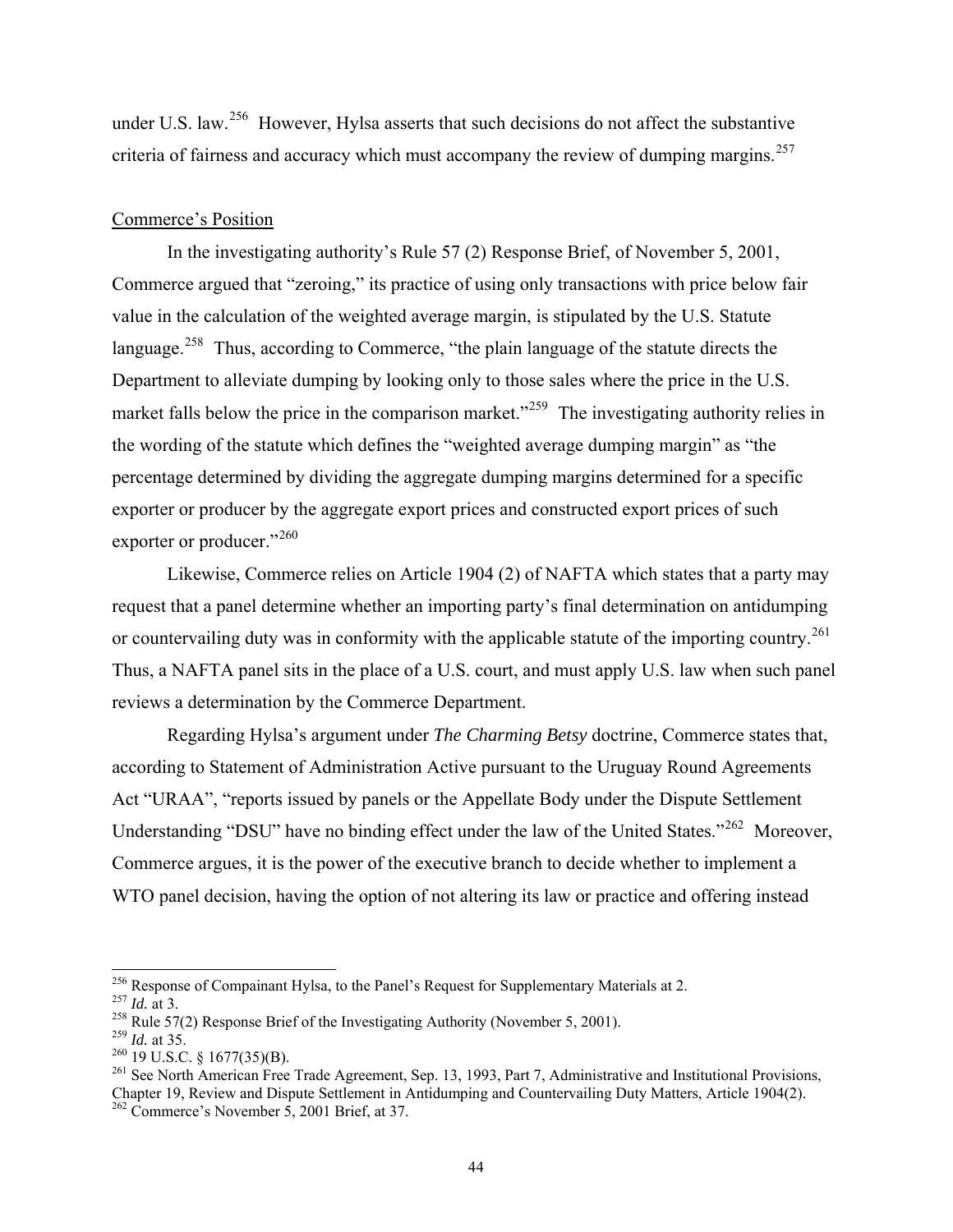compensation to the complaining party.<sup>[263](#page-44-0)</sup> Finally, Commerce argues that according to U.S. law, Hylsa lacks standing to challenge any action or inaction by any instrumentality of the United States on the ground that such action or inaction is inconsistent with any of the Uruguay Round Agreements, including the WTO Antidumping Agreement.<sup>[264](#page-44-1)</sup> Therefore, the Department of Commerce demands that the Panel "declines to address Hylsa's arguments based on the WTO obligations of the United States as non-justiciable."[265](#page-44-2)

#### Petitioners' Positions

The Petitioners maintain that the Department properly calculated Hylsa's dumping margin in accordance with U.S. Law, and that WTO law is not binding in NAFTA's chapter 19 panels.<sup>[266](#page-44-3)</sup> They argue that the application of decisions of the WTO's Appellate Body have been consistently rejected by US courts, and that these courts have found the use of "zeroing" by the Department to constitute a permissible interpretation of the U.S. antidumping statute.<sup>[267](#page-44-4)</sup>

The Petitioners cite the January, 2005, *Corus Staal* decision<sup>[268](#page-44-5)</sup>, in which the Federal Circuit, relying on the decision in the *Timken* case, <sup>[269](#page-44-6)</sup> upheld the use of zeroing as a permissible construction under the U.S. Statute, notwithstanding WTO decisions questioning the practice. Thus, Petitioners argue, the Court held that WTO Apellate Body's decisions in the *EC Bed Linen, Corrosion-Resistant Steel*, and *Softwood Lumber*, have no legal effect in U.S. law and are owed no deference by this Panel.<sup>[270](#page-44-7)</sup> Petitioners' position is best summarized that "Hylsa's argument against the Department's methodology in calculating weighted-average dumping margins both ignores the requirements of U.S. Antidumping law and attempts to subvert U.S. law by applying an inapposite determination of the WTO appellate body that has no binding effect on U.S. law."[271](#page-44-8) Therefore, assert the Petitioners, the arguments of the complainant Hylsa

<span id="page-44-0"></span><sup>&</sup>lt;sup>263</sup> Response Brief of Investigating Authority at 38 (November 5, 2001).<br><sup>264</sup> *Id.* at 36-37.<br><sup>265</sup> Rule 57(2) Response Brief of the Investigating Authority at 33.

<span id="page-44-1"></span>

<span id="page-44-2"></span>

<span id="page-44-3"></span><sup>&</sup>lt;sup>266</sup> US Steel's Response Brief in Support of the Administrative Review Final Results and Determination not to Revoke at 16, 19 (November 5, 2001).

<span id="page-44-4"></span><sup>&</sup>lt;sup>267</sup> US Steel's Response to Supplementary Materials Submitted by Hylsa at 3 (Non-Confidential Version, June 14, 2005).

<span id="page-44-5"></span><sup>268</sup> *Corus Staal,* 395 F.3d at 1348-49.

<span id="page-44-7"></span><span id="page-44-6"></span><sup>&</sup>lt;sup>269</sup> Timken v. United States, 354 F.3d 1334 (Fed. Cir. 2004).<br><sup>270</sup> US Steel's Response to Supplementary Materials Submitted by Hylsa at 3 (Non-Confidential Version, June 14, 2005).

<span id="page-44-8"></span><sup>&</sup>lt;sup>271</sup> Domestic Interested Parties Response Brief in Opposition to Complainant Hylsa at 3 (November 6, 2001).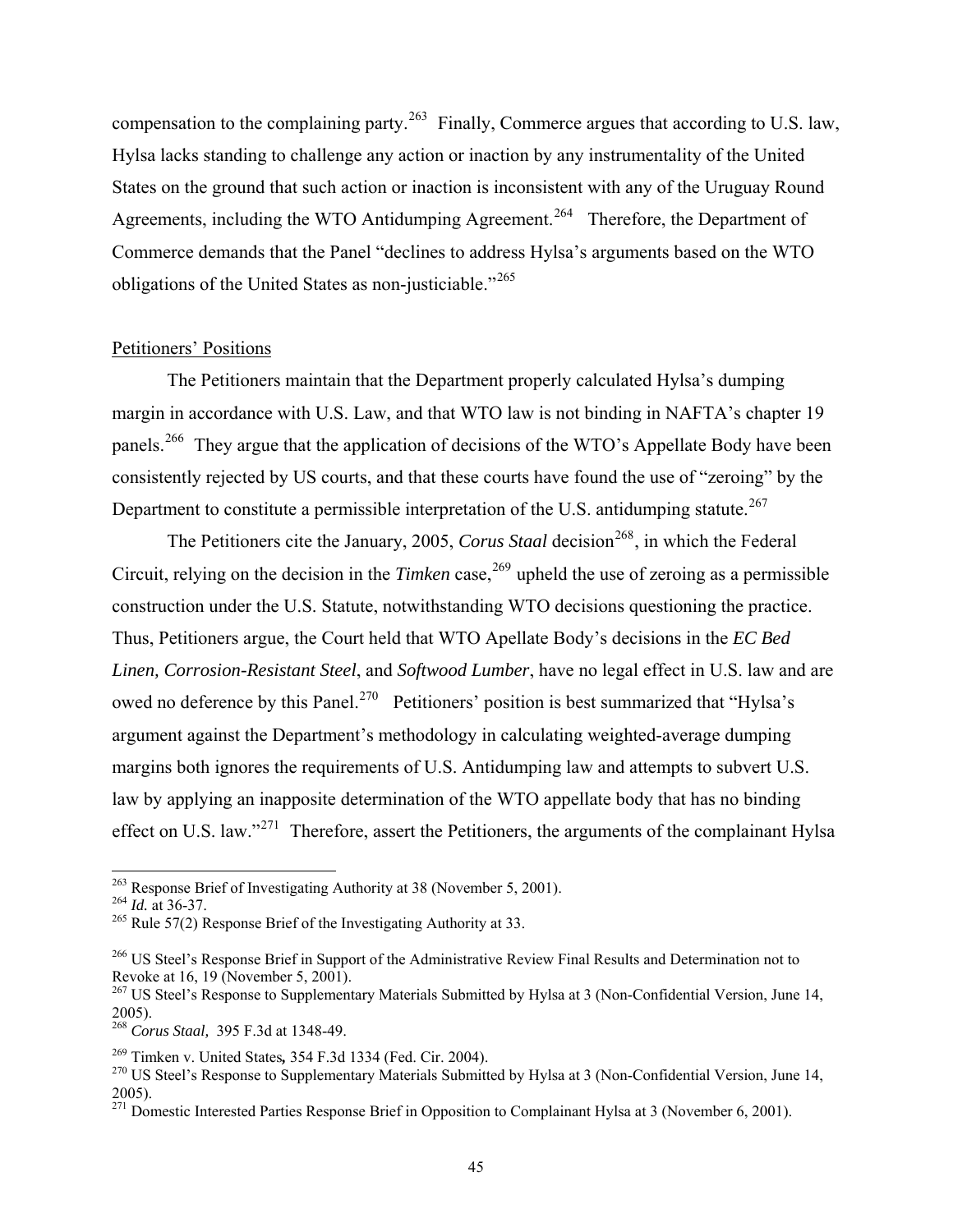should be rejected, and the Panel should uphold Commerce's calculation of a weighted-average dumping margin for Hylsa in the corresponding review.<sup>[272](#page-45-0)</sup>

### Panel Discussion

 $\overline{a}$ 

The practice of zeroing in the administration of antidumping laws has become a focal point of criticism before the WTO, and the subject of litigation in United States domestic courts and NAFTA panels. The question presents itself to this Panel through the arguments of Hylsa that the weight of recent WTO decisions against zeroing compels the Panel to find the Department's practice unlawful under the time-honored principal of respect for international law articulated in the *Charming Betsy* decision of the U.S. Supreme Court. The Panel finds two problems with this argument. The first is that the WTO has found that the U.S. application of zeroing in administrative reviews of antidumping orders is, in fact, not inconsistent with U.S. obligations under the GATT. The second is that even if the WTO were clear in its determination that zeroing was contrary to the GATT, WTO decisions cannot be applied by this Panel under well-defined U.S. statutory and judicial standards. The Panel will briefly survey the WTO decisions offered by Hylsa and those that fatally undercut its argument, and then note the legal standards that bind the panel in its decision.

# The WTO Appellate Body's Report on European Communities-Anti-Dumping Duties on Imports of Cotton-Type Bed Linen from India

 Along with [and the basis for] the WTO Appellate Body's Report on United States-Final Dumping Determination on Softwood Lumber from Canada, the case most critical of the "zeroing" practice is the WTO Appellate Body's Report on EC-Bed Linen.<sup>[273](#page-45-1)</sup> India challenged the imposition of antidumping duties by the EC, contending that the determination of standing, the initiation, the determination of dumping and injury as well as the explanations of the EC authorities' findings were inconsistent with WTO law.[274](#page-45-2) Among other conclusions, the WTO

<span id="page-45-0"></span><sup>&</sup>lt;sup>272</sup> US Steel's Response to Supplementary Materials Submitted by Hylsa at 4 (Non-Confidential Version, June 14, 2005).

<span id="page-45-1"></span><sup>273</sup> *European Communities – Antidumping Duties on Imports of Cotton-Type Bed Linen from India,* Report of the Appellate Body, WT/DS141/AB/R, March 1, 2001.

<span id="page-45-2"></span> $^{27\hat{4}}$  *Id.* (On 3 August 1998, India requested consultations with the EC in respect of Council Regulation (EC) No. 2398/97 of 28 November 1997 on imports of cotton-type bed-linen from India. India asserted that the EC initiated anti-dumping proceedings against imports of cotton- type bed-linen from India by publishing a notice of initiation in September 1996. Provisional anti-dumping duties were imposed by EC Council Regulation No 1069/97 of 12 June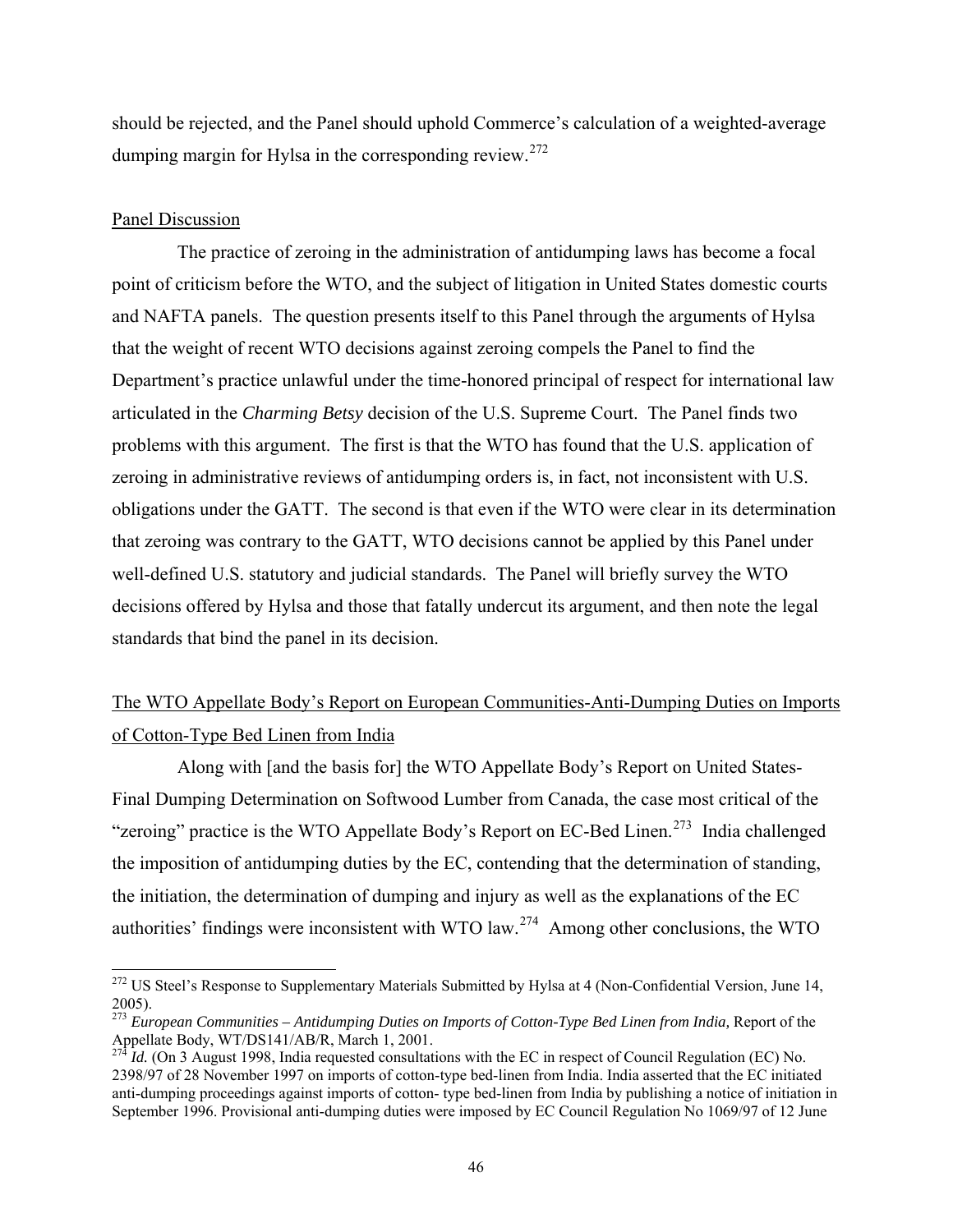Panel opined that the EC acted inconsistently with its obligations under Articles 2.4.2 of the AD Agreement, in determining the existence of margins of dumping on the basis of a methodology incorporating the practice of zeroing.<sup>[275](#page-46-0)</sup>

 The EC appealed certain issues of law covered in the Panel Report and legal interpretations developed by the Panel, particularly with regard to the discretion of the EC to use zeroing in determining antidumping margins.<sup>[276](#page-46-1)</sup> India argued that the terms of the GATT did not permit that degree of discretion.<sup>[277](#page-46-2)</sup> The United States participated as a third party to the case, and supported the methodology of the European Communities for calculating the overall margin of dumping.[278](#page-46-3) The Appellate Body upheld the finding of the Panel that the practice of "zeroing" when establishing "the existence of margins of dumping", as applied by the EC in the anti-dumping investigation at issue in this dispute, is inconsistent with Article 2.4.2 of the Anti-Dumping Agreement.<sup>[279](#page-46-4)</sup> In its analysis, the Appellate Body found that the practice of zeroing

 $\overline{\phantom{a}}$ 

<span id="page-46-2"></span><sup>277</sup> *Id.* at 13.

<span id="page-46-4"></span><span id="page-46-3"></span> $^{279}$  *Id.* 

<sup>1997.</sup> This was followed by the imposition of definitive duties in accordance with the above-mentioned EC Council Regulation No 2398/97 of 28 November 1997. On 7 September 1999, India requested the establishment of a panel. The DSB established a panel at its meeting on 27 October 1999, and the panel report was circulated on 30 October  $\frac{2000}{^{275}}$ *Id.* 

<span id="page-46-0"></span>

<span id="page-46-1"></span><sup>&</sup>lt;sup>276</sup> *Id.* (Essentially, the European Communities argued that the interpretation of the Panel failed to give proper meaning to the word "comparable" in Article 2.4.2, which requires only that weighted average normal value be compared with weighted average export prices for "comparable" transactions. The European Communities determined a dumping margin for individual product types for "comparable" transactions, according to the mentioned requirement).

 <sup>(</sup>The European Communities further contended that the calculation of the overall rate of dumping for the product under investigation did not fall within the express terms of Article 2.4.2, which provides no guidance as to how the dumping margins determined for individual product types should be combined in order to calculate the overall rate of dumping for the product under investigation.

The European Communities claimed that the Panel's interpretation "would distort price comparability and disregard the notion of 'normal value', as the existence of dumping margins would depend on the product mix sold by the exporter. By requiring 'positive dumping margins' to be offset by 'negative dumping margins', the Panel is effectively requiring comparison of a weighted average normal value for all product types of bed linen with a weighted average export price for all product types." EC Bed Linen at 13.

India argued that the Panel correctly interpreted the word "comparable" in Article 2.4.2 of the Anti-Dumping Agreement. India sustained that "even assuming that the word 'comparable' carries with it a different meaning in Article 2.4.2, it does not follow that zeroing of these 'comparable' data is allowed." EC Bed Linen at 13.

India also claimed that the Panel rightly applied Article 2.4.2 to the calculation of the overall rate of dumping for the product under investigation. India argued that the calculation of the amount of dumping for various models or types of the product under investigation is not separate from the calculation of the dumping margin for the product under investigation.

India also argued that the Panel correctly determined that the concept of "dumping margin" in Article 2.4.2 of the Anti-Dumping Agreement refers only to the dumping margin established for each product, and for each model of that product, or for each individual transaction).<br> $^{278}$  *Id.*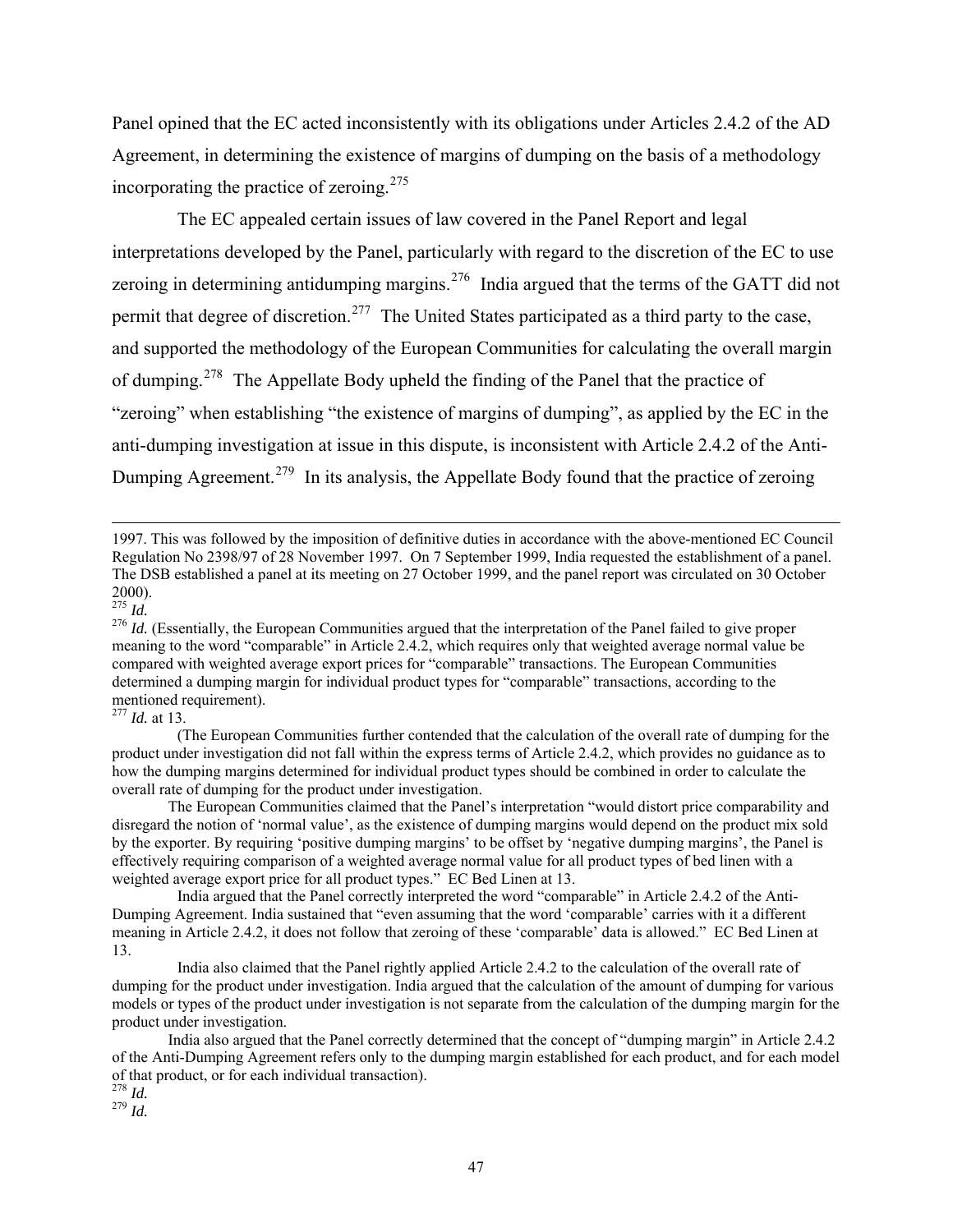did not accurately capture the margins because it did not reflect actual prices. In this regard, the Appellate Body opined that a comparison between export price and normal value that does not take fully into account the prices of all comparable export transactions –such as the practice of "zeroing" at issue in the dispute– is not a "fair comparison" between export price and normal value, as required by Article 2.4 and by Article  $2.4.2^{280}$  The Dispute Settlement Body "DSB" adopted the Appellate Body report and the Panel report, as modified by the Appellate Body report, on March 12, 2001.<sup>[281](#page-47-1)</sup>

## United States-Final Dumping Determination on Softwood Lumber From Canada. World Trade Organization. Report of the Appellate Body.

<span id="page-47-4"></span> In the second critical case, the United States and Canada appealed certain issues of law and legal interpretations with respect to the Panel Report *United States-Final Dumping Determination on Softwood Lumber from Canada (the "Panel Report").*<sup>[282](#page-47-2)</sup> The Panel reviewed a complaint by Canada concerning anti-dumping duties imposed by the United States on imports of certain softwood lumber products from Canada.<sup>[283](#page-47-3)</sup> The Panel heard, among other issues, the complaint of Canada that the United States used the practice known as "zeroing" which Canada argued, is forbidden by the Antidumping Agreement.<sup>[284](#page-47-4)</sup> The Panel agreed, and found, on the issue of zeroing, that the United States had acted inconsistently with Article 2.4.2 of the

 $\overline{\phantom{a}}$ 

<span id="page-47-0"></span><sup>&</sup>lt;sup>280</sup> *Id.* In its decision, the Appellate Body recalled that Article 2.4.2, first sentence, provides that "the existence of margins of dumping" for the product under investigation shall normally be established according to one of two methods. At issue in the case was the first method set out in that provision, under which "the existence of margins of dumping" must be established "on the basis of a comparison of a weighted average normal value with a weighted average of prices of all comparable export transactions."

Under this method, the investigating authorities are required to compare the weighted average normal value with the weighted average of prices of all comparable export transactions. As explained above, when "zeroing", the European Communities counted as zero the "dumping margins" for those models where the "dumping margin" was "negative". As the Panel correctly noted, for those models, the European Communities counted "the weighted average export price to be equal to the weighted average normal value ... despite the fact that it was, in reality, higher than the weighted average normal value." By "zeroing" the "negative dumping margins", the European Communities, therefore, did not take fully into account the entirety of the prices of some export transactions, namely, those export transactions involving models of cotton-type bed linen where "negative dumping margins" were found.

Instead, the European Communities treated those export prices as if they were less than what they were. The Appellate Body concluded that this, in turn, inflated the result from the calculation of the margin of dumping. Thus, the European Communities did not establish "the existence of margins of dumping" for cotton-type bed linen on the basis of a comparison of the weighted average normal value with the weighted average of prices of all comparable export transactions – that is, for all transactions involving all models or types of the product under investigation.<br> $^{281}$  *Id.* 

<span id="page-47-1"></span>

<span id="page-47-2"></span><sup>&</sup>lt;sup>282</sup> *United States-Final Dumping Determination on Softwood Lumber from Canada*, WT/DS264/AB/R at § 1 (August 11, 2004).

<span id="page-47-3"></span> $^{283}$  *Id.* at § 3.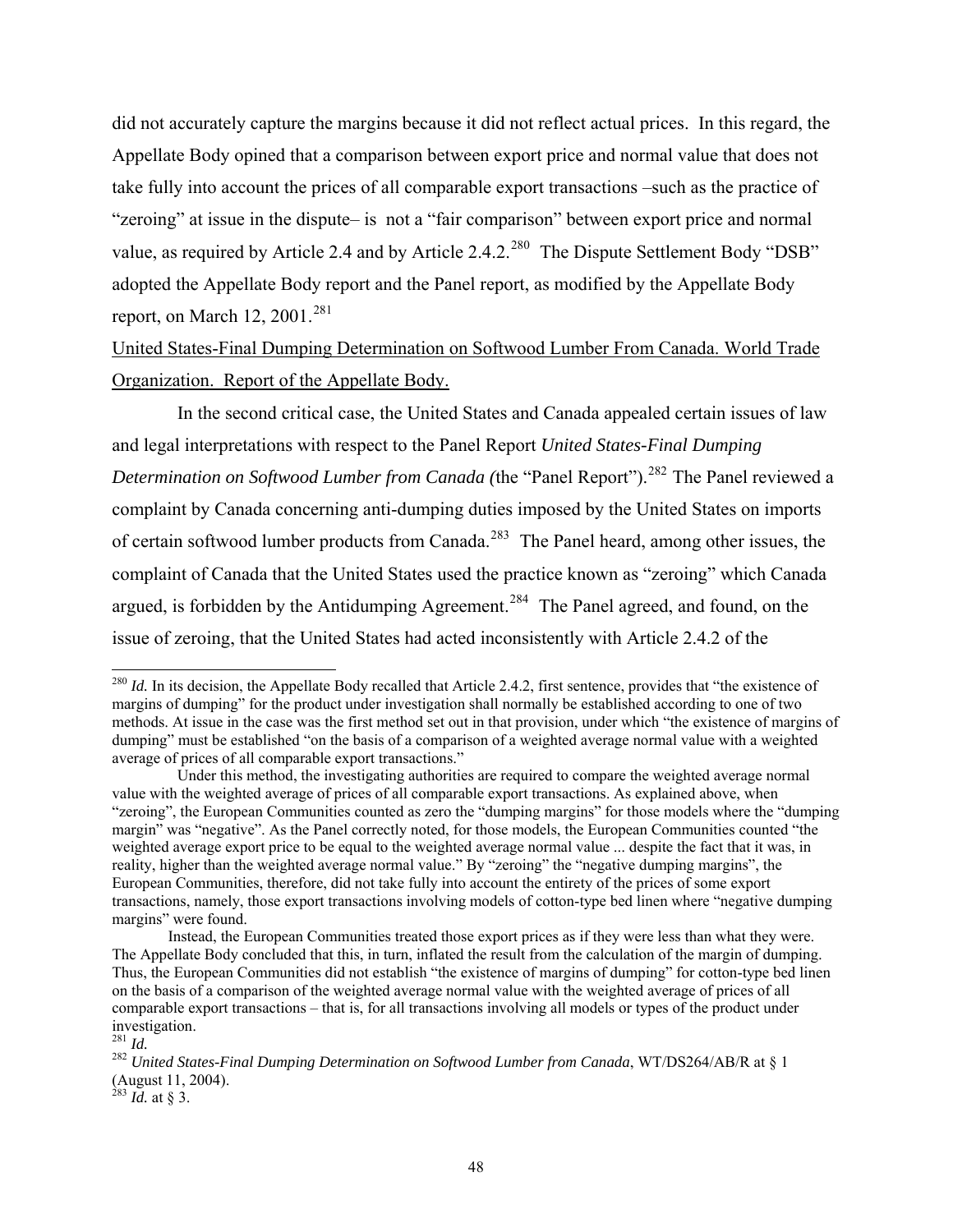Antidumping Agreement in determining the existence of margins of dumping on the basis of a methodology incorporating the practice of zeroing.<sup>[285](#page-48-0)</sup>

 The United States appealed the Panel Report and challenged the Panel's finding that it acted inconsistently with Article 2.4.2 of the Antidumping Agreement in its determination of the existence of margins of dumping on the basis of the use of the practice known as zeroing.<sup>[286](#page-48-1)</sup> The U.S. challenged the substance of the finding,<sup>[287](#page-48-2)</sup> as well as the reliance of the Panel on the EC *Bed Linens* decision.<sup>[288](#page-48-3)</sup> Canada defended the use of *EC Bed Linens*,<sup>[289](#page-48-4)</sup> and supported the finding of the Panel on the merits.<sup>[290](#page-48-5)</sup>

 The Appellate Body, in its Report, upheld the Panel's finding that the United States acted inconsistently with Article 2.4.2 of the Antidumping Agreement in determining the existence of margins of dumping on the basis of a methodology incorporating the practice of zeroing and, thus, recommended that the DSB request the United States to bring its measure into

 The United States thirdly contends that "the Panel's interpretation is not supported by the context of Article 2.4.2 Thus, although the Panel appeared to agree that average-to-average and transaction-to-transaction comparison should be subject to the same rule with respect to aggregation, the text on which the Panel relied in finding a rule applicable to the average-to-average comparison methodology -namely, the phrase "all comparable export transactions"- has no textual equivalent for the second methodology." *Id.* at § 15.

 The United States also gives a historical perspective in the sense that at the time of the Uruguay Round, contracting parties relied on "asymmetrical" comparisons as well as on zeroing in order to establish dumping margins, and that in the case of the latter the text was not modified so it persists. *Id.* at § 16.

 Finally, the United States "requests that, in the event that the Appellate Body reaches the question of whether the aggregation methodology applied by the United States is consistent with Article 2.4 of the Antidumping Agreement, the concept of fair comparison under that provision should be interpreted as referring to a comparison that is made in accordance with the specific rules set out in Article 2.4 Thus, a fair comparison is ensured by making due allowance for differences that affect price comparability , including the level of trade, physical characteristics as well as terms and conditions of sale." *Id.* at § 18.<br><sup>288</sup> With respect to the precedent quoted by Canada –Appellate Body Report in *EC – Bed Linen*, the United States

<span id="page-48-3"></span>refers to the Appellate Body Report in *Japan-Alcoholic Beverages II,* in which the Appellate Body stated that dispute settlement reports are not binding, except to the parties to the specific dispute. Thus, it contends, the United States was not a party to the *Bed Linen* case and its practice of zeroing was not an issue in that a

<span id="page-48-4"></span><sup>289</sup> Canada contended that due to the similarities of this case and the one of *Bed Linen*, there is not a justifiable reason for the Appellate Body to arrive to a different conclusion. *Id.* at  $\S$  17.

<span id="page-48-5"></span><sup>290</sup> Canada argued that zeroing should be found inconsistent with the terms of Articles 2.4 of the Antidumping Agreement since it distorts dumping findings, not allowing a fair comparison. It also contends that the Panel rightly limited its analysis to the weighted-average normal value to the weighted-average export price methodology, since it is the only methodology at issue in this controversy. Finally, Canada "submits that the example provided by the United States seeking to demonstrate that averaging of multiple comparisons will always be equivalent to comparing a single average normal value to a single average export price is wrong, as a mathematical matter." *Id.* at § 23-24.

 $^{284}$  *Id.* 

<span id="page-48-2"></span>

<span id="page-48-1"></span><span id="page-48-0"></span><sup>&</sup>lt;sup>285</sup> *Id.*<br><sup>286</sup> *Id.* at § 7.<br><sup>286</sup> *Id.* at § 7.<br><sup>287</sup> The United States argues that Article 2.4.2 does not contain any guidance as to how results of multiple comparisons are to be aggregated in order to calculate an overall margin of dumping. It also contends that the term "margins of dumping" in such article refers only to results of comparisons in which the normal value exceeds the export price. Others are simply not "dumping margins", it says.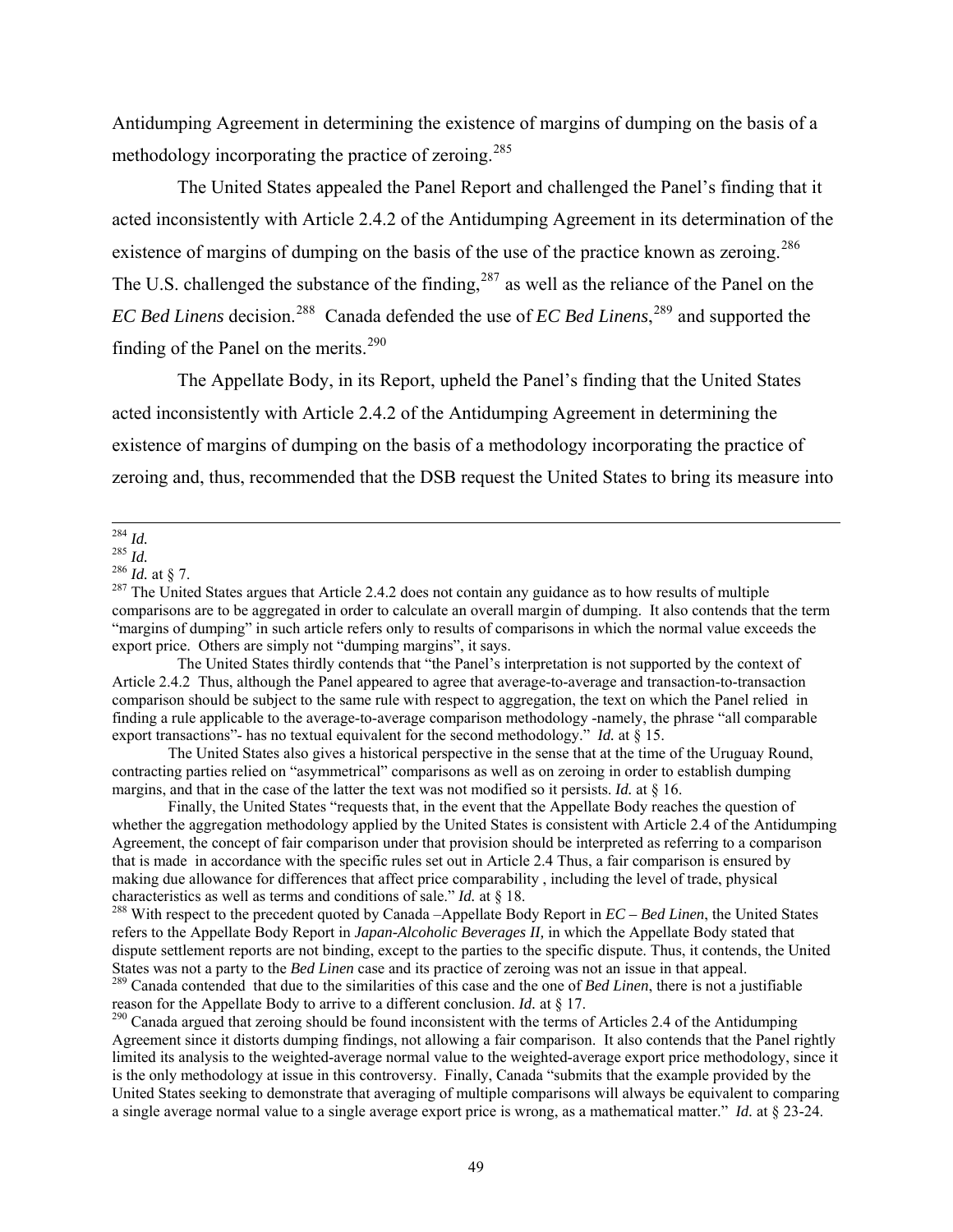conformity with its obligations under the Antidumping Agreement.<sup>[291](#page-49-0)</sup> Like the decision in  $EC$ *Bed Linens* however, this decision focused on the use of zeroing in the initial finding of dumping by the Investigating Authority.

 The Panel notes that the same determination of the Commerce Department subject to the WTO/DSB review in this case was also subject to a NAFTA Chapter 19 Panel review.<sup>[292](#page-49-1)</sup> That Panel concluded that relying upon the decision of the WTO/DSB Panel under the particular facts of that case was consistent with the requirements of the Uruguay Round Agreements Act as well as with *The Charming Betsy* doctrine and directed the Department to eliminate zeroing in its margin calculation.<sup>[293](#page-49-2)</sup> This Panel observes that the circumstances of this case are materially different. The WTO Panel in *Softwood* categorically declared the zeroing practices at issue as contrary to U.S. obligations under the WTO Agreements, while here there is no WTO/DSB determination that the specific type of Commerce Department determination at issue here (see discussion immediately below) violates U.S. WTO obligations. Moreover, without such a specific "on point" WTO/DSB decision, invocation of the URAA "incorporation" process similar to the Chapter 19 *Softwood* Panel, would be inappropriate.

# The WTO Panel's Report United States-Antidumping Measures on Oil Country Tubular Goods from Mexico

 The WTO/DSB was provided an opportunity to review Mexico's arguments against zeroing in reviewing the same dispute pending before this Panel. The WTO Panel Report decision following Mexico's request<sup>[294](#page-49-3)</sup> discusses several claims related to the fourth administrative review whose final resolution is under review by this Panel.

 At issue in the *US-Anti-Dumping Measures on OCTG* case were a number of determinations by the U.S. Department of Commerce and the U.S. International Trade Commission, including various laws, regulations, procedures, administrative provisions and

 $\overline{\phantom{a}}$ 

<span id="page-49-0"></span><sup>291</sup> *United States-Final Dumping Determination on Softwood Lumber from Canada*, WT/DS264/AB/R at § 1 37- 38(August 11, 2004).

<span id="page-49-1"></span><sup>&</sup>lt;sup>292</sup> Decision of the Panel Following Remand, *In the Matter of Certain Softwood Lumber Products from Canada: Final Affirmative Dumping Determination, USA-CDA-2002-1904-02, June 9, 2005.*<br><sup>293</sup> *Id.* at 24-28.<br><sup>294</sup> Request to establish a panel pursuant to Article XXIII of the GATT 1994, Article 6 of the Dispute Settlement

<span id="page-49-3"></span><span id="page-49-2"></span>Body and Article 17 of the Anti-Dumping Agreement in July, 2003. *US-Anti-Dumping Measures on OCTG*, WT/DS/282/R, June 20, 2005.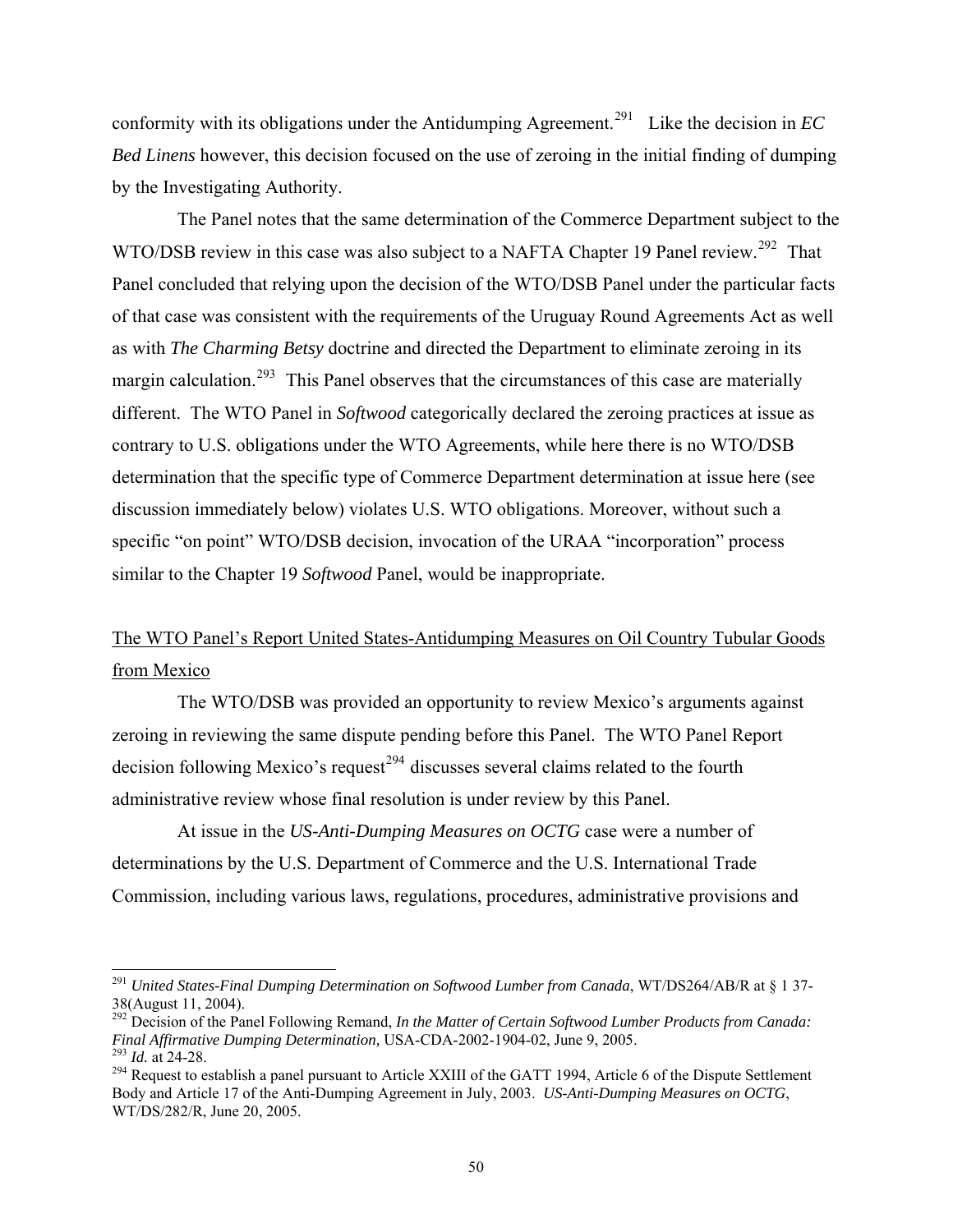practice governing reviews of anti-dumping duties on imports of OCTG from Mexico.<sup>[295](#page-50-0)</sup> Specifically, Mexico challenged the determinations of both the Department of Commerce and the International Trade Commission in the sunset review, and the determination of the Department of Commerce in the fourth administrative review, which determined that neither of the two exporters of OCTG from Mexico requesting the review –TAMSA and Hylsa– qualified for revocation of the anti-dumping duty.<sup>[296](#page-50-1)</sup>

 Among the requests for findings and recommendations to the WTO Panel, Mexico requested the WTO Panel to find that the Department of Commerce had violated Articles 11.2, 2.4 and 2.4.2 of the Anti-Dumping Agreement, "because [the Department of Commerce] "zeroed" Hylsa's negative margins and relied on the positive margin that resulted from this unlawful methodology as justification for not revoking the anti-dumping duty on OCTG from Mexico with respect to Hylsa."<sup>[297](#page-50-2)</sup> The Panel however, reached a decision on the other issues before it that precluded it from considering the zeroing challenge.<sup>[298](#page-50-3)</sup> In the end it concluded that "in light of our finding that the reviews undertaken by [the Department of Commerce] at the request of TAMSA and Hylsa are not subject to requirements of Article 11.2, we consider that it is not necessary for us to make findings on Mexico's claims under Articles 11.2, 2.4. and 2.4.2 regarding the specific basis of the [Department of Commerce] determinations with respect to

 $\overline{\phantom{a}}$ 

<span id="page-50-1"></span>

<span id="page-50-3"></span><span id="page-50-2"></span>

<span id="page-50-0"></span><sup>&</sup>lt;sup>295</sup> US-Anti-Dumping Measures on OCTG, WT/DS/282/R at § 2.1 (June 20, 2005).<br><sup>296</sup> Id.<br><sup>297</sup> Id. at § 3.1.<br><sup>297</sup> Id. at § 3.1.<br><sup>298</sup> The Panel Report on US-Anti-Dumping Measures on OCTG concentrates primarily on Mexico's law is inconsistent with Article 11.3 of the Anti-Dumping Agreement because it establishes a presumption that dumping is likely to continue or recur in certain factual situations, allegedly because U.S. practice demonstrates that the Department of Commerce gives a determinative weight to historical dumping margins and import volumes.

Essentially, the WTO Panel found that those two factors are treated as conclusive or determinative in sunset reviews, and concluded that current U.S. administrative provisions establish an irrebuttable presumption in this regard, and consequently agreed with Mexico's allegation that such practice is inconsistent with Article 11.3 of the Anti-Dumping Agreement. Likely, the WTO Panel found that the Department of Commerce's determination that dumping was likely to continue or recur was not supported by reasoned and adequate conclusions based on the facts before it.

However, when discussing the claims under Articles 11.2, 2.4 and 2.4.2 of the Anti-Dumping Agreement, including Mexico's argument that the Department of Commerce had failed to make a fair comparison between export price and normal value, by "zeroing" Hylsa's negative margins, the WTO Panel took a first approach to determine whether the Department of Commerce acted inconsistently with Article 11.2 by deciding not to revoke the anti-dumping order with respect to TAMSA and Hylsa individually.

The WTO Panel found that Article 11.2 of the Anti-Dumping Agreement does not require a companyspecific revocation reviews, and that a decision that the factual prerequisites required by U.S. regulation have not been demonstrated –i.e., that the requesting company has not dumped for three years and made sales in the U.S. market in commercial quantities during that period– does not establish a violation of Article 11.2.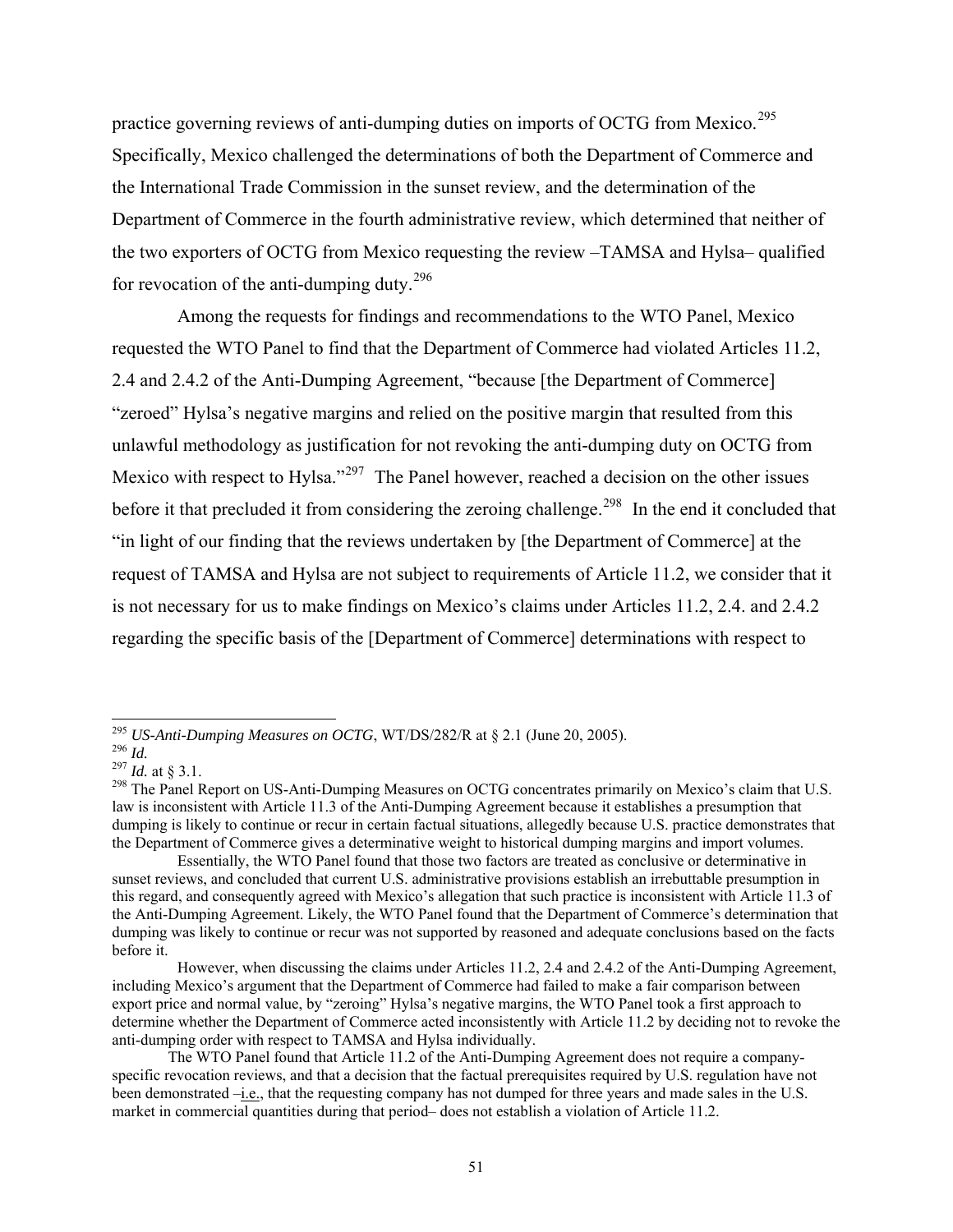TAMSA and Hylsa."[299](#page-51-0) Accordingly, the Appellate Body's Report on the same case, delivered on November 2, 2005 did not address the "zeroing"-related claims for this reason.<sup>[300](#page-51-1)</sup> Thus, unlike the situation that the *Softwood* Chapter 19 Panel confronted, we do not have a WTO/DSB decision on the zeroing issue in this proceeding.

# The WTO Panel's Report United States-Laws, Regulations and Methodology for Calculating Dumping Margins ("Zeroing")

The most significant WTO decision on "zeroing" by the United States grew out of a complaint by the European Communities with regard to several U.S. laws, regulations and methodologies for calculating dumping margins, including the so-called "zeroing."<sup>[301](#page-51-2)</sup> The European Communities requested the Panel to make several findings on the inconsistency of the "zeroing" practice, both as stated in the U.S. regulations, and as applied in various specific cases, including original investigations, period reviews, new shipper events, changed circumstances reviews and sunset reviews.[302](#page-51-3)

Accordingly, the European Communities' claims took a differentiated approach to "zeroing"-related inconsistencies, either "as such" or "as applied." Among other issues, the European Communities contended that the use of "simple zeroing" (essentially by comparing a weighted average normal value with individual export transactions) and the "Standard Zeroing Procedures" in periodic reviews was inconsistent with *inter alia* Articles 2.4, 2.4.2 and 9.3 of the Antidumping Agreement.<sup>[303](#page-51-4)</sup>

The Panel made different findings and determinations for (i) original investigations, (ii) administrative reviews and (iii) new shipper, changed circumstances, and sunset reviews.<sup>[304](#page-51-5)</sup>

<span id="page-51-0"></span><sup>&</sup>lt;sup>299</sup> US-Anti-Dumping Measures on OCTG, at § 7.177.

<span id="page-51-1"></span><sup>&</sup>lt;sup>300</sup> Hylsa also cites to *United States – Sunset Review of Anti-Dumping Duties on Corrosion-Resistant Carbon Steel Flat Products from Japan,* Report of the Appellate Body, WT/DS244/AB/R, December 15, 2003, to support its argument that the WTO/DSB has found zeroing in administrative reviews improper. In that decision however, the Appellate Body ultimately did not address the question of zeroing in the context of the administrative reviews. It stated that it "reverses the Panel's findings, in paragraphs 7.170, 7.184, and 8.1(d)(iii) of the Panel Report, that the United States did not act inconsistently with Article 2.4 or Article 11.3 of the *Anti-Dumping Agreement* by relying, in the CRS sunset review, on dumping margins calculated in previous administrative reviews allegedly using a "zeroing" methodology; but finds *that there is not a sufficient factual basis to complete the analysis of Japan's claims on this issue***.**" (emphasis added) § 212 (b).

<span id="page-51-2"></span><sup>301</sup>*United States- Laws, Regulations and Methodology for Calculating Dumping Margins,* WT/DS294/R 31 (October  $\frac{31}{302}$ , 2005).<br> $\frac{302}{1}$  d. at § 3.1.

<span id="page-51-4"></span><span id="page-51-3"></span><sup>302</sup> *Id.* at § 3.1. 303 *Id.* at § 4.7. 304 *Id.* 

<span id="page-51-5"></span>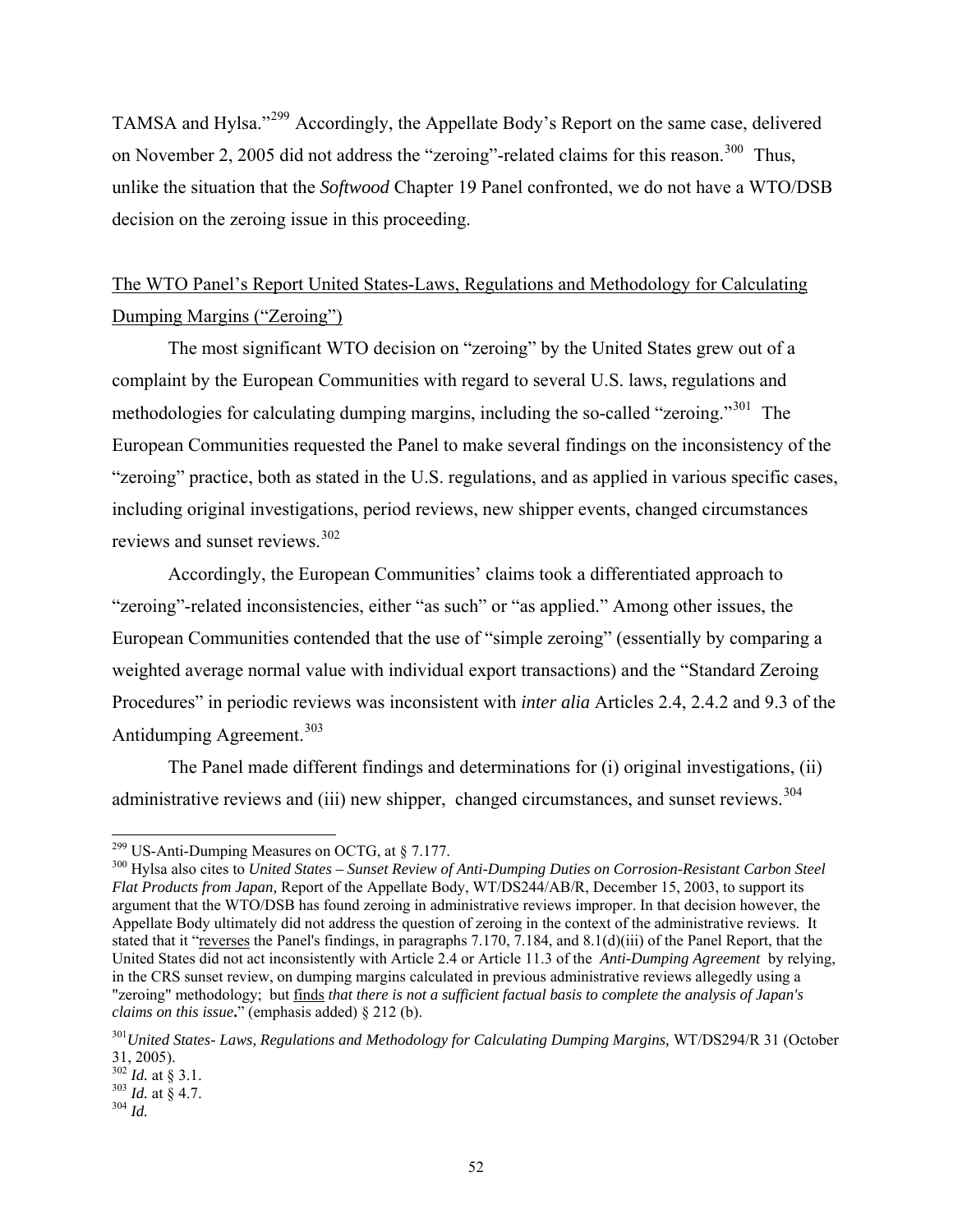Essentially, the Panel determined that the U.S. "zeroing" methodology, as it relates to original investigations, is a norm which, as such, is inconsistent with Article 2.4.2 of the Antidumping Agreement.<sup>[305](#page-52-0)</sup> The Panel also found that the U.S. acted inconsistently with that provision in certain anti-dumping investigations at issue, by not including in the numerator used to calculate weighted average dumping margins any amounts by which average export prices in individual averaging groups exceeded the average normal value for such groups.<sup>[306](#page-52-1)</sup>

The findings were different for the administrative reviews. There the Panel stated that (i) U.S.' asymmetrical comparisons between export price and normal value, in which no account was taken of any amount by which export prices exceeded normal value, and (ii) calculation of dumping margins by comparing average monthly normal value with prices of individual export transactions (by not including in the numerator of the dumping margins any amounts by which export prices of individual transactions exceeded the normal value), did not constitute a performance contrary to the WTO's Antidumping Agreement, as alleged by the European Communities. A similar finding was made in connection with new shipper reviews, changed circumstances reviews and sunset reviews.[307](#page-52-2)

Thus, while the Panel made a finding of inconsistency of the U.S. "zeroing" methodology in relation to original investigations (and accordingly recommended that the Dispute Settlement Body request the U.S. to bring its measures into conformity with its obligations under the Antidumping Agreement), it determined that zeroing procedures as used in administrative reviews (as well as in new shipper reviews, changed circumstances reviews and sunset reviews) are not inconsistent with the relevant provisions of the anti-dumping measures.<sup>[308](#page-52-3)</sup> In the first and only case in which the WTO/DSB addressed the question of zeroing in the specific context of administrative reviews it concluded that zeroing was not contrary to any obligation owed under the Anti-Dumping Agreement of the GATT/WTO.

#### **Analysis and Conclusions**

 This Panel considers that it is not necessary to determine if zeroing is or is not mandated by the U.S. antidumping statute. U.S. courts have consistently upheld the Department's practice

 $\overline{\phantom{a}}$ 

<span id="page-52-1"></span><span id="page-52-0"></span><sup>&</sup>lt;sup>305</sup> *Id.* at § 8.1.<br><sup>306</sup> *United States- Laws, Regulations and Methodology for Calculating Dumping Margins, WT/DS294/R 31 at* § 8.1.<br><sup>307</sup> *Id. Id* 

<span id="page-52-3"></span><span id="page-52-2"></span>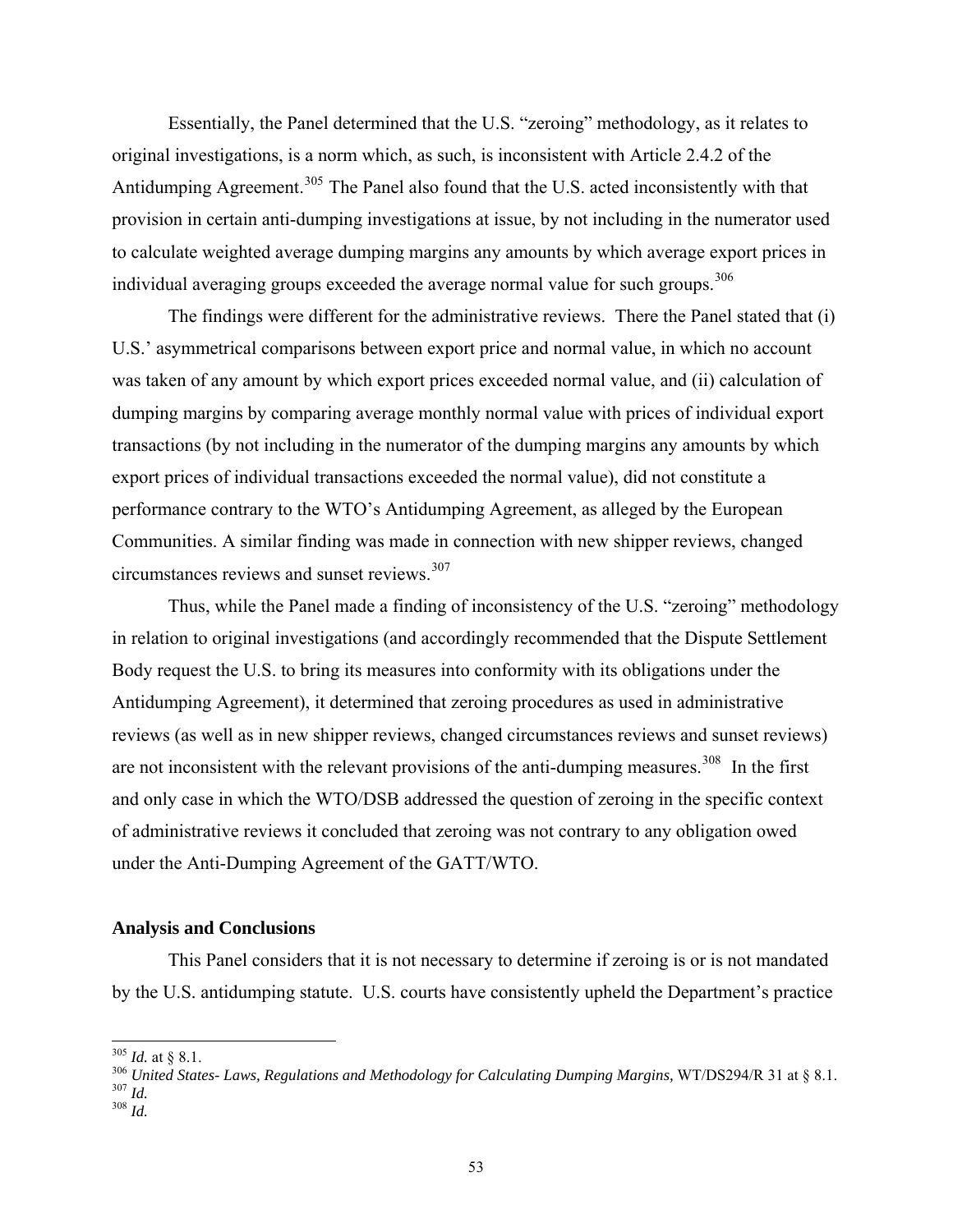as a reasonable interpretation of the applicable statutory language that serves legitimate objectives in addressing dumping that would otherwise be masked by the negative margins.<sup>[309](#page-53-0)</sup> Moreover, that position was recently reiterated in a series of cases before the Court of International Trade and the Court of Appeals for the Federal Circuit, cases that expressly rejected applying WTO decisions to the Department's use of zeroing under U.S. law in the manner that Hylsa advocates.[310](#page-53-1) Under NAFTA Article 1904 this Panel is obliged to follow the laws, legislative antecedents, rules, administrative practices and judicial precedents of the importing country to the same extent as a reviewing court sitting in that country would. Furthermore, the Panel follows these rules pursuant to the standard of review described in Section II of this opinion above. Under that standard the Department was well within its discretion in applying zeroing to its margin determination in this case.

 As Hylsa presented the issue to this Panel however, the new challenge to zeroing was whether the WTO Appellate Body decisions which resolved that the practice of zeroing is inconsistent with Article 2.4 of the WTO Antidumping Agreement, are precedents that are binding on the United States in accordance with the *Charming Betsy* doctrine. Since Hylsa made this argument however, the decisions of the WTO/DSB, particularly the *U.S. Zeroing* case<sup>[311](#page-53-2)</sup> discussed above, have rendered it moot. The underlying premise of the *Charming Betsy* doctrine is that there exist recognized international legal norms that should be conformed to by the United States whenever possible. According to the *Charming Betsy* doctrine, a common law statutory interpretation tool, U.S. courts should interpret statutes in accordance with the international obligations of the United States, whenever possible. However, the most recent WTO/DSB decisions establish that the use of zeroing in administrative reviews of antidumping orders is consistent with the legal norms of the GATT/WTO. Therefore, there can be no argument that the *Charming Betsy* doctrine requires any different outcome in this matter than what the Commerce Department determined insofar as it utilized the zeroing procedure in determining the dumping

 $\overline{\phantom{a}}$ 

<span id="page-53-0"></span><sup>309</sup> *See e.g.,* Bowe Passat Reinigungs-Und Washereitechnik v. U.S., 926 F. Supp. 1138 (Ct. Intl. Trade 1996) (zeroing "combats masked dumping, an apparently legitimate goal consistent with the antidumping statute"); Serampore Industries v. U.S. Dept. of Commerce, 675 F. Supp. 1354 (Ct. Intl. Trade 1987)(interpreting 19 U.S.C. 1673 (1982) the predecessor provision to what is now found in 19 U.S.C. 1677(35)(a)).

<span id="page-53-1"></span><sup>&</sup>lt;sup>310</sup> Corus Staal, 395 F.3d. 1343 (Fed Cir. 2005); NSK, Ltd. v. U.S., 358 F. Supp. 2d. 1276 (Ct. Intl. Trade 2005); *SNR Roulements v. U.S.,* 341 F. Supp. 2d 1334 (Ct Intl. Trade. 2004); *Timken Co*, 354 F.3d.1334( Fed. Cir. 2004) (upholding *Timken Co..,* 240 F. Supp. 2d. 1228 (Ct. Intl. Trade 2002)); PAM, S.P.A. c. U.S. Dept of Commerce, 265 F. Supp. 2d 1362 (Ct. Intl. Trade 2003); *Corus Staal*, 259 F. Supp 2d. 1253 (Ct. Intl. Trade 2003).

<span id="page-53-2"></span><sup>&</sup>lt;sup>311</sup>United States – Laws, Regulations and Methodology for Calculating Dumping Margins ("Zeroing"), Report of the Panel, WT/DS294/R (Oct. 31, 2005).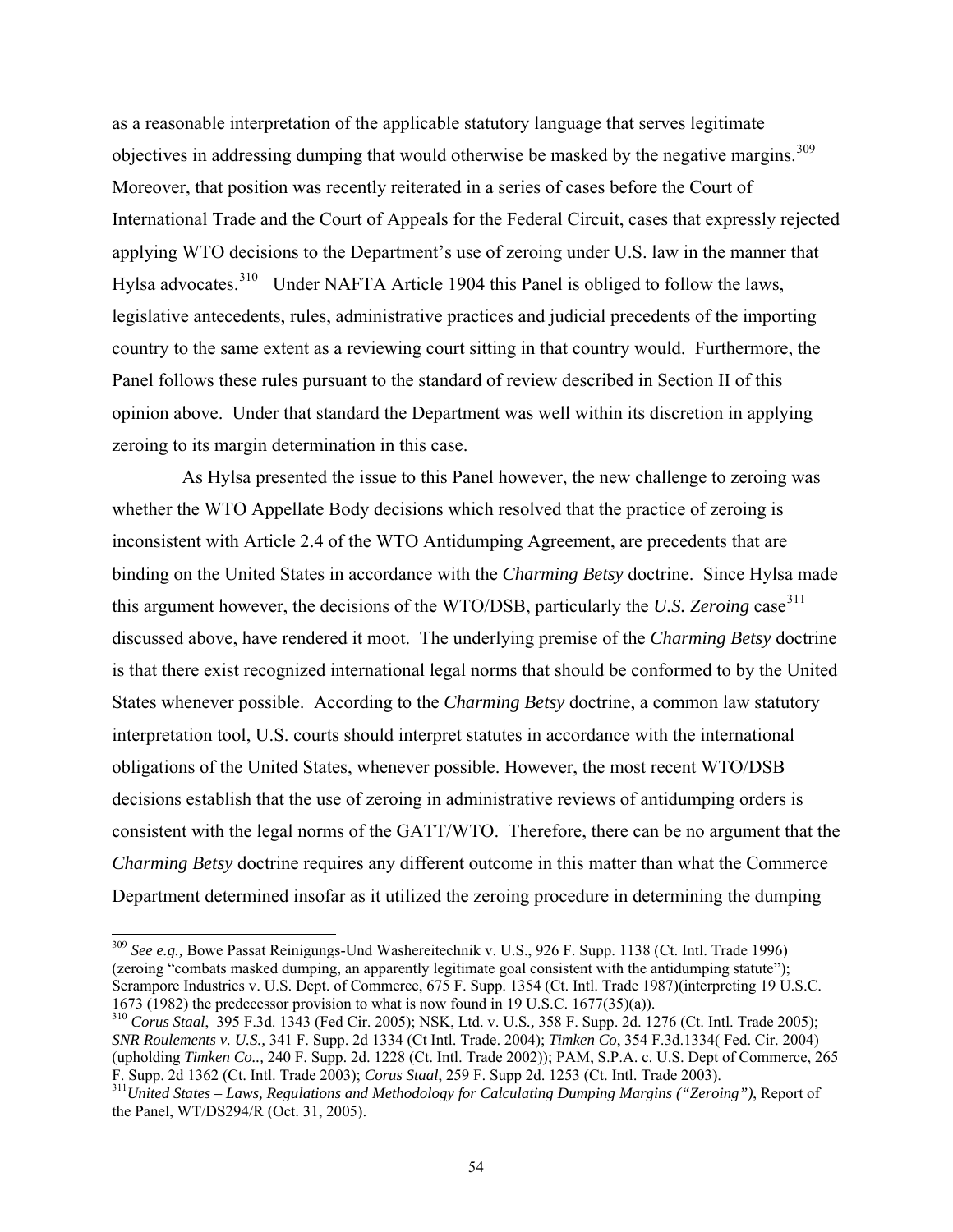margins for Hylsa. Put another way, Commerce's statutory interpretation is consistent with U.S. obligations under international law, and thus consistent with the *Charming Betsy* doctrine.

 Therefore, it is unnecessary for this Panel to analyze the various arguments and decisions relating to the manner of incorporation of WTO/DSB determinations into U.S. law. The Panel determines that there is no legal basis in either U.S. or international law to challenge the Commerce Department's use of zeroing in this administrative review.

#### **V. DECISION AND ORDER**

For the reason set forth herein, the Panel hereby concludes and orders as follows:

- (1) The Panel affirms the Department's decision to deny TAMSA's request for revocation of the antidumping order.
- (2) The Panel affirms the decision of the Department as it relates to Hylsa regarding the treatment of export insurance as a direct expense, and in rejecting Hylsa's challenge to the Department's "zeroing practice".
- (3) The Panel remands the case as it relates to Hylsa to the Department to recalculate the final antidumping margins by:
	- 1. Recalculating the packing costs by (a) taking into account that the cost for automation was captured as an overhead fixed asset: (b) not averaging the packing costs from cost center 2052 for the entire POR because it is not reasonable; and (c) taking into consideration only the packing costs reported by Hylsa for cost center 2052 and only for the two months in which OCTG products were packed.
	- 2. Recalculating the cost of production by averaging the costs of production for both sizes of pipe and for both months to determine a